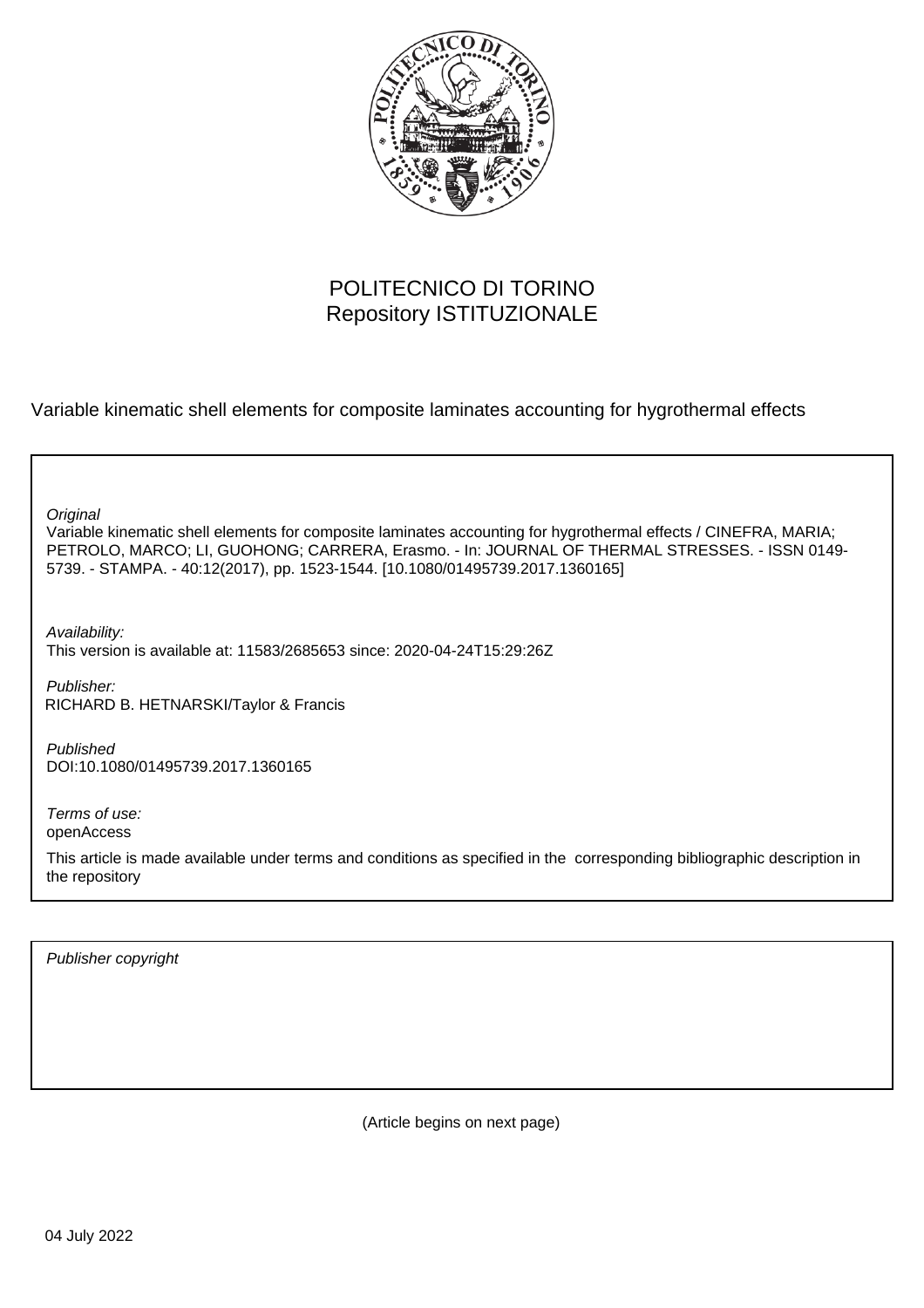## Variable kinematic shell elements for composite laminates accounting for hygro-thermal effects

M. Cinefra, M. Petrolo, G. Li and E. Carrera

MUL<sup>2</sup> Group, Department of Mechanical and Aerospace Engineering, Politecnico di Torino, Corso Duca degli Abruzzi 24, 10129 Torino, Italy.

Submitted to Journal of Thermal Stresses

Keywords: finite elements, Carrera Unified Formulation, hygrothermal, trigonometric, exponential, shell.

Author and address for Correspondence Dr. Maria Cinefra Associate Professor, MUL<sup>2</sup> Group, Department of Mechanical and Aerospace Engineering Politecnico di Torino, Corso Duca degli Abruzzi, 24, 10129 Torino, ITALY, tel +39 011 090 6845, fax +39 011 090 6899 e.mail: maria.cinefra@polito.it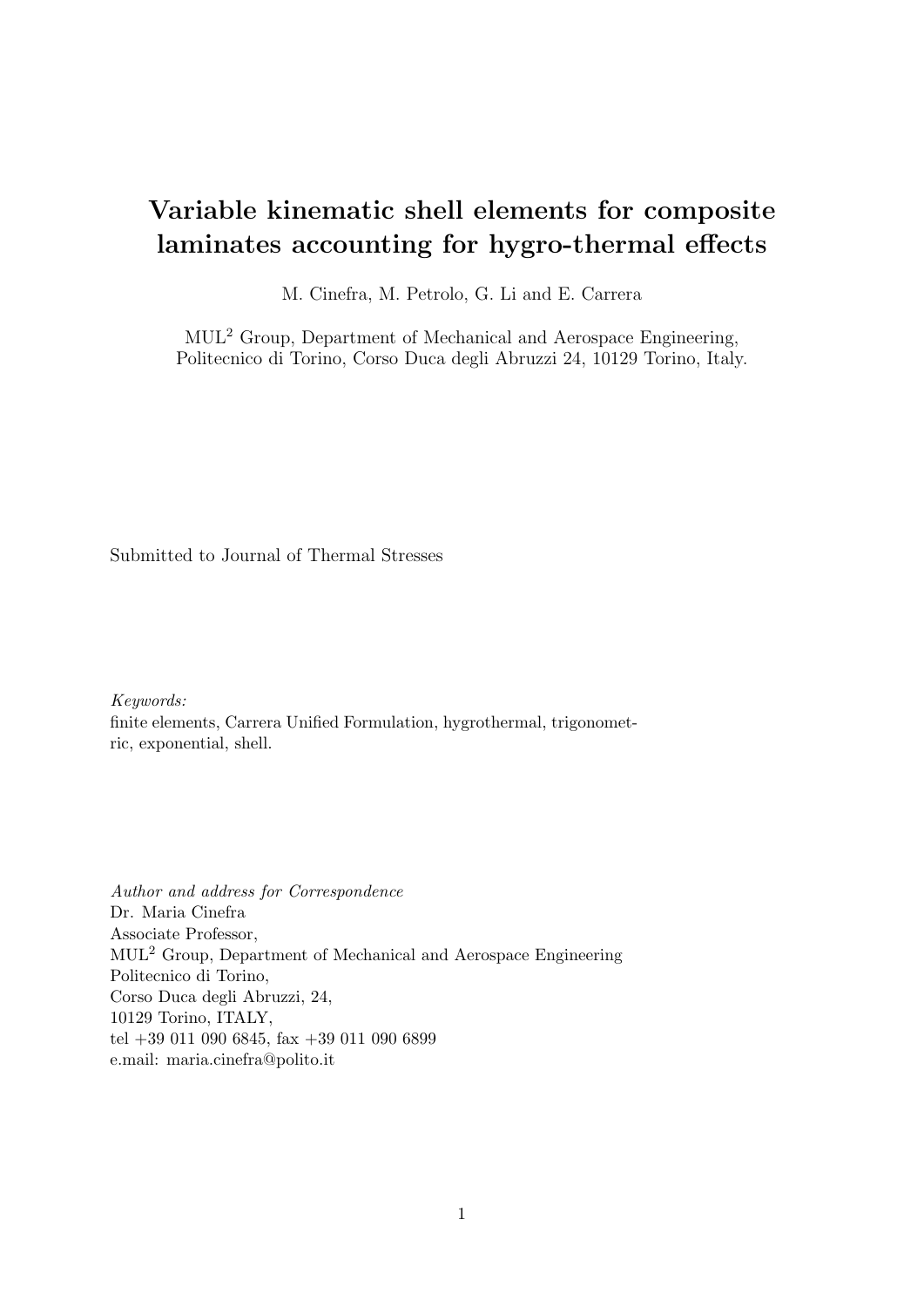#### Abstract

This paper presents advanced shell models for the steady state hygrothermal analysis of composite laminates. The Carrera Unified Formulation is used to derive refined models that include both Layer-Wise (LW) and Equivalent Single Layer (ESL) models. The governing equations are derived from the Principle of Virtual Displacement (PVD) taking into account thermal and hygroscopic effects. The geometrical relations for the exact cylindrical geometry are here considered. Through-the-thickness variations of temperature and moisture concentration are calculated by solving the Fourier equation and the Fick law, respectively. The Mixed Interpolation of Tensorial Component (MITC) method is applied to a ninenode shell element to contrast the membrane and shear locking phenomena. Simply-supported cross-ply cylindrical shells with anti-symmetrical lamination subjected to bisinusoidal thermal/hygroscopic loads are analyzed considering various thickness/curvature ratios. Results obtained with assumed linear and calculated temperature/hygroscopic profiles are presented. Variable kinematics are compared regarding both accuracy and computational costs. The results show that all the kinematics can approximate the transverse shear stress distribution through the thickness with satisfactory accuracy when sufficient expansion terms are adopted. In some cases, miscellaneous expansions can lead to significant reductions in computational costs. The results here presented can be used as benchmark solutions for future works.

## Introduction

The efficient load-carrying capabilities of shell structures make them very useful in a variety of engineering applications. The continuous development of new structural materials leads to ever increasingly complex structural designs that require careful analysis. Moreover, such structures often undergo environmental conditions, e.g. high temperature, and humidity. Hygrothermal effects can lead to the reduction in both constitutive properties and strength of fiber reinforced polymer composites [1, 2]. The possible high hygrothermal residual stress state is a serious issue in the design of laminated composite structures.Efficient mechanical models with the ability to capture the hygrothermal elastic behaviors of multilayered structures are of great significance. Although analytical techniques are very important, the use of numerical methods to solve shell mathematical models of complex structures has become an essential ingredient in the design process. The finite element method has been the fundamental numerical procedure for the analysis of the shells.

Studies on thermal elastic behaviors of composite laminates have been reported by many authors.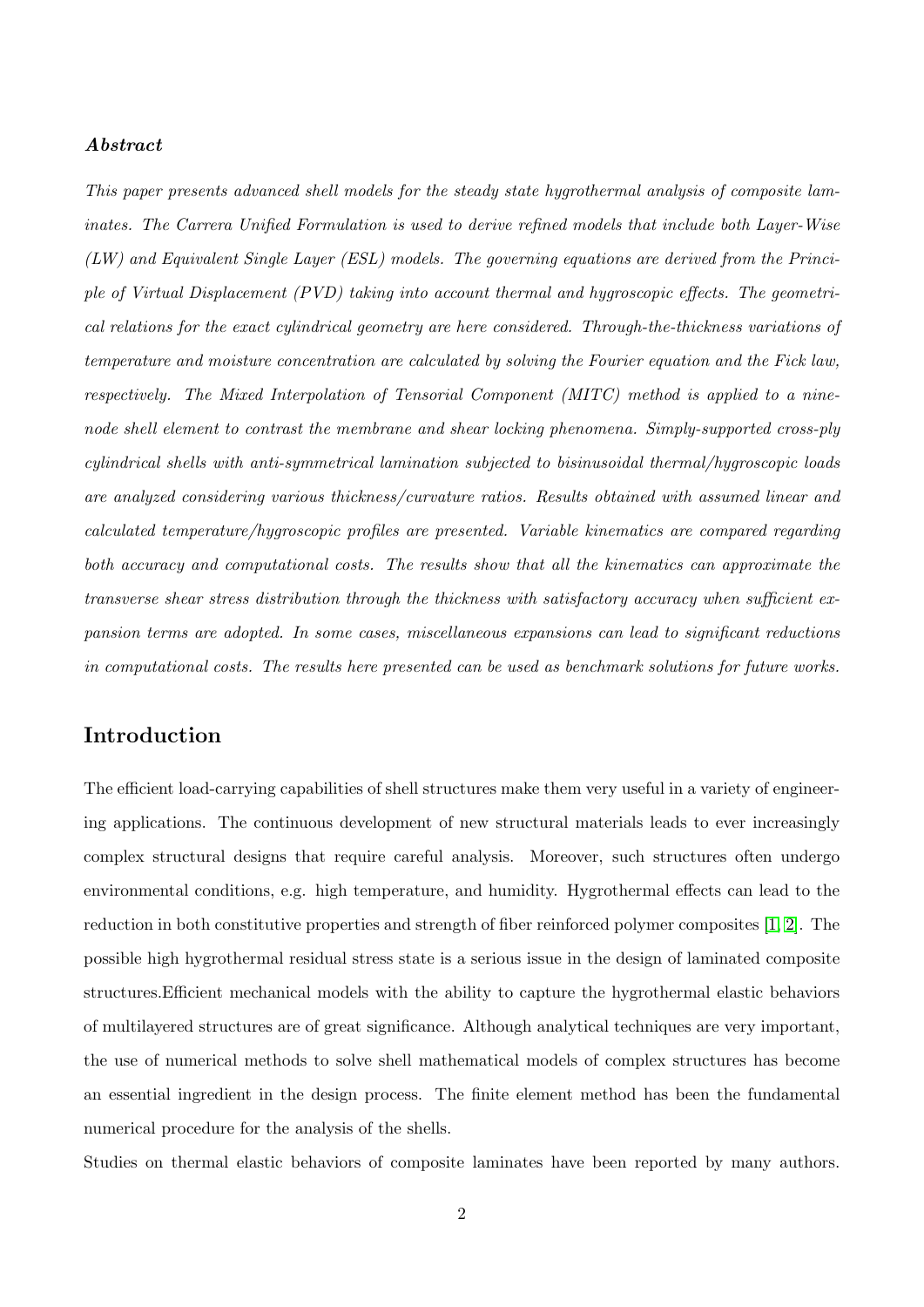Miller [3] studied the thermal elastic response of laminated composite shells with arbitrary temperature distributions through the thickness adopting a classical shell theory, and Dumir [4] elaborated the importance of capturing zig-zag displacement distributions in thermal problems of composite laminates. Several higher-order 2D models have also been developed for thermal elastic analysis, among which the model proposed by Wu and Chen [5] is a significant one. In the above described works, an a priori assumed temperature variation profile through the thickness was adopted. Contributions based on assumed linear or constant temperature profiles can also be found in [6–9].

The thermal conduction in solid media can be described by the Fourier equation, which can be solved by adopting the methodology proposed by Tungikar [10]. Concerning thermal elastic analysis of composite laminates, Carrera [11] exploited the partially coupled thermal elastic governing equations and discussed the influence of through-the-thickness variation of temperature by comparing the thermal mechanical response of laminated anisotropic plates; in particular, assumed profiles and calculated profiles obtained by solving the Fourier conduction equation were used. For thin laminated structures, calculated steady state through-the-thickness temperature profiles can be very close to an assumed linear one, while this is not the case for thick laminates [11, 12].

Following Fourier's work [13], Fick pointed out that the diffusion of moisture in solid media follows the same rule as heat does [14]. Moreover, researchers pointed out that thermal conduction coefficients and humidity diffusivity depend on the temperature [2]. Generally speaking, there is an interaction between thermal environment and moisture diffusion[2], but the temperature approaches equilibrium much faster than moisture concentration [15, 16]. By considering the analogy between thermal conduction and moisture diffusion, Szekeres et al. [17, 18] suggested that the methodology used to solve the Fourier equation [10] can be extended to hygroscopic problems, which has been the basis of many later works.

Benkeddad [19, 20] studied the moisture diffusion process in composite plates by taking only the thickness dimension into consideration, leading to a 1D diffusion problem, and the moisture concentration at a given moment was determined by finite difference method. A similar methodology was adopted for the analysis of transient hygroscopic stresses in unidirectional laminated composite plates with cyclic and asymmetrical environmental conditions by Tounsi et al. [21–24]. Abbas [25] and Boukhoulda [26] introduced the Laplace transform to obtain analytical solutions for transient moisture concentration problems. The moisture diffusion analysis was extended to laminated shells by Jacquemin [27] and cyclic environmental conditions by Jacquemin [27] and Tounsi [21]. Patel [28] and Lo et al. [29] con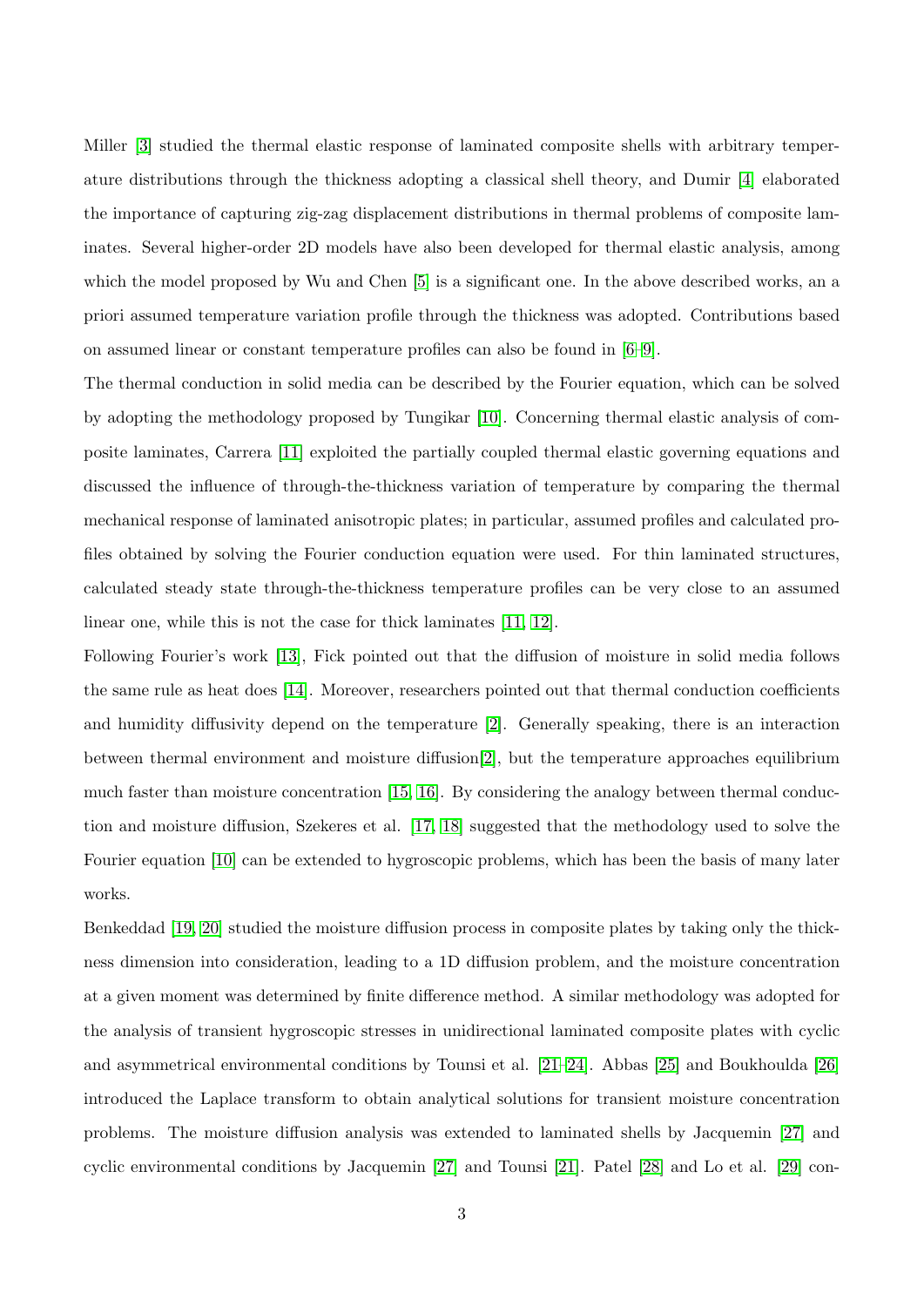sidered the variation of material properties due to temperature and moisture variation for the static response analysis of multilayered plates. Alsubari [30] analyzed the hygrothermal elastic behavior of laminated composite shells under combined thermal and hygroscopic load, but only assumed linear through-the-thickness profiles were adopted.

The Carrera Unified Formulation (CUF) provides a methodology to develop refined models for the analysis of laminated composite structures, enabling FEM models to have variable kinematics of arbitrary order. Many advanced FEM models have been proposed and applied but not restricted to multifield problems. Carrera [31, 32] proposed advanced shell elements for composite laminates based on CUF using both Equivalent Single Layer (ESL) and Layer-Wise (LW) approaches. Trigonometric trial functions were used in combination with Ritz method in [33]. Thermomechanical analysis of functionally graded shells with CUF and analytical methods was reported in [34].

In authors' previous works [12, 35, 36], CUF was applied to thermoelastic problems of cylindrical and spherical laminated structures, and their static bending responses under both assumed linear and calculated temperature profiles, obtained by solving the Fourier equation, were reported. The Mixed Interpolation of Tensorial Components (MITC) [37–40] method was implemented to alleviate lockings. Such an MITC shell element with a variety of thickness functions have been used to investigate the static response of cross-ply laminated plates and shells [41].

In this paper, considering the analogy between moisture diffusion and thermal conduction, the approach that has been successfully used in solving heat conduction problems [12, 35, 36] is extended to steady state hygroelastic problems. This study mainly focuses on the performance of variable and miscellaneous kinematics of shell elements in the analysis of hygrothermal problems. For simplicity, it is assumed that the thermal conductivity and mass diffusivity do not change with temperature. Both the thermal and hygroscopic problems are restricted to steady state conditions.

## Geometrical and constitutive relations of laminated shells

The geometry and reference system are indicated in Fig. 1.

Considering a multilayered structure, the square of an infinitesimal linear segment of the lamina  $ds_k^2$ ,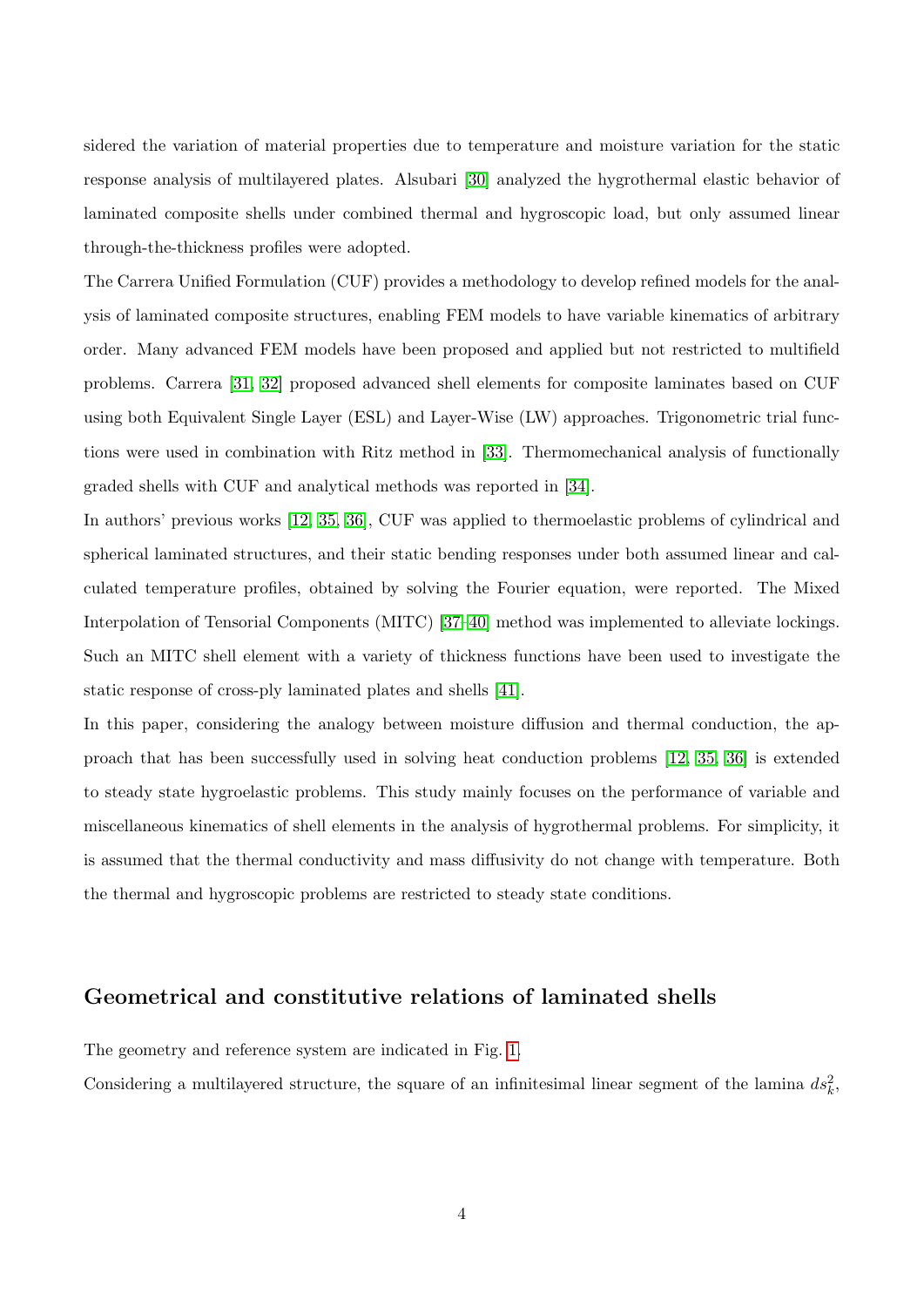the associated infinitesimal area  $d\Omega$ , and volume  $dV$  are given by

$$
\begin{cases}\n ds_k^2 = H_\alpha^{k^2} d\alpha_k^2 + H_\beta^{k^2} d\beta_k^2 + H_z^{k^2} dz_k^2 ,\nd\Omega_k = H_\alpha^k H_\beta^k d\alpha_k d\beta_k ,\ndV = H_\alpha^k H_\beta^k H_z^k d\alpha_k d\beta_k dz_k .\n\end{cases}
$$
\n(1)

where the metric coefficients  $H_{\alpha}^{k}$ ,  $H_{\beta}^{k}$  and  $H_{z}^{k}$  of the  $k^{th}$  layer of the multilayered shell are:

$$
H_{\alpha}^{k} = A^{k}(1 + z_{k}/R_{\alpha}^{k}), \quad H_{\beta}^{k} = B^{k}(1 + z_{k}/R_{\beta}^{k}), \quad H_{z}^{k} = 1.
$$
 (2)

 $R_{\alpha}^{k}$  and  $R_{\beta}^{k}$  are the principal radii of the middle surface of the  $k^{th}$  layer,  $A^{k}$  and  $B^{k}$  the coefficients of the first fundamental form of  $\Omega_k$ . In this paper, the attention has been restricted to shells with constant radii of curvature (cylindrical, spherical, toroidal geometries) for which  $A^k = B^k = 1$ . For more details about shell formulations, one can refer to [42, 43]. Geometrical relations are

$$
\epsilon_p^k = \left\{ \epsilon_{\alpha\alpha}^k, \epsilon_{\beta\beta}^k, \epsilon_{\alpha\beta}^k \right\}^T = (\mathbf{D}_p^k + \mathbf{A}_p^k) \mathbf{u}^k
$$
\n
$$
\epsilon_n^k = \left\{ \epsilon_{\alpha z}^k, \epsilon_{\beta z}^k, \epsilon_{zz}^k \right\}^T = (\mathbf{D}_{n\Omega}^k + \mathbf{D}_{nz}^k - \mathbf{A}_n^k) \mathbf{u}^k
$$
\n(3)

The explicit form of the introduced arrays is

$$
\mathbf{D}_{p}^{k} = \begin{bmatrix} \frac{\partial_{\alpha}}{H_{\alpha}^{k}} & 0 & 0 \\ 0 & \frac{\partial_{\beta}}{H_{\beta}^{k}} & 0 \\ \frac{\partial_{\beta}}{H_{\beta}^{k}} & \frac{\partial_{\alpha}}{H_{\alpha}^{k}} & 0 \end{bmatrix}, \quad \mathbf{D}_{n\Omega}^{k} = \begin{bmatrix} 0 & 0 & \frac{\partial_{\alpha}}{H_{\alpha}^{k}} \\ 0 & 0 & \frac{\partial_{\beta}}{H_{\beta}^{k}} \\ 0 & 0 & 0 \end{bmatrix}, \quad \mathbf{D}_{nz}^{k} = \begin{bmatrix} \partial_{z} & 0 & 0 \\ 0 & \partial_{z} & 0 \\ 0 & 0 & \partial_{z} \end{bmatrix},
$$
\n
$$
\mathbf{A}_{p}^{k} = \begin{bmatrix} 0 & 0 & \frac{1}{H_{\alpha}^{k} R_{\alpha}^{k}} \\ 0 & 0 & \frac{1}{H_{\alpha}^{k} R_{\alpha}^{k}} \\ 0 & 0 & \frac{1}{H_{\beta}^{k} R_{\beta}^{k}} \end{bmatrix}, \quad \mathbf{A}_{n}^{k} = \begin{bmatrix} \frac{1}{H_{\alpha}^{k} R_{\alpha}^{k}} & 0 & 0 \\ 0 & \frac{1}{H_{\beta}^{k} R_{\beta}^{k}} & 0 \\ 0 & \frac{1}{H_{\beta}^{k} R_{\beta}^{k}} & 0 \end{bmatrix}.
$$
\n(5)

0 0 0

Considering the expansion caused by the increase of temperature and moisture absorption, the strain

0 0 0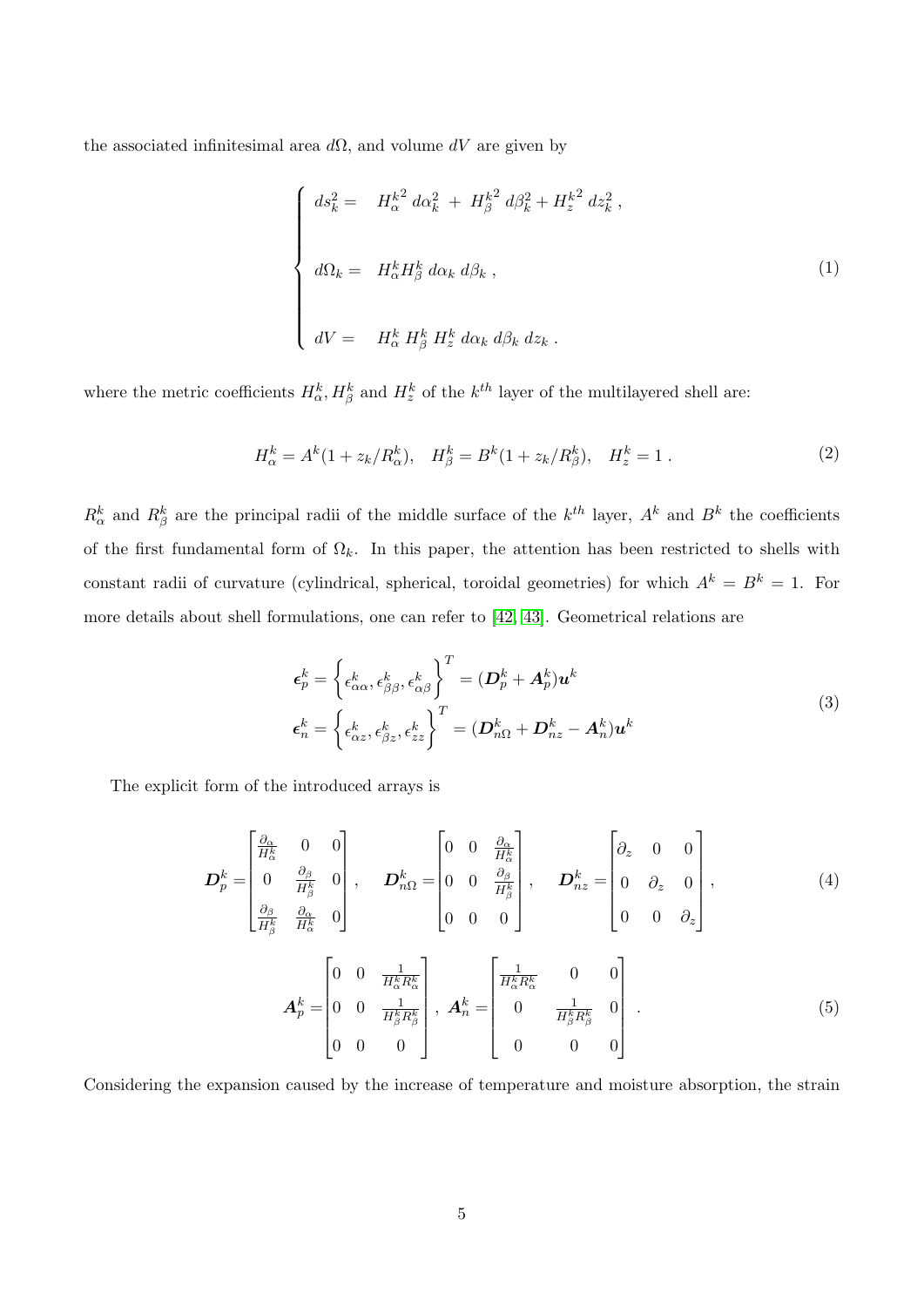vector can be expressed as follows:

$$
\epsilon_p^k = \left\{ \epsilon_{\alpha\alpha}^k, \epsilon_{\beta\beta}^k, \epsilon_{\alpha\beta}^k \right\}^T = \epsilon_{pu}^k - \epsilon_{p\theta}^k - \epsilon_{pn}^k = \epsilon_{pu}^k - \alpha_p^k \theta^k - \beta_p^k \eta^k
$$
\n
$$
\epsilon_n^k = \left\{ \epsilon_{\alpha z}^k, \epsilon_{\beta z}^k, \epsilon_{zz}^k \right\}^T = \epsilon_{nu}^k - \epsilon_{n\theta}^k - \epsilon_{n\eta}^k = \epsilon_{nu}^k - \alpha_n^k \theta^k - \beta_n^k \eta^k
$$
\n(6)

where  $\alpha_{ij}$  are the thermal expansion coefficients, and  $\beta_{ij}^k$  the moisture expansion coefficients, which in an explicit form are

$$
\boldsymbol{\alpha}_p^k = \begin{cases} \alpha_1^k & \alpha_2^k & 0 \end{cases}^T, \quad \boldsymbol{\alpha}_n^k = \begin{cases} 0 & 0 & \alpha_3^k \end{cases}^T
$$
  

$$
\boldsymbol{\beta}_p^k = \begin{cases} \beta_1^k & \beta_2^k & 0 \end{cases}^T, \quad \boldsymbol{\beta}_n^k = \begin{cases} 0 & 0 & \beta_3^k \end{cases}^T
$$
 (7)

θ indicates the increment of temperature, and η the moisture absorption. The stress-strain relations are

$$
\sigma_p^k = \left\{ \sigma_{\alpha\alpha}^k, \sigma_{\beta\beta}^k, \sigma_{\alpha\beta}^k \right\}^T = \sigma_{pu}^k - \sigma_{p\theta}^k - \sigma_{p\eta}^k = C_{pp}^k \epsilon_{pu}^k + C_{pn}^k \epsilon_{nu}^k - \lambda_p^k \theta^k - \mu_p^k \eta^k
$$
\n
$$
\sigma_n^k = \left\{ \sigma_{\alpha z}^k, \sigma_{\beta z}^k, \sigma_{zz}^k \right\}^T = \sigma_{nu}^k - \sigma_{n\theta}^k - \sigma_{n\eta}^k = C_{np}^k \epsilon_{pu}^k + C_{nn}^k \epsilon_{nu}^k - \lambda_n^k \theta^k - \mu_n^k \eta^k
$$
\n(8)

where

$$
\boldsymbol{C}_{pp}^{k} = \begin{bmatrix} C_{11}^{k} & C_{12}^{k} & C_{16}^{k} \\ C_{12}^{k} & C_{22}^{k} & C_{26}^{k} \\ C_{16}^{k} & C_{26}^{k} & C_{66}^{k} \end{bmatrix} \qquad \boldsymbol{C}_{pn}^{k} = \begin{bmatrix} 0 & 0 & C_{13}^{k} \\ 0 & 0 & C_{23}^{k} \\ 0 & 0 & C_{36}^{k} \end{bmatrix}
$$
\n
$$
\boldsymbol{C}_{np}^{k} = \begin{bmatrix} 0 & 0 & 0 \\ 0 & 0 & 0 \\ 0 & 0 & 0 \\ C_{13}^{k} & C_{23}^{k} & C_{36}^{k} \end{bmatrix} \qquad \boldsymbol{C}_{nn}^{k} = \begin{bmatrix} C_{55}^{k} & C_{45}^{k} & 0 \\ C_{45}^{k} & C_{44}^{k} & 0 \\ 0 & 0 & C_{33}^{k} \end{bmatrix}
$$
\n(9)

 $\lambda_{ij}$  are the coefficients of thermomechanical coupling and  $\mu_{ij}^k$  are the coefficients of hygromechanical coupling,

$$
\begin{cases}\n\lambda_p^k = C_{pp}^k \alpha_p^k + C_{pn}^k \alpha_n^k \\
\lambda_n^k = C_{np}^k \alpha_p^k + C_{nn}^k \alpha_n^k\n\end{cases}
$$
\n
$$
\begin{cases}\n\mu_p^k = C_{pp}^k \beta_p^k + C_{pn}^k \beta_n^k \\
\mu_n^k = C_{np}^k \beta_p^k + C_{nn}^k \beta_n^k\n\end{cases}
$$
\n(11)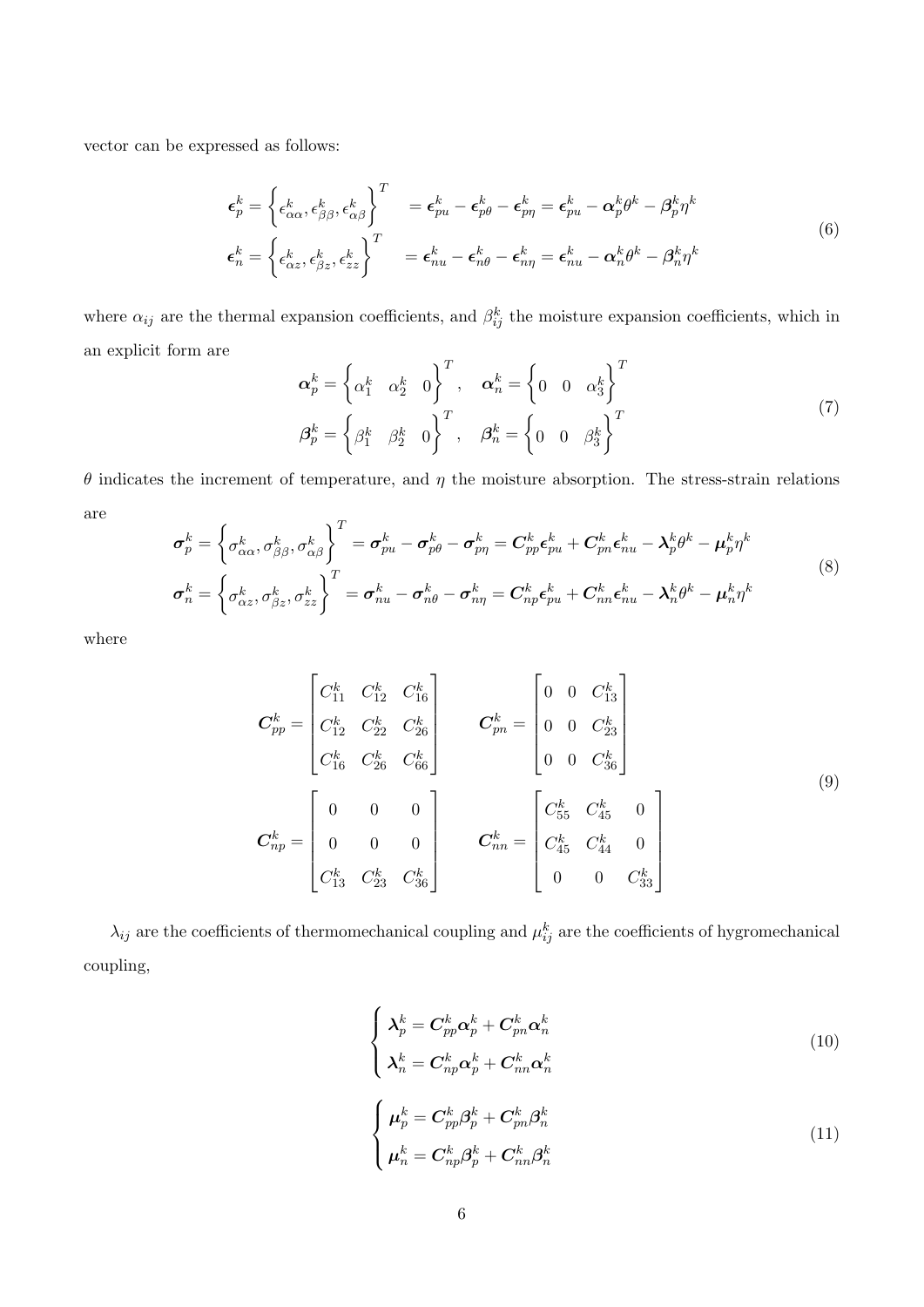where  $\lambda_p^k$  and  $\lambda_n^k$  are the vectors of thermomechanical coupling coefficients, and  $\mu_p^k$  and  $\mu_n^k$  vectors of hygromechanical coupling coefficients, whose explicit expressions are:

$$
\lambda_p^k = \left\{ \lambda_1^k \quad \lambda_2^k \quad \lambda_6^k \right\}^T, \quad \lambda_n^k = \left\{ 0 \quad 0 \quad \lambda_3^k \right\}^T \tag{12}
$$

$$
\mu_p^k = \left\{ \mu_1^k \quad \mu_2^k \quad \mu_6^k \right\}^T, \quad \mu_n^k = \left\{ 0 \quad 0 \quad \mu_3^k \right\}^T \tag{13}
$$

The material coefficients  $C_{ij}$  depend on the Young, shear, and Poisson moduli, see Reddy's book [44].

## Carrera Unified Formulation

According to the CUF, the displacement vector  $u = \{u, v, w\}$  in the curvilinear reference system can be expressed utilizing expansion functions as follows:

$$
\begin{cases}\nu(\alpha,\beta,z) = F_0(z)u_0(\alpha,\beta) + F_1(z)u_1(\alpha,\beta) + \cdots + F_N(z)u_N(\alpha,\beta) \\
v(\alpha,\beta,z) = F_0(z)v_0(\alpha,\beta) + F_1(z)v_1(\alpha,\beta) + \cdots + F_N(z)v_N(\alpha,\beta) \\
w(\alpha,\beta,z) = F_0(z)w_0(\alpha,\beta) + F_1(z)w_1(\alpha,\beta) + \cdots + F_N(z)w_N(\alpha,\beta)\n\end{cases}
$$
\n(14)

In a more compact form, when applied to ESL models, CUF can be expressed as:

$$
\delta \mathbf{u}(\alpha, \beta, z) = F_{\tau}(z) \delta \mathbf{u}_{\tau}(\alpha, \beta); \qquad \mathbf{u}(\alpha, \beta, z) = F_{s}(z) \mathbf{u}_{s}(\alpha, \beta) \qquad \tau, s = 0, 1, ..., N \tag{15}
$$

Or alternatively in the form of a LW model:

$$
\delta \mathbf{u}^{k}(\alpha, \beta, \zeta_{k}) = F_{\tau}(\zeta_{k}) \delta \mathbf{u}^{k}_{\tau}(\alpha, \beta); \qquad \mathbf{u}^{k}(\alpha, \beta, \zeta_{k}) = F_{s}(\zeta_{k}) \mathbf{u}^{k}_{s}(\alpha, \beta) \qquad \tau, s = 0, 1, ..., N \tag{16}
$$

where  $(\alpha, \beta, z)$  is the curvilinear reference system (see Fig. 1), and the curvature radii  $R_{\alpha}$  and  $R_{\beta}$  are constant over the in-plane domain  $\Omega$ .  $\delta u$  indicates the virtual displacement associated with the virtual work, and k is the index of a layer in the laminated shell.  $F_{\tau}^{(k)}$  and  $F_{s}^{(k)}$  are the so called thickness functions whose independent variable is either z defined in the whole thickness domain  $z \in \left[-\frac{h}{2}\right]$  $\frac{h}{2}, \frac{h}{2}$  $\frac{h}{2}$  for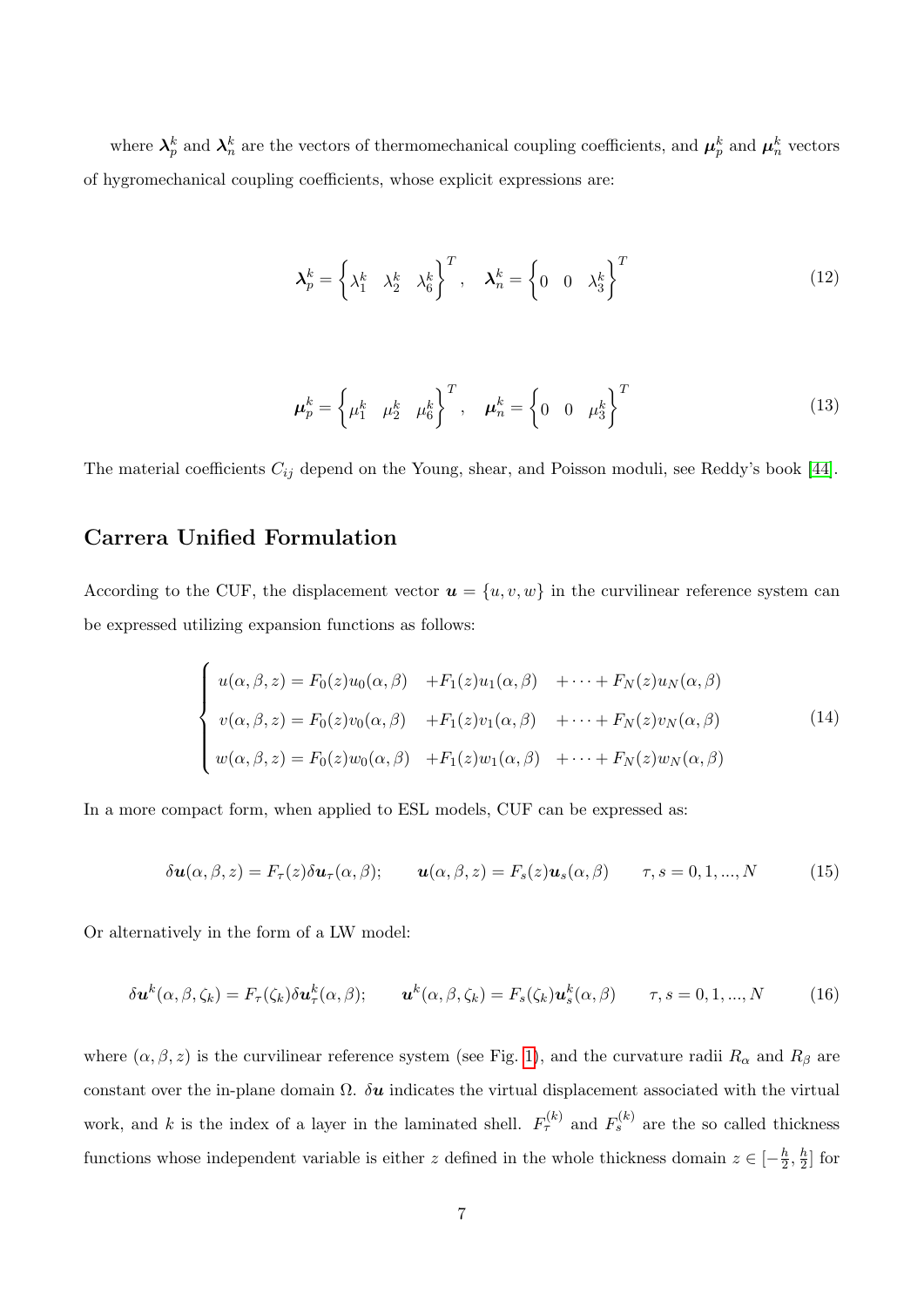ESL models, or  $\zeta_k$  defined in each layer domain  $\zeta_k \in [-1,1]$  for LW models. Depending on the type of expansion functions, N may represent the order of the expansion or the number of expansion terms.  $u<sub>s</sub>$  represents the unknown primary variables which are the coefficients of corresponding expansion terms, whose independent variables are  $\alpha$  and  $\beta$ .  $\tau$  and s are the index of the expansion terms, and the Einstein summation rule is used.

#### Higher-Order Theories

In the case of Equivalent Single Layer (ESL) models, Taylor series expansions can be employed as thickness functions:

$$
\mathbf{u} = F_0 \, \mathbf{u}_0 + F_1 \, \mathbf{u}_1 + \ldots + F_N \, \mathbf{u}_N = F_s \, \mathbf{u}_s, \qquad s = 0, 1, \ldots, N \tag{17}
$$

$$
F_0 = z^0 = 1, \quad F_1 = z^1 = z, \quad \dots, \quad F_N = z^N \tag{18}
$$

Classical models, such as those based on the First-Order Shear Deformation Theory (FSDT) [45], can be obtained with an ESL approach with  $N = 1$ , by imposing a constant transverse displacement through the thickness via penalty techniques. Also, a model based on the hypotheses of Classical Lamination Theory (CLT) [46, 47] can be expressed employing CUF by applying a penalty technique to the constitutive equations to impose null transverse shear strains.

#### Refined ESL models based on trigonometric and exponential series

In the framework of ESL models, if trigonometric sine series with a constant term are adopted, the displacement vector can be written as follows:

$$
\mathbf{u}(\alpha,\beta,z) = \mathbf{u}_0(\alpha,\beta) + \sin\left(\frac{\pi z}{h}\right) \mathbf{u}_1(\alpha,\beta) + \dots + \sin\left(\frac{n\pi z}{h}\right) \mathbf{u}_N(\alpha,\beta)
$$
(19)

where h is the thickness of the whole laminated structure and  $n$  is the half waves number. If the linear Taylor term is considered, the displacement vector is

$$
\mathbf{u}(\alpha,\beta,z) = \mathbf{u}_0(\alpha,\beta) + z \mathbf{u}_1(\alpha,\beta) + \sin\left(\frac{\pi z}{h}\right) \mathbf{u}_2(\alpha,\beta) + \dots + \sin\left(\frac{n\pi z}{h}\right) \mathbf{u}_{N+1}(\alpha,\beta) \tag{20}
$$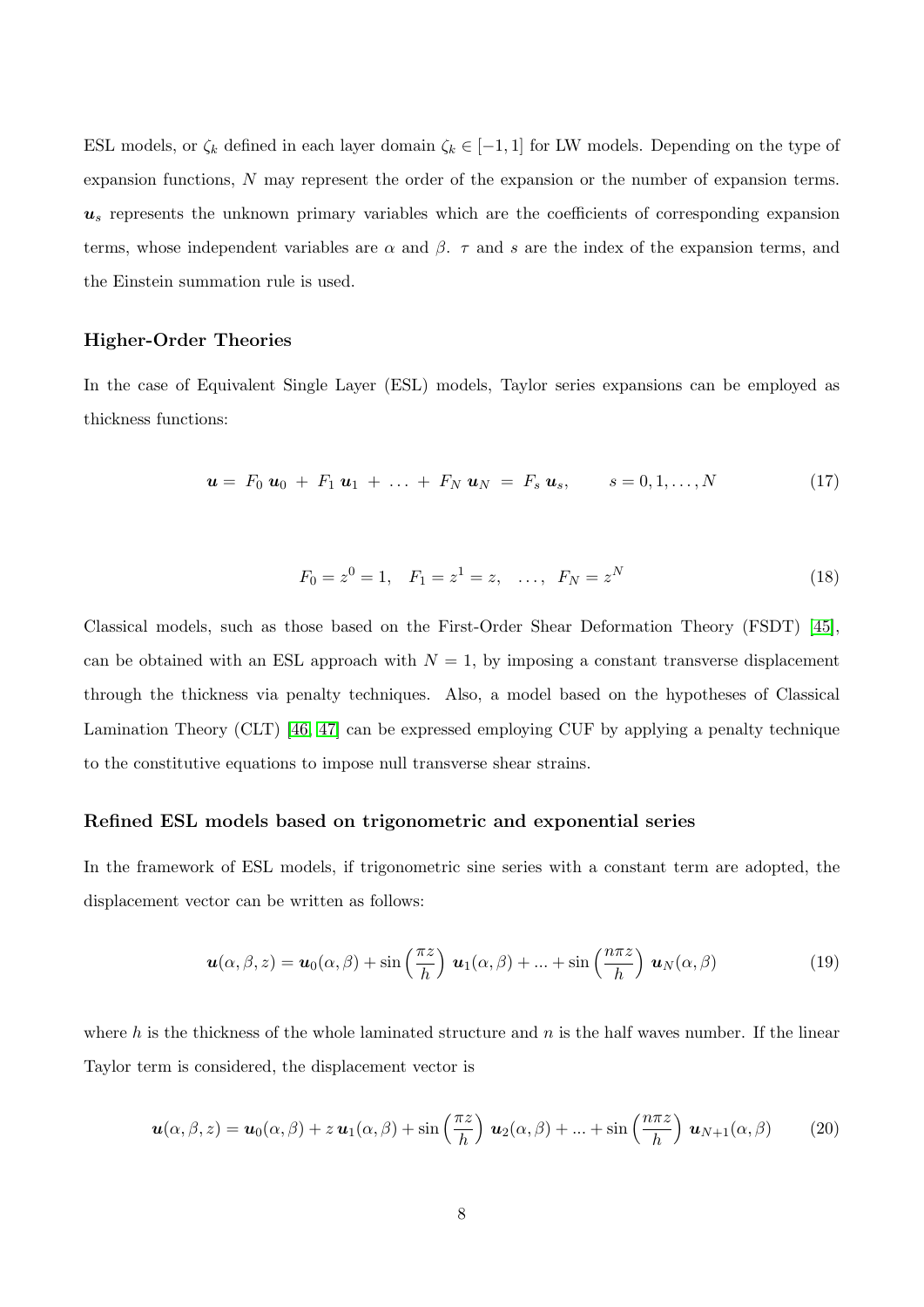For trigonometric cosine series,

$$
\mathbf{u}(\alpha,\beta,z) = \mathbf{u}_0(x,y) + \cos\left(\frac{\pi z}{h}\right) \mathbf{u}_1(\alpha,\beta) + \dots + \cos\left(\frac{n\pi z}{h}\right) \mathbf{u}_N(\alpha,\beta)
$$
(21)

and with the linear term,

$$
\mathbf{u}(x,y,z) = \mathbf{u}_0(\alpha,\beta) + z \mathbf{u}_1(\alpha,\beta) + \cos\left(\frac{\pi z}{h}\right) \mathbf{u}_2(\alpha,\beta) + \ldots + \cos\left(\frac{n\pi z}{h}\right) \mathbf{u}_{N+1}(\alpha,\beta) \tag{22}
$$

Considering the complete trigonometric series,

$$
\mathbf{u}(\alpha,\beta,z) = \mathbf{u}_0(\alpha,\beta) + \sin\left(\frac{\pi z}{h}\right) \mathbf{u}_1(\alpha,\beta) + \cos\left(\frac{\pi z}{h}\right) \mathbf{u}_2(\alpha,\beta) + \dots + \sin\left(\frac{n\pi z}{h}\right) \mathbf{u}_{2N-1}(\alpha,\beta) + \cos\left(\frac{n\pi z}{h}\right) \mathbf{u}_{2N}(\alpha,\beta)
$$
\n(23)

If the linear contribution is considered,

$$
\mathbf{u}(\alpha,\beta,z) = \mathbf{u}_0(\alpha,\beta) + z \mathbf{u}_1(\alpha,\beta) + \sin\left(\frac{\pi z}{h}\right) \mathbf{u}_2(\alpha,\beta) + \cos\left(\frac{\pi z}{h}\right) \mathbf{u}_3(\alpha,\beta) + \dots + \sin\left(\frac{n\pi z}{h}\right) \mathbf{u}_{2N}(\alpha,\beta) + \cos\left(\frac{n\pi z}{h}\right) \mathbf{u}_{2N+1}(\alpha,\beta)
$$
\n(24)

If exponential series are employed, the displacement field can be expressed as

$$
\mathbf{u}(\alpha,\beta,z) = \mathbf{u}_0(\alpha,\beta) + e^{\frac{z}{h}} \mathbf{u}_1(\alpha,\beta) + \ldots + e^{\frac{nz}{h}} \mathbf{u}_N(\alpha,\beta)
$$
(25)

and adding the linear term one obtains

$$
\mathbf{u}(\alpha,\beta,z) = \mathbf{u}_0(\alpha,\beta) + z \mathbf{u}_1(\alpha,\beta) + e^{\frac{z}{h}} \mathbf{u}_2(\alpha,\beta) + \ldots + e^{\frac{nz}{h}} \mathbf{u}_{N+1}(\alpha,\beta)
$$
(26)

#### Refined ESL models with Murakami zig-zag function

According to Murakami [48], a zig-zag term can be introduced into Eq. (17) leading to refined ESL zig-zag models,

$$
\mathbf{u} = F_0 \, \mathbf{u}_0 \, + \, \ldots \, + \, F_N \, \mathbf{u}_N \, + \, (-1)^k \zeta_k \mathbf{u}_Z. \tag{27}
$$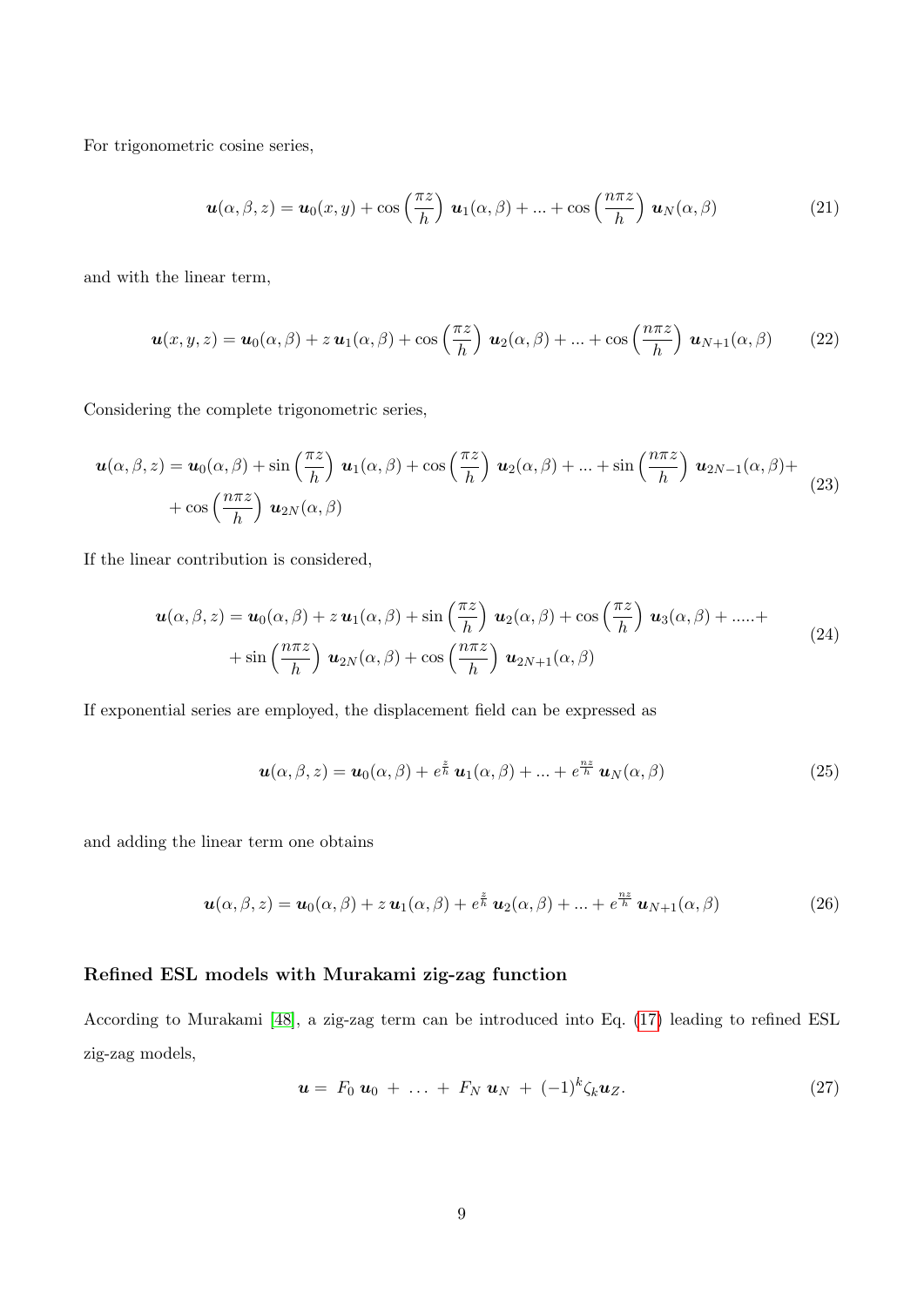Subscript Z refers to the Murakami zig-zag function. Refined zig-zag models can be obtained by adding the zig-zag term to the Taylor polynomials, trigonometric or exponential series expansions.

#### Refined LW models based on Legendre polynomials

If Legendre polynomials are adopted, the displacement field defined for a layer k can be expressed as

$$
\mathbf{u}^{k} = F_{t} \mathbf{u}_{t}^{k} + F_{b} \mathbf{u}_{b}^{k} + F_{r} \mathbf{u}_{r}^{k} = F_{s} \mathbf{u}_{s}^{k}, \qquad s = t, b, r, \quad r = 2, ..., N. \tag{28}
$$

The expansion terms are

$$
F_t = \frac{P_0 + P_1}{2}, \quad F_b = \frac{P_0 - P_1}{2}, \quad F_r = P_r - P_{r-2}.
$$
\n(29)

 $P_j$  is the j<sup>th</sup>-order Legendre polynomial defined in the  $\zeta_k$ -domain:  $-1 \leq \zeta_k \leq 1$ . The displacements on the top  $(t)$  and bottom  $(b)$  surfaces are used as unknown variables and one can impose the following compatibility conditions at the interfaces:

$$
u_t^k = u_b^{k+1}, \quad k = 1, N_l - 1. \tag{30}
$$

The employment of hierarchical Legendre polynomials as basis functions for the development of variable kinematic models was presented by Szab, Dster, and Rank [49]. Other implementations of Legendre polynomials in the framework of CUF can be found in [50–52].

#### Refined LW models adopting Sampling Surfaces method (SaS)

Kulikov [53–55] proposed the Sampling Surfaces method (SaS) as an LW model based on Lagrange interpolation polynomials. Within each layer, an arbitrary number of sampling surfaces parallel to the middle surface are introduced. Each SaS is located at a Lagrange interpolation point, and the displacements at these points are taken as primary unknowns. The present work implements the SaS technique for the MITC9 shell element based on CUF. In SaS, the displacement field can be defined as

$$
\mathbf{u}^{k} = F_0 \mathbf{u}_0^{k} + F_1 \mathbf{u}_1^{k} + \ldots + F_N \mathbf{u}_N^{k} = F_s \mathbf{u}_s^{k}, \qquad s = 0, 1, \ldots, N. \tag{31}
$$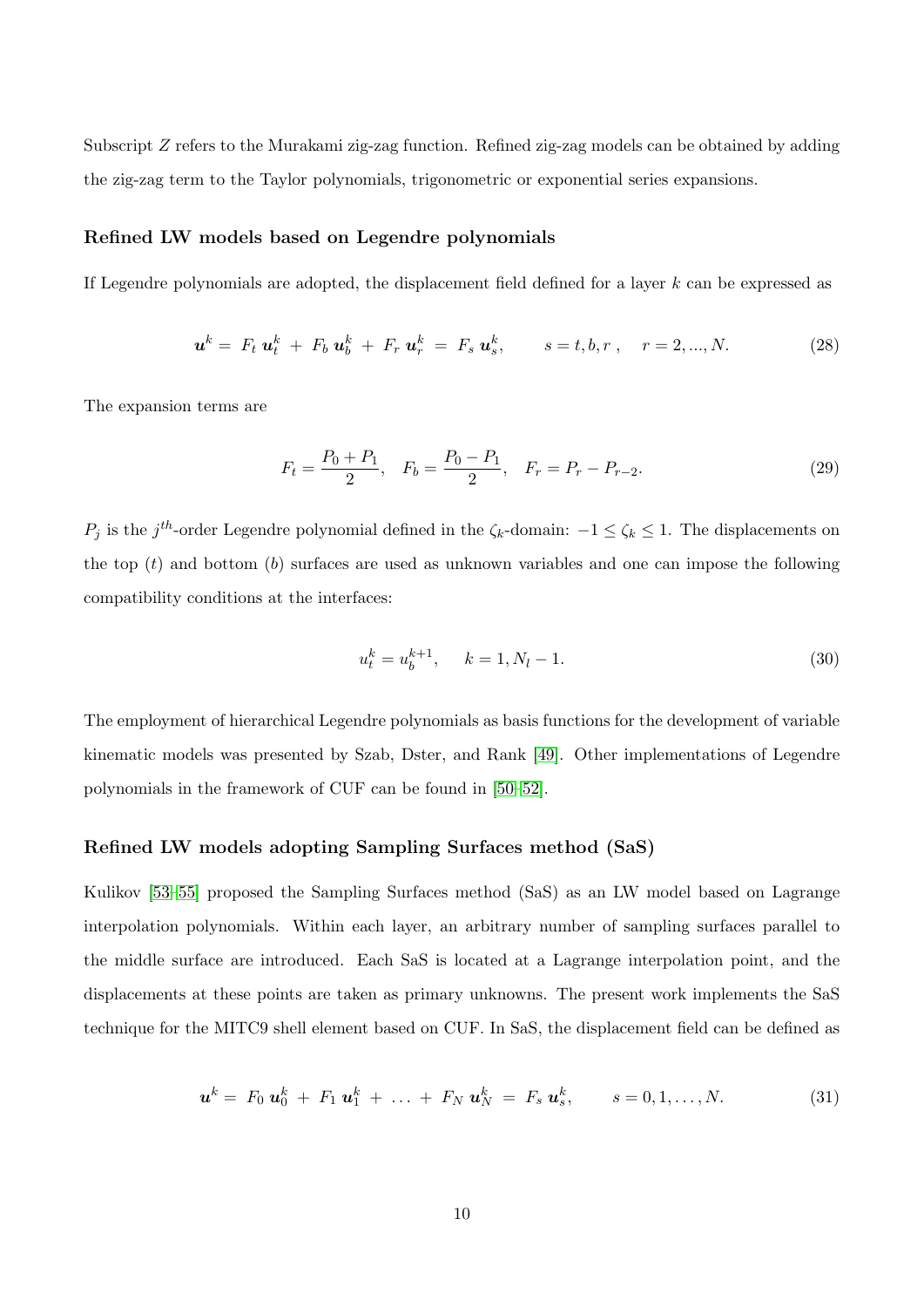$F_s(\zeta_k)$  (thickness functions) is a Lagrange polynomial of order N,

$$
F_s(\zeta_k) = \prod_{i=0, i \neq s}^{N} \frac{\zeta_k - \zeta_{k_i}}{\zeta_{k_s} - \zeta_{k_i}}
$$
\n(32)

 $\zeta_{k_s}$  are located at the prescribed interpolation points.  $\zeta_{k_0} = -1$  and  $\zeta_{k_N} = 1$  correspond to the top and bottom positions of the  $k^{th}$  layer, respectively.

# Through-the-thickness variation of temperature and moisture concentration

The temperature variation through the thickness can be obtained by solving Fourier heat conduction equation as described in [12]. If the temperature on the top and bottom surfaces are given, a priori assumed linear temperature variation profile through-the -thickness can be obtained as follows:

$$
\theta(z) = \theta_b + \frac{\theta_t - \theta_b}{h} \cdot (z + \frac{h}{2}) \quad z \in [-\frac{h}{2}, \frac{h}{2}] \tag{33}
$$

where the subscripts b and t refer to the bottom and top surfaces, respectively. It is evident that the temperature continuity between two layers can be naturally guaranteed in this manner. Similarly, an assumed linear moisture concentration profile could be described as:

$$
\eta(z) = \eta_b + \frac{\eta_t - \eta_b}{h} \cdot (z + \frac{h}{2}) \quad z \in [-\frac{h}{2}, \frac{h}{2}] \tag{34}
$$

Alternatively, a more physically meaningful profile can be obtained by solving Fourier heat conduction equation for temperature variation, or the Fick law for moisture concentration distribution. In multilayered plate and shell structures, for the  $k^{th}$  homogeneous orthotropic layer, the Fourier differential equation for heat conduction problems reads:

$$
\frac{K_1^k}{(H_\alpha^k)^2} \frac{\delta^2 \theta}{\delta \alpha^2} + \frac{K_2^k}{(H_\beta^k)^2} \frac{\delta^2 \theta}{\delta \beta^2} + K_3^k \frac{\delta^2 \theta}{\delta z^2} = 0
$$
\n(35)

where  $K_1^k$ ,  $K_2^k$  and  $K_3^k$  are the thermal conduction coefficients in material coordinates (1,2,3) for the  $k^{th}$ layer and will be rotated to the general curvilinear reference system  $(\alpha, \beta, z)$ . In the  $k^{th}$  layer,  $K_1^k$ ,  $K_2^k$ and  $K_3^k$  are assumed to be constants. The relationship between the temperature  $\theta$  and the transverse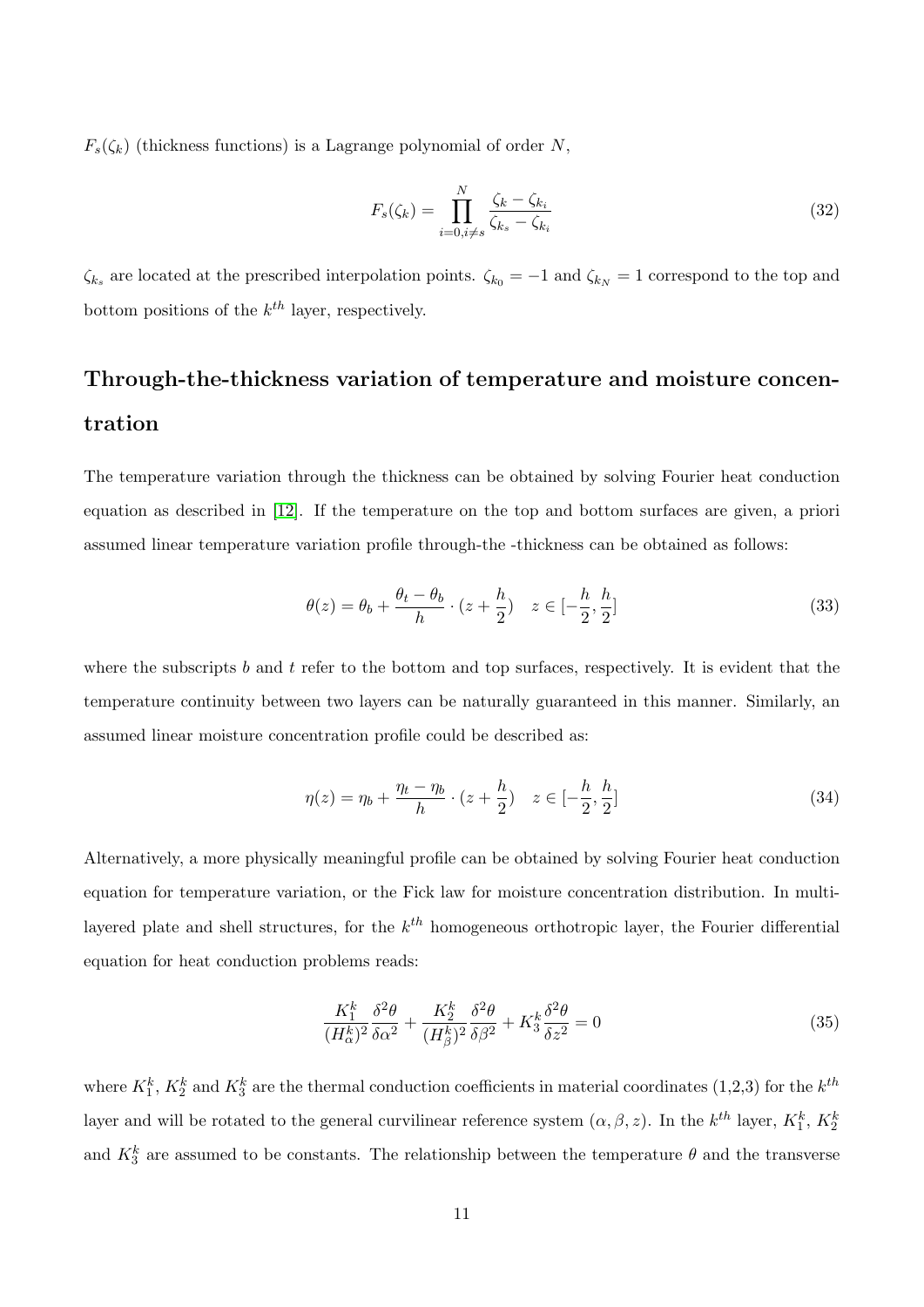normal heat flux  $q_z$  is described by

$$
q_z^k = K_3^k \frac{\partial \theta}{\partial z} \tag{36}
$$

For multilayered structures, continuity conditions of  $\theta$  and  $q_z$  holds in the thickness direction at each layer interface, reading:

$$
\theta_t^k = \theta_b^{k+1}, \quad q_{zt}^k = q_{zb}^{k+1} \qquad k = 1, \cdots, N_l - 1 \tag{37}
$$

where  $N_l$  is the number of layers in the composite laminate. In this work, the governing equation and boundary conditions are satisfied in each layer by assuming the following temperature field:

$$
\theta(\alpha, \beta, z) = \theta_A(z) \cdot \theta_\Omega(\alpha, \beta) \tag{38}
$$

where for the cases studied in this paper,  $\theta_{\Omega}$  is in a bisinusoidal form as follows:

$$
\theta_{\Omega}(\alpha,\beta) = \sin(\frac{m\pi\alpha}{a}) \cdot \sin(\frac{n\pi\beta}{b})
$$
\n(39)

For the solution of the Fourier heat conduction equation, the reader can refer to the authors' previous works [12, 31, 56]. Calculated moisture concentration profiles can be acquired by solving the Fick law, which postulates that the flux J goes from regions of high concentration to areas of low concentration, with a diffusion rate that is proportional to the concentration gradients (spatial derivatives). For a steady state shell structure, the Fick second law can be expressed as

$$
\frac{D_1^k}{(H_\alpha^k)^2} \frac{\delta^2 \eta}{\delta \alpha^2} + \frac{D_2^k}{(H_\beta^k)^2} \frac{\delta^2 \eta}{\delta \beta^2} + D_3^k \frac{\delta^2 \eta}{\delta z^2} = 0 \tag{40}
$$

where  $D_1$ ,  $D_2$  and  $D_3$  are the diffusion coefficients (diffusivity),  $\eta$  the moisture concentration. Accordingly, moisture concentration  $\eta$  and diffusion flux through the thickness  $J_z$  can be related by

$$
J_z^k = D_3^k \frac{\partial \eta}{\partial z} \tag{41}
$$

and the continuity of  $\eta$  and  $J_z$  at layer interfaces can be imposed as

$$
\eta_t^k = \eta_b^{k+1}, \quad J_{zt}^k = J_{zb}^{k+1} \qquad k = 1, \cdots, N_l - 1 \tag{42}
$$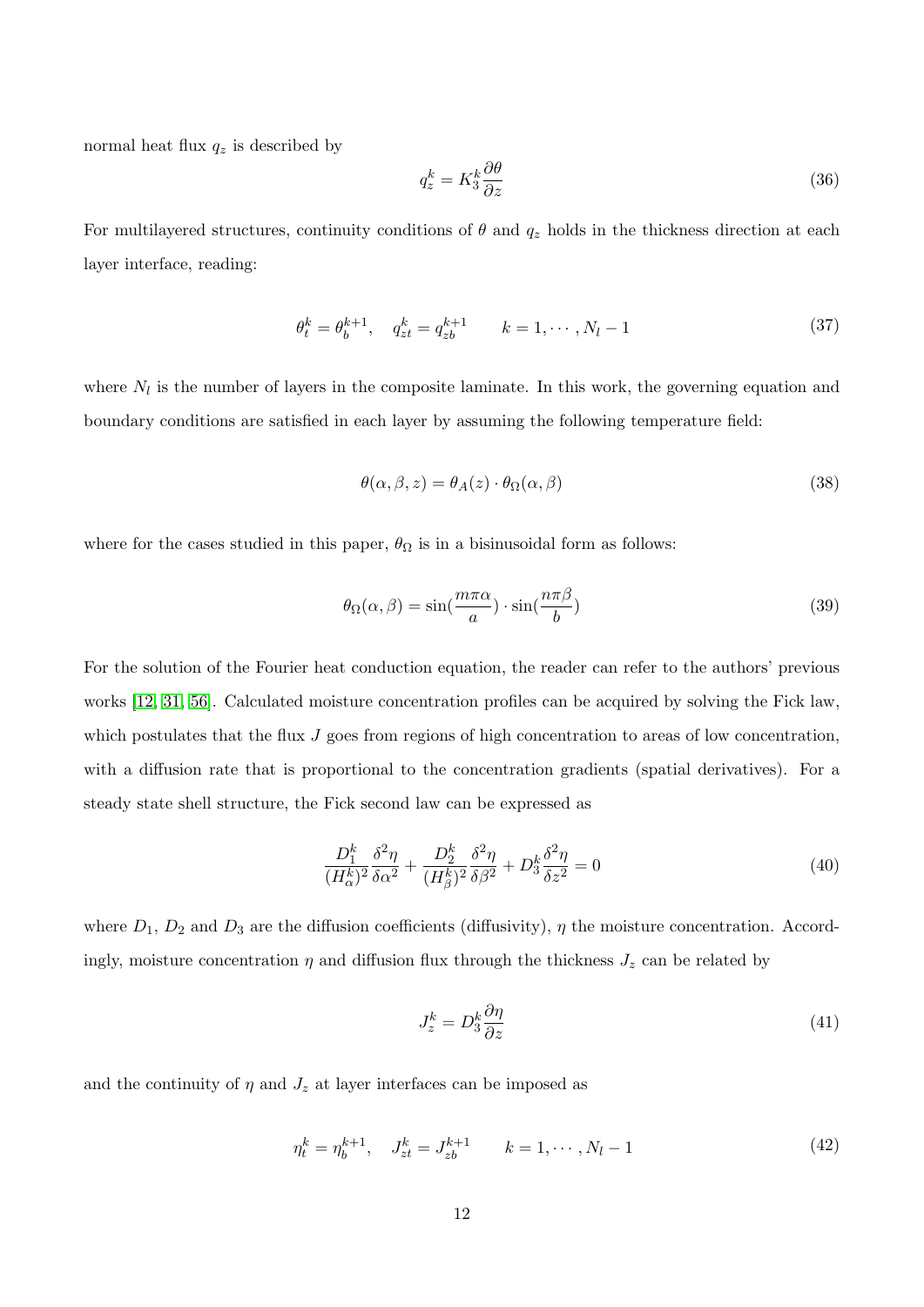Similarly, the 3D hygroscopic field can be described as

$$
\eta(\alpha, \beta, z) = \eta_A(z) \cdot \eta_\Omega(\alpha, \beta) \tag{43}
$$

If a bisinusoidal load is imposed,

$$
\eta_{\Omega}(\alpha,\beta) = \sin(\frac{m\pi\alpha}{a}) \cdot \sin(\frac{n\pi\beta}{b})
$$
\n(44)

As discussed above, the Fick law can be solved in analogy with the Fourier heat conduction equation under given hygroscopic boundary conditions on the top and bottom surfaces of the laminated structures.

### MITC9 shell element and governing equations

This section presents the derivation of the finite element stiffness matrix based on the Principle of Virtual Displacement (PVD) in the case of multilayered doubly curved shells under hygrothermal environmental load. A nine-node shell element adopting the Mixed Interpolation of Tensorial Component (MITC) method is formulated in the framework of CUF. The displacement vector interpolated on the element nodes utilizing Lagrangian shape functions  $N_i$  reads

$$
\delta \mathbf{u}_{\tau} = N_i \delta \mathbf{U}_{\tau_i}, \qquad \mathbf{u}_s = N_j \mathbf{U}_{s_j} \qquad i, j = 1, \cdots, 9 \tag{45}
$$

 $U_{s_j}$  and  $\delta U_{\tau_i}$  are the nodal displacement vector and its virtual variation, respectively. Therefore, the strain expression (Eq. (6)) becomes

$$
\begin{cases} \epsilon_p = F_s (D_p + A_p) N_j U_{s_j} \\ \epsilon_n = F_s (D_{n\Omega} - A_n) N_j U_{s_j} + F_{s,z} N_j U_{s_j} \end{cases}
$$
\n(46)

To contrast the membrane and shear locking of thin shells, a specific interpolation strategy according to MITC method is used to derive the strain components on the nine-node shell element, and the corresponding interpolation points (tying points) are illustrated in previous authors' works related to the use of the MITC9 element based on the CUF [57–60].

Considering the constitutive equations  $(Eq. (8))$  and the strain vectors  $(Eq. (46))$ , scalar temperature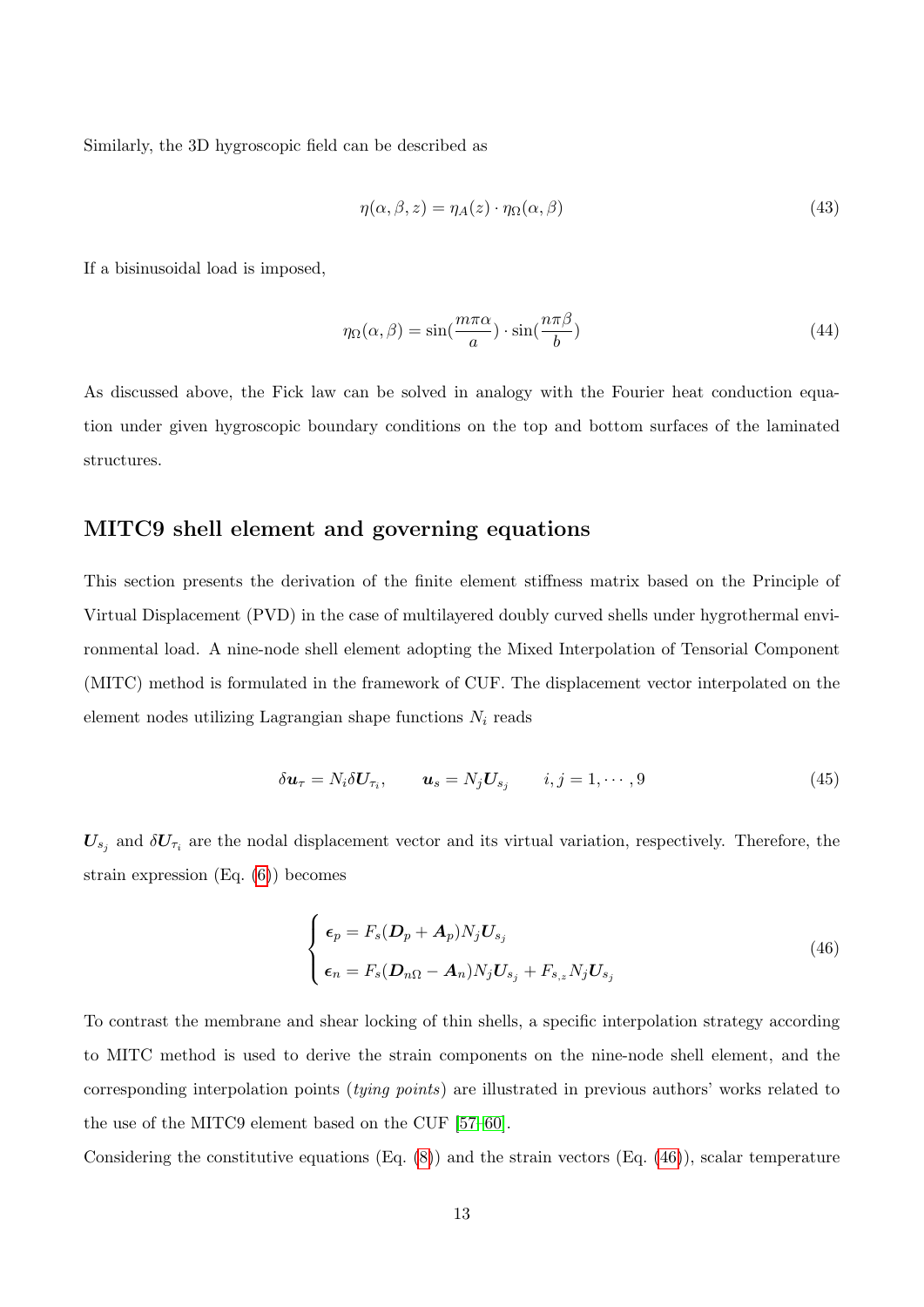field  $\theta$  as well as moisture concentration field  $\eta$ , by applying PVD, one obtains the expression of the internal work for partially coupled hygrothermal problems:

$$
\delta L_{int} = \int_{\Omega_k} \int_{A_k} \delta \epsilon^{k} \sigma^k H_{\alpha}^k H_{\beta}^k d\Omega_k dz = \int_{\Omega_k} \int_{A_k} [\delta \epsilon_p^{k} (\sigma_{pu}^k - \sigma_{p\theta}^k - \sigma_{pp}^k) + \delta \epsilon_n^{k} (\sigma_{nu}^k - \sigma_{n\theta}^k - \sigma_{n\eta}^k)] H_{\alpha}^k H_{\beta}^k d\Omega_k dz
$$
  
=  $\delta L_{ext}$  (47)

where  $\Omega_k$  is the in-plane domain of an element and  $A_k$  is the thickness domain of layer k of the shell, respectively.  $\delta L_{int}$  represents the variation of the internal work, while  $\delta L_{ext}$  is the external work. Noting that in this work no mechanical loads are considered, which means that  $\delta L_{ext} = 0$ , and the internal work  $\delta L_{int}$  is caused purely by the mechanical expansion related to temperature rise and moisture absorption, thus the following expression can be obtained:

$$
\int_{\Omega_k} \int_{A_k} (\delta \epsilon_p^{kT} \sigma_{pu}^k + \delta \epsilon_n^{kT} \sigma_{nu}^k) H_{\alpha}^k H_{\beta}^k d\Omega_k dz
$$
\n
$$
= \int_{\Omega_k} \int_{A_k} (\delta \epsilon_p^{kT} \sigma_{p\theta}^k + \delta \epsilon_n^{kT} \sigma_{n\theta}^k) H_{\alpha}^k H_{\beta}^k d\Omega_k dz + \int_{\Omega_k} \int_{A_k} (\delta \epsilon_p^{kT} \sigma_{p\eta}^k + \delta \epsilon_n^{kT} \sigma_{n\eta}^k) H_{\alpha}^k H_{\beta}^k d\Omega_k dz
$$
\n(48)

By substituting the constitutive equations  $(Eq. (8))$ , the geometrical relations  $(Eq. (46))$  after the application of MITC method, the displacement expression (Eqs. (15) and (16)), and the FEM discretization (Eq. (45)), the following governing equation can be obtained:

$$
\delta \mathbf{U}_{\tau_i}^k: \quad \mathbf{K}_{\tau s i j}^{k, uu} \mathbf{U}_{s_j}^k = \mathbf{\Theta}_{\tau_i}^k + \mathbf{H}_{\tau_i}^k \tag{49}
$$

The  $3 \times 3$  matrix  $\mathbf{K}_{\tau s i j}^{k,uu}$  is the fundamental mechanical nucleus, which is the core unit of the element stiffness matrix according to CUF, and its explicit expression is given in [56]. The stiffness matrix corresponding to each layer within each element can be obtained by applying the Einstein summation rule, then assembled on the laminate level in the framework of either ESL or LW model to build the nodal, and then element stiffness matrix.  $\Theta_{\tau_i}^k$  and  $H_{\tau_i}^k$  are the equivalent thermal and hygroscopic load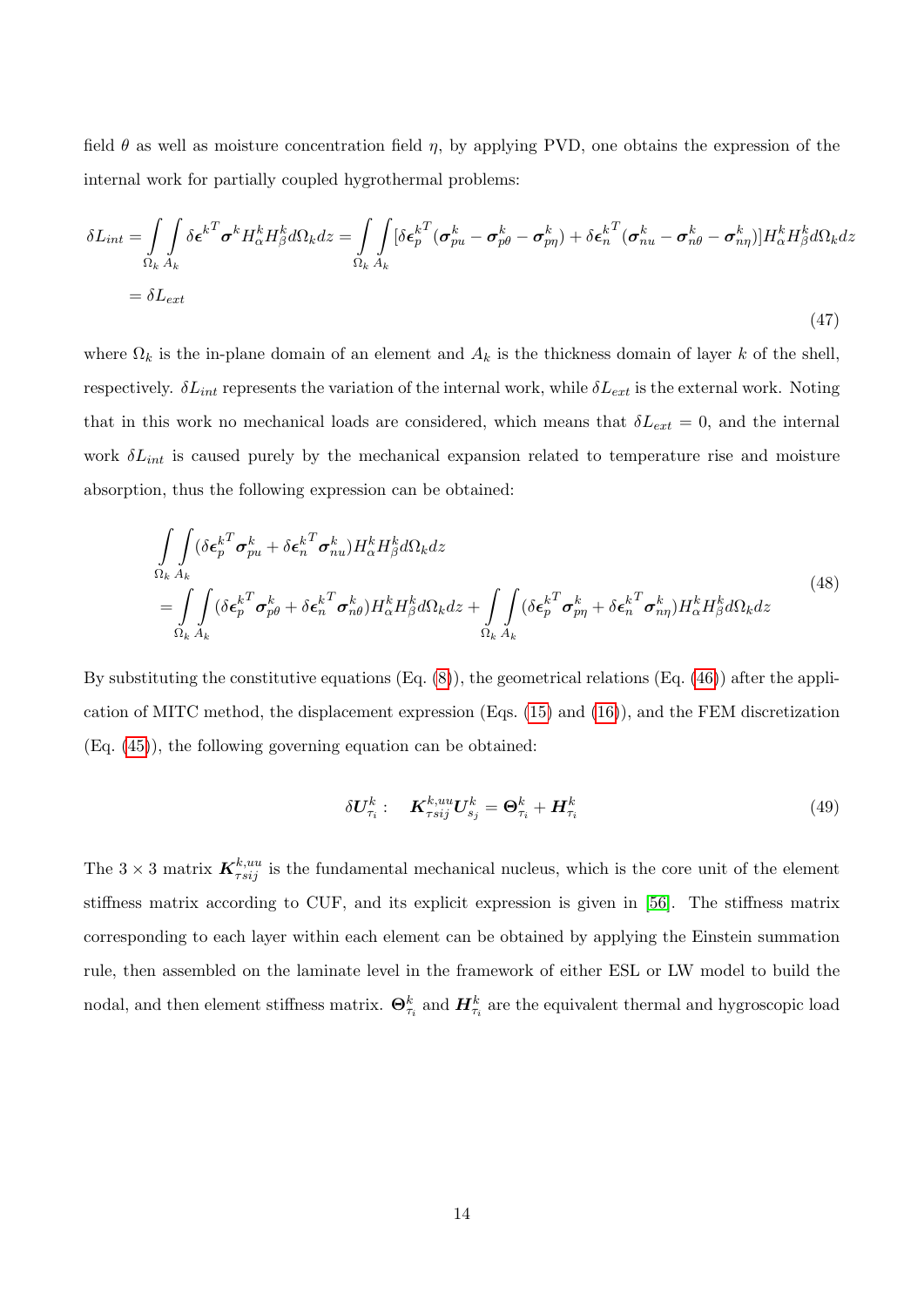vectors, and their explicit expressions are given in Eq. (50) and Eq. (51), respectively:

$$
\Theta_{\tau_i}^k = \begin{Bmatrix} \Theta_{\alpha}^{k\tau i} \\ \Theta_{\beta}^{k\tau i} \\ \Theta_{z}^{k\tau i} \end{Bmatrix} = \begin{Bmatrix} \lambda_6^k J_{\alpha}^{\theta k\tau} W_{i,\beta}^{\theta k} + \lambda_1^k J_{\beta}^{\theta k\tau} W_{i,\alpha}^{\theta k} \\ \lambda_2^k J_{\alpha}^{\theta k\tau} W_{i,\beta}^{\theta k} + \lambda_6^k J_{\beta}^{\theta k\tau} W_{i,\alpha}^{\theta k} \\ \lambda_3^k J_{\alpha\beta}^{\theta k\tau, z} W_{i}^{\theta k} + \frac{\lambda_1^k}{R_{\alpha}^k} J_{\beta}^{\theta k\tau} W_{i}^{\theta k} + \frac{\lambda_2^k}{R_{\beta}^k} J_{\alpha}^{\theta k\tau} W_{i}^{\theta k} \end{Bmatrix}
$$
(50)

$$
\boldsymbol{H}_{\tau_{i}}^{k} = \begin{Bmatrix} H_{\alpha}^{k\tau i} \\ H_{\beta}^{k\tau i} \\ H_{z}^{k\tau i} \end{Bmatrix} = \begin{Bmatrix} \mu_{6}^{k} J_{\alpha}^{\eta k\tau} W_{i,\beta}^{\eta k} + \mu_{1}^{k} J_{\beta}^{\eta k\tau} W_{i,\alpha}^{\eta k} \\ \mu_{2}^{k} J_{\alpha}^{\eta k\tau} W_{i,\beta}^{\eta k} + \mu_{1}^{k} J_{\beta}^{\eta k\tau} W_{i,\alpha}^{\eta k} \\ \mu_{3}^{k} J_{\alpha\beta}^{\eta k\tau,z} W_{i}^{\eta k} + \frac{\mu_{1}^{k}}{R_{\alpha}^{k}} J_{\beta}^{\eta k\tau} W_{i}^{\eta k} + \frac{\mu_{2}^{k}}{R_{\beta}^{k}} J_{\alpha}^{\eta k\tau} W_{i}^{k} \end{Bmatrix}
$$
\n(51)

 $J_{\alpha}^{k\tau}$ ,  $J_{\beta}^{k\tau}$  and  $J_{\alpha\beta}^{k\tau,z}$  are the integrals in the in-plane domain  $\Omega_k$  of the  $k^{th}$  layer.  $W_i^k$ ,  $W_{i,\alpha}^k$ ,  $W_{i,\beta}^k$  are the integrals defined within the through-the-thickness domain  $A_k$  of the same layer,

$$
W_i^{\theta k} = \int_{\Omega_k} N_i \theta_{\Omega} d\alpha_k d\beta_k, \quad W_{i,\alpha}^{\theta k} = \int_{\Omega_k} \frac{\partial N_i}{\partial \alpha} \theta_{\Omega} d\alpha_k d\beta_k, \quad W_{i,\beta}^{\theta k} = \int_{\Omega_k} \frac{\partial N_i}{\partial \beta} \theta_{\Omega} d\alpha_k d\beta_k \tag{52}
$$

$$
J_{\alpha}^{\theta k \tau} = \int_{A_k} F_{\tau} \theta_k H_{\alpha}^k dz, \quad J_{\beta}^{\theta k \tau} = \int_{A_k} F_{\tau} \theta_k H_{\beta}^k dz, \quad J_{\alpha, \beta}^{\theta k \tau, z} = \int_{A_k} \frac{\partial F_{\tau}}{\partial z} \theta_k H_{\alpha}^k H_{\beta}^k dz \tag{53}
$$

$$
W_i^{\eta k} = \int_{\Omega_k} N_i \eta_{\Omega} d\alpha_k d\beta_k, \quad W_{i,\alpha}^{\eta k} = \int_{\Omega_k} \frac{\partial N_i}{\partial \alpha} \eta_{\Omega} d\alpha_k d\beta_k, \quad W_{i,\beta}^{\eta k} = \int_{\Omega_k} \frac{\partial N_i}{\partial \beta} \eta_{\Omega} d\alpha_k d\beta_k \tag{54}
$$

$$
J_{\alpha}^{\eta k \tau} = \int_{A_k} F_{\tau} \eta_k H_{\alpha}^k dz, \quad J_{\beta}^{\eta k \tau} = \int_{A_k} F_{\tau} \eta_k H_{\beta}^k dz, \quad J_{\alpha, \beta}^{\eta k \tau, z} = \int_{A_k} \frac{\partial F_{\tau}}{\partial z} \eta_k H_{\alpha}^k H_{\beta}^k dz \tag{55}
$$

θ and η denote thermal and hygroscopic cases, respectively.  $F<sub>τ</sub>$  refers to a general expansion term in the displacement field according to CUF, and  $N_i$  represents the shape function corresponding to node  $i$  in the finite element. For more details, the reader can refer to [12, 31, 56].

## Results

J

The numerical analysis of this work focuses on investigating the capability of a variety of models with variable kinematics in the analysis of laminated structures under hygrothermal environmental loads. This section consists of two numerical cases: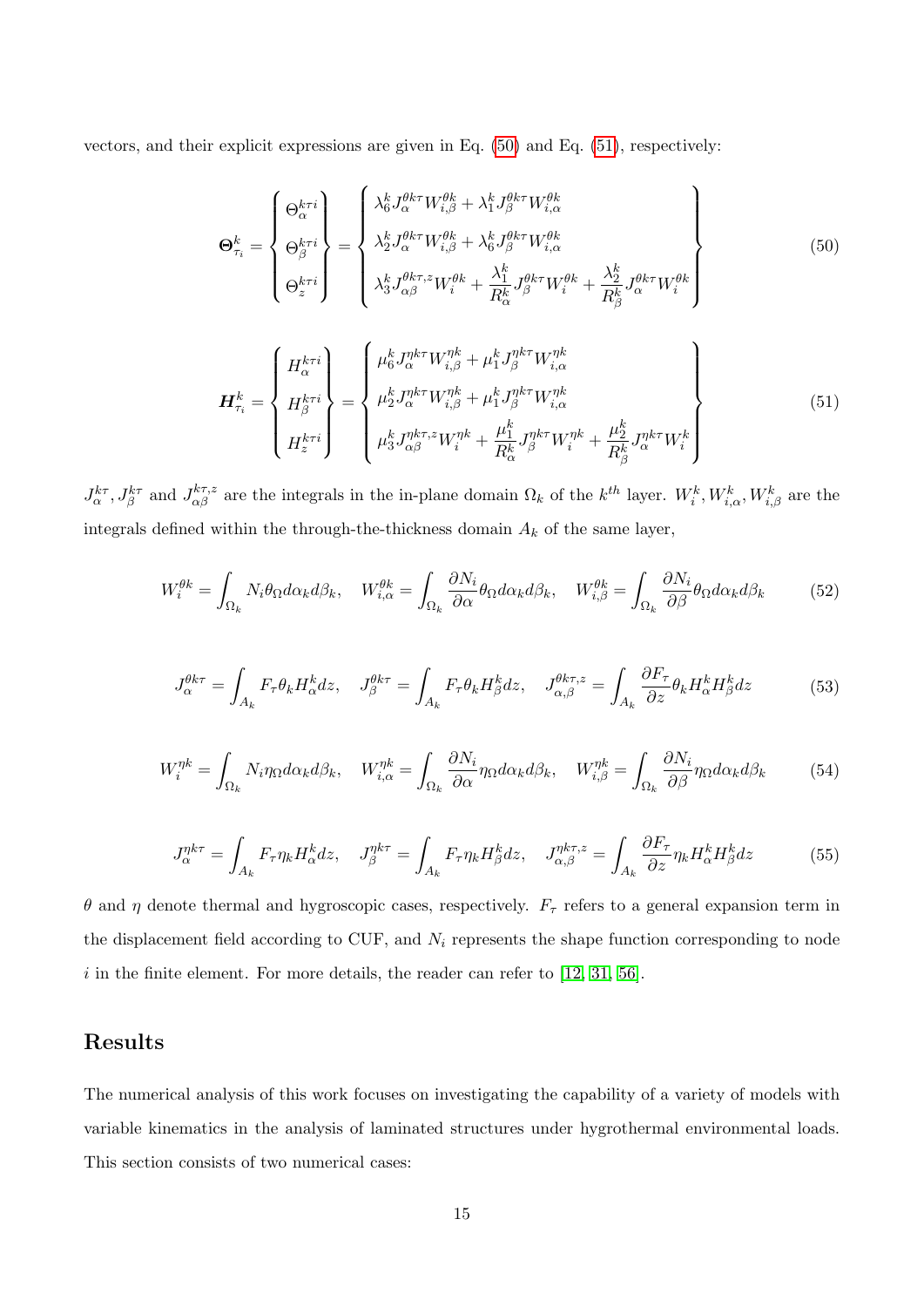- A two-layer  $(0^{\circ}/90^{\circ})$  cylindrical shell under thermal load;
- A two-layer (0°/90°) cylindrical shell under hygroscopic load.

Acronyms are used to indicate the various models used. For ESL, Table 1 shows all the cases used in this paper.

For example, "ES2C2" and "ET1Exp2Z" refer to the following expansions:

$$
\boldsymbol{u}^{k}(\alpha,\beta,z) = \boldsymbol{u}_{0}^{k}(\alpha,\beta) + \sin(\frac{\pi z}{h})\boldsymbol{u}_{1}^{k}(\alpha,\beta) + \cos(\frac{\pi z}{h})\boldsymbol{u}_{2}^{k}(\alpha,\beta) + \sin(\frac{2\pi z}{h})\boldsymbol{u}_{3}^{k}(\alpha,\beta) + \cos(\frac{2\pi z}{h})\boldsymbol{u}_{4}^{k}(\alpha,\beta)
$$
(56)

$$
\boldsymbol{u}^k(\alpha,\beta,z) = \boldsymbol{u}_0^k(\alpha,\beta) + z\boldsymbol{u}_1^k(\alpha,\beta) + e^{\frac{z}{h}}\boldsymbol{u}_2^k(\alpha,\beta) + e^{\frac{2z}{h}}\boldsymbol{u}_3^k(\alpha,\beta) + (-1)^k \zeta_k \boldsymbol{u}_4^k
$$
(57)

The subscript a denotes the adoption of assumed linear temperature or moisture concentration profiles. whereas c indicates that through-the-thickness distributions are calculated by via Fourier or Fick laws. LW models are indicated as follows:

- "SaSn" indicates a Sampling Surfaces model with  $n$  interpolation points.
- "LGDn" indicates a model adopting Legendre polynomials up to the  $n^{th}$  order.

Analytical solutions were used in some cases and obtained via the Navier method. In the following tables,  $N_{exp}$  is indicated and represents the expansion terms of the model.

#### Cylindrical cross-ply composite shells under thermal load

In this section, laminated cylindrical shells with layup sequence  $(0^{\circ}/90^{\circ})$  (from bottom to top) are analysed. The dimensions are:  $a = b = 0.1$ m,  $R_{\alpha} = 0.1$ m,  $R_{\beta} = \infty$ ,  $R_{\alpha}/h = 2, 10$  and 500. The mechanical properties of the lamina are given in Table 2, and thermal properties in Table 3. The thermal expansion coefficients in the three directions are denoted by  $\alpha_{11}$ ,  $\alpha_{22}$  and  $\alpha_{33}$ . The mechanical properties and thermal expansion coefficients are assumed as in [27]. The thermal conduction coefficients  $K_{11}, K_{22}$ and  $K_{33}$  were retrieved from [61]. The thermal load can be described as:

$$
\theta(\alpha, \beta, z) = \theta_A(z) \cdot \sin(\frac{m\pi\alpha}{a})\sin(\frac{n\pi\beta}{b})
$$
\n(58)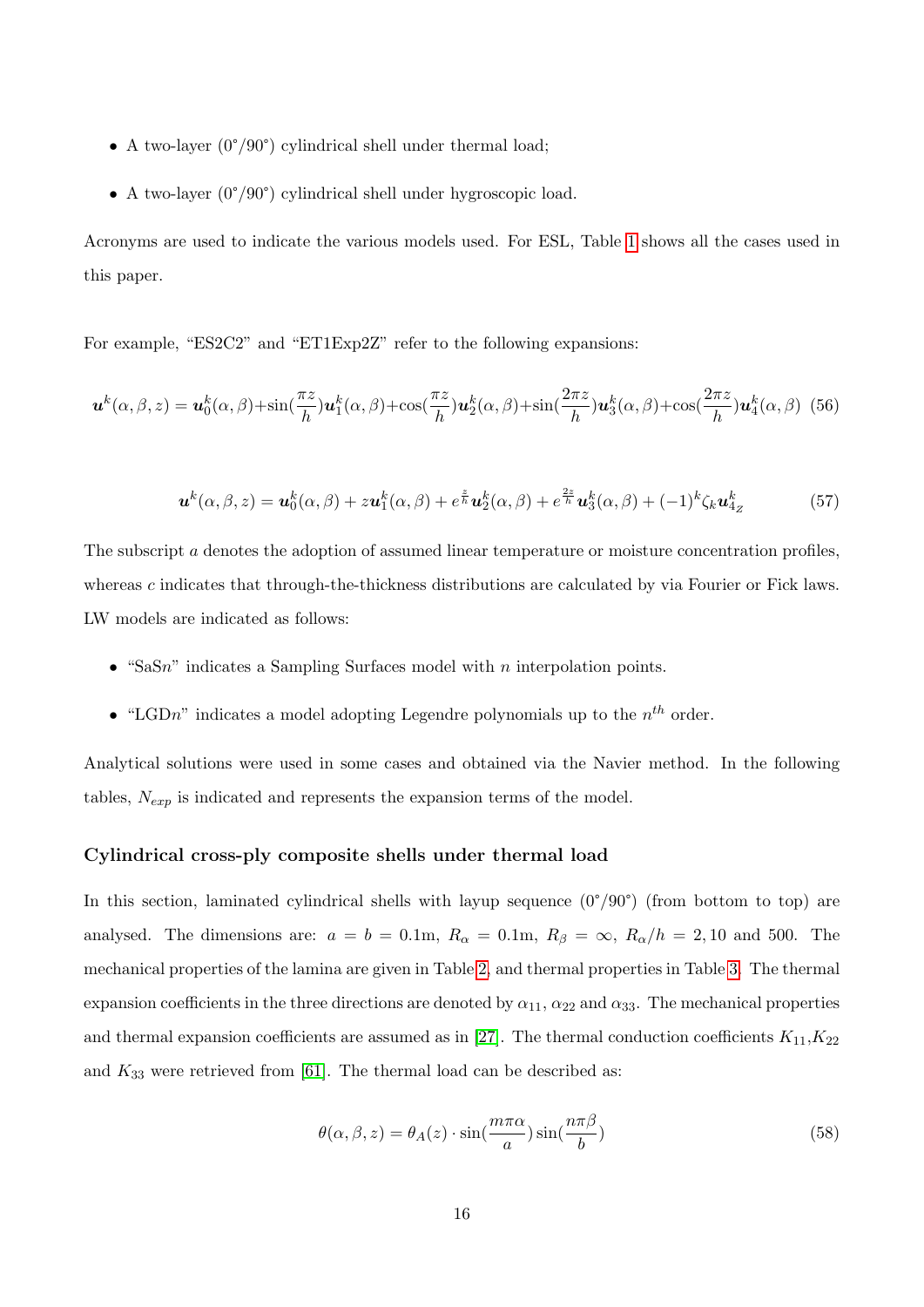where the half wave numbers are  $m = n = 1$ . The temperature boundary conditions are  $\theta_A(-\frac{h}{2})$  $(\frac{h}{2}) = 0$ K and  $\theta_A(\frac{h}{2})$  $\frac{h}{2}$ ) = 50K on the top surface for all cases.

First, a mesh convergence study was carried out,  $R_{\alpha}/h = 500$ , subjected to an assumed linear temperature profile. SaS5 was used. Table 4 shows the results. It can be concluded that a mesh of  $10\times10$ is sufficient to ensure the convergence of the FEM solution. The results also show that the adopted MITC9 shell element is locking free and can achieve good accuracies for transverse displacement, normal and shear stresses.

The calculated profiles of temperature for the cylindrical shells are summarized in Fig. 2. Various LW models and temperature profiles were then investigated, as shown in Table 5. It can be stated that:

- The displacement and stress values are in good agreement with the Naiver analytical solution.
- For thick shells, the temperature variation through the thickness can be very different between assumed linear and calculated profiles. Such differences affect the displacement and stress distributions. For moderately thick and thin shells, differences are less evident. It can be concluded that for thin multilayered shell structures, an assumed linear profile can describe the temperature variation, as also shown in [11, 12, 56].
- Thick shells need five expansion terms in each layer; moderately thick shells need four expansion terms, and thin shells three.

Various ESL models were then considered together with the calculated temperature profile. Results are given in Figs. 3 to 6 and Tables 6 to 7. The results suggest that:

- EExpnZ and ESnCnZ perform well for thick shells.
- ETnZ and ET1SnCnZ are reliable for thin and thick shells.
- For thick shells, ET11Z and ET1S5C5Z are the recommended models, whereas, in the other cases, ET9Z and ET1S4C4Z should be used.

#### Cylindrical cross-ply composite shells under hygroscopic load

The same multilayered structure, loading conditions and mesh of the previous section are here adopted. The material properties can be found in Table 2 and Table 8.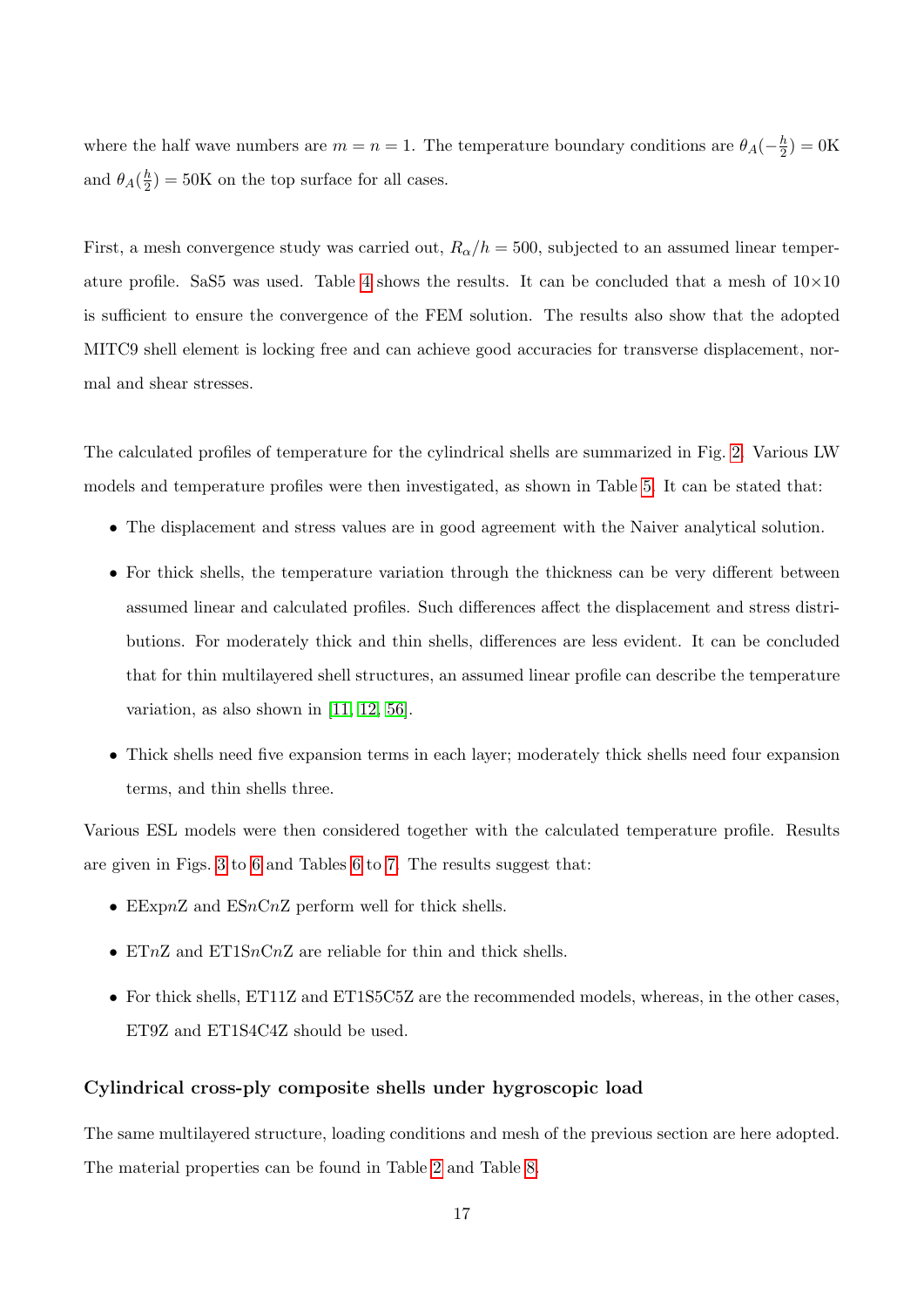LW models were considered first, and the results are given in Figs. 7 and 8 and Table 9. It can be stated that:

- LW models can provide satisfactory accuracies if compared to the analytical results.
- For moderately thick and thin shells, the linear moisture concentration variation through the thickness is a reasonable assumption.
- Stress distributions present variations quite similar to thermal cases.

Various ESL models are then considered, as shown in Table 10 and Fig. 9. It can be concluded that for shells with aspect ratios  $R_{\alpha} = 2, 10$  and 500, the expansion terms needed are 13, 11, and 9 respectively. These numbers are 9, 7, and 5 for LW models. Therefore, ESL models are not as efficient as LW for these cases.

## Conclusions

Various and miscellaneous approximation theories with arbitrary number of expansion terms have been here integrated in the framework of CUF for the analysis of multilayered structures. The steady state mechanical responses of composite cylindrical shells under thermal/hygroscopic loads have been studied with CUF-based variable kinematics adopting LW and ESL approaches, respectively. A MITC9 shell element is employed to guarantee locking free FEM analysis. Both assumed linear temperature/moisture concentration profiles through the thickness, and calculated variations (by solving the diffusion law) are considered. The analogy between heat conduction and moisture diffusion plays a key role when expanding the analysis methodology of thermoelastic problems to hygrothermal ones. Transverse displacement and stresses have been reported for various aspect ratios. The convergence rates of various kinematics have been compared. Based on the above work, some conclusions can be drawn as:

- 1. For laminates with various aspect ratios, the numbers of expansion terms necessary to obtain converged numerical results are usually different, and thick laminates need more expansion terms.
- 2. When applied to hygrothermal analysis, classical theories such as FSDT gives incorrect results even for thin laminates.
- 3. For thin shells, linear variation of temperature/moisture concentration through the thickness is a sufficient assumption, whereas for thick layered shells this assumption can lead to over estimated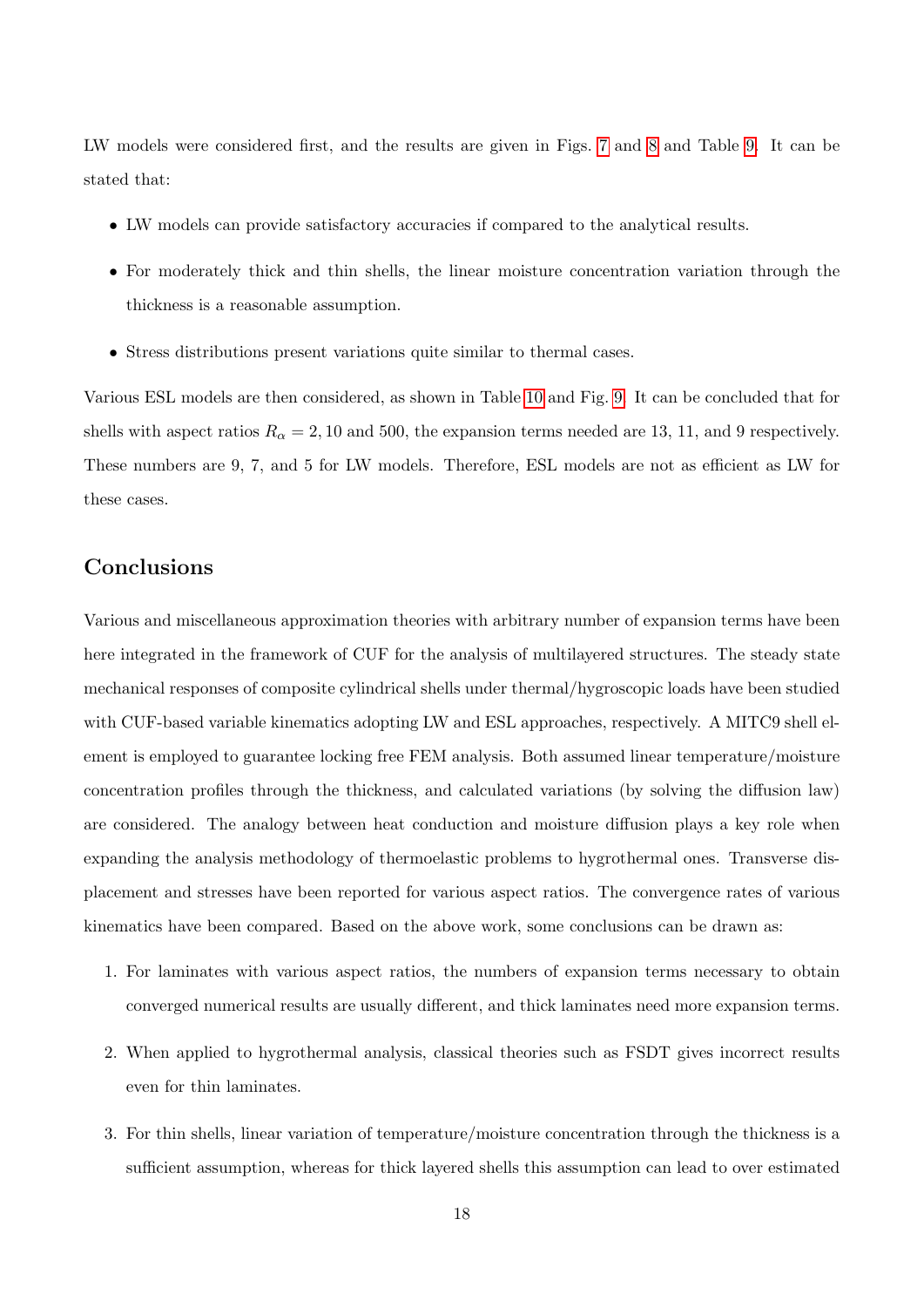stress evaluation compared with results using profiles obtained by solving Fourier heat conduction equation or Fick Law.

- 4. For the hygrothermal cases studied, LW models employing Legendre polynomials of the fourthorder (LGD4) and the Sampling Surfaces method with five interpolation nodes (SaS5) can guarantee continuous transverse shear stress distribution through the thickness for composite laminates with a broad range of length to thickness ratios (from 2 to 500).
- 5. Variable ESL kinematics  $ETnZ$  and  $ET1SnCnZ$  have been tested. It has been demonstrated that when a sufficient number of expansion terms are used, with the help of the Murakami zig-zag function, ETnZ, and ET1SnCnZ are capable of capturing transverse shear stress distribution through the thickness the two-layer shells. In some cases, these two classes of ESL kinematics can be more computationally efficient than LW models with comparable accuracy.
- 6. Compared with ESL models, LW models can provide results with better accuracy in approximating the through the thickness distribution of transverse shear stresses in composite laminates.

A companion work to this one is devoted to the modelling of composite plates with symmetric lamination subjected to hygrothermal loads. In that paper, very similar conclusions about the accuracy of the models used are drawn.

Future works should be devoted to the axiomatic/asymptotic analysis of the influence of each term and the definition of Best Theory Diagrams, as in [62].

## Acknowledgment

This research work has been carried out within the project FULLCOMP (FULLy analysis, design, manufacturing, and health monitoring of COMPosite structures), funded by the European Union Horizon 2020 Research and Innovation program under the Marie Sk bodowska Curie grant agreement No. 642121. E. Carrera has been partially supported by the Russian Science Foundation (Grant No. 15-19-30002).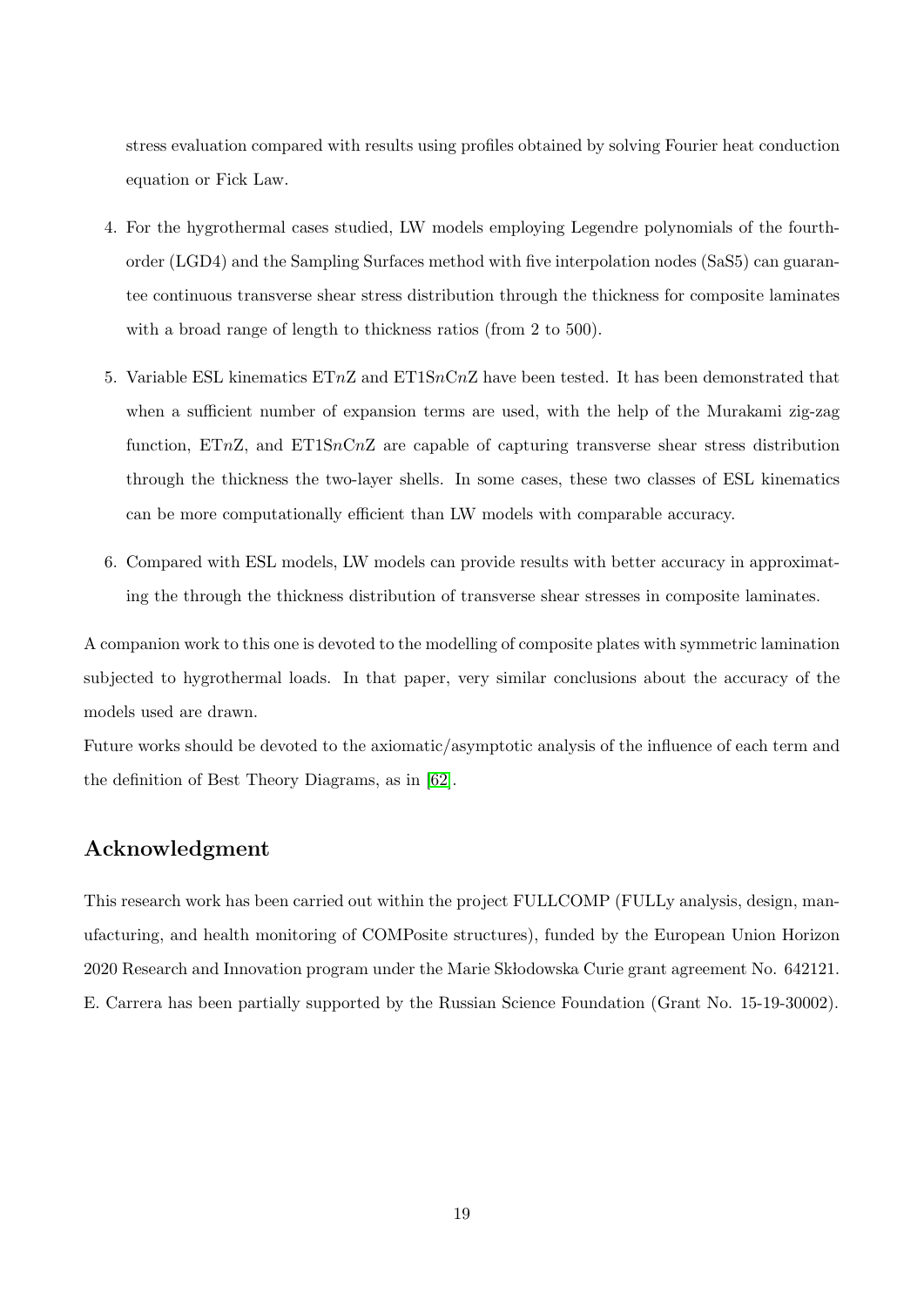## References

- [1] R. B. Pipes, J. R. Vinson, and T. W. Chou, "On the hygrothermal response of laminated composite systems," Journal of Composite Materials, vol. 10, no. 2, pp. 129–148, 1976.
- [2] G. C. Sih, J. Michopoulos, and S. C. Chou, Hygrothermoelasticity. Springer Science & Business Media, Dec. 2012.
- [3] C. J. Miller, T. Kicher, and W. Millavec, "Thermal stress analysis of layered cylindrical shells," AIAA Journal, vol. 19, no. 4, pp. 523–530, 1981.
- [4] P. Dumir, J. Nath, P. Kumari, and S. Kapuria, "Improved efficient zigzag and third order theories for circular cylindrical shells under thermal loading," Journal of Thermal Stresses, vol. 31, no. 4, pp. 343–367, 2008.
- [5] Z. Wu and W. Chen, "A global-local higher order theory for multilayered shells and the analysis of laminated cylindrical shell panels," Composite Structures, vol. 84, no. 4, pp. 350–361, 2008.
- [6] R. K. Khare, T. Kant, and A. K. Garg, "Closed-form thermo-mechanical solutions of higher-order theories of cross-ply laminated shallow shells," Composite Structures, vol. 59, no. 3, pp. 313–340, 2003.
- [7] A. Khdeir, "Thermoelastic analysis of cross-ply laminated circular cylindrical shells," International Journal of Solids and Structures, vol. 33, no. 27, pp. 4007–4017, 1996.
- [8] A. A. Khdeir, M. D. Rajab, and J. N. Reddy, "Thermal effects on the response of cross-ply laminated shallow shells," International Journal of Solids and Structures, vol. 29, no. 5, pp. 653– 667, 1992.
- [9] A. Barut, E. Madenci, and A. Tessler, "Nonlinear thermoelastic analysis of composite panels under non-uniform temperature distribution," International Journal of Solids and Structures, vol. 37, no. 27, pp. 3681–3713, 2000.
- [10] V. Tungikar and K. M. Rao, "Three dimensional exact solution of thermal stresses in rectangular composite laminate," Composite Structures, vol. 27, no. 4, pp. 419–430, 1994.
- [11] E. Carrera, "Temperature profile influence on layered plates response considering classical and advanced theories," AIAA Journal, vol. 40, no. 9, pp. 1885–1896, 2002.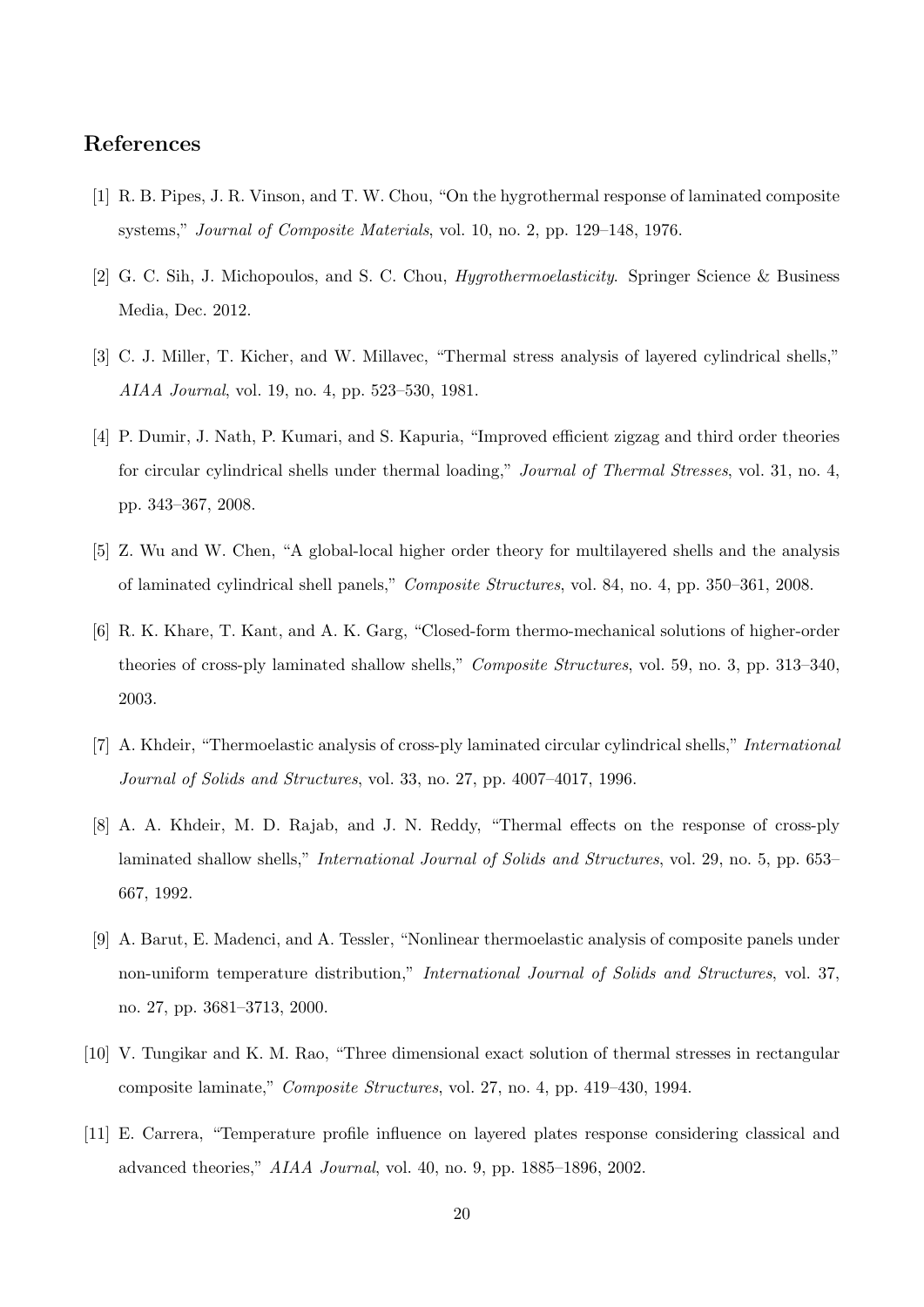- [12] M. Cinefra, S. Valvano, and E. Carrera, "Heat conduction and thermal stress analysis of laminated composites by a variable kinematic MITC9 shell element," Curved and Layered Structures, vol. 2, no. 1, pp. 301–320, 2015.
- [13] J. Fourier, *Theorie analytique de la chaleur, par M. Fourier*. Chez Firmin Didot, père et fils, 1822.
- [14] A. Fick, "On liquid diffusion," Journal of Membrane Science, vol. 100, no. 1, pp. 33–38, 1995.
- [15] C. H. Shen and G. S. Springer, "Moisture absorption and desorption of composite materials," Journal of Composite Materials, vol. 10, no. 1, pp. 2–20, 1976.
- [16] S. W. Tsai and T. N. Massard, Composites design. Think Composites, 1988.
- [17] A. Szekeres and J. Engelbrecht, "Coupled thermal and moisture fields with application to composites," Periodica Polytechnica. Engineering. Mechanical Engineering, vol. 41, no. 2, p. 151, 1997.
- [18] A. Szekeres, "Analogy between heat and moisture: Thermo-hygro-mechanical tailoring of composites by taking into account the second sound phenomenon," Computers  $\mathcal C$  Structures, vol. 76, no. 1, pp. 145–152, 2000.
- [19] A. Benkeddad, M. Grediac, and A. Vautrin, "On the transient hygroscopic stresses in laminated composite plates," Composite Structures, vol. 30, no. 2, pp. 201–215, 1995.
- [20] A. Benkeddad, M. Grediac, and A. Vautrin, "Computation of transient hygroscopic stresses in laminated composite plates," Composites Science and Technology, vol. 56, no. 7, pp. 869–876, 1996.
- [21] A. Tounsi, M. Bouazza, and E. A. Bedia, "Computation of transient hygroscopic stresses in unidirectional laminated composite plates with cyclic and asymmetrical environmental conditions," International Journal of Mechanics and Materials in Design, vol. 1, no. 3, pp. 271–286, 2004.
- [22] A. Tounsi and E. A. Bedia, "Simplified method for prediction of transient hygroscopic stresses in polymer matrix composites with symmetric environmental conditions," Applied Composite Materials, vol. 10, no. 1, pp. 1–18, 2003.
- [23] A. Tounsi and E. A. Bedia, "Some observations on the evolution of transversal hygroscopic stresses in laminated composites plates: effect of anisotropy," Composite Structures, vol. 59, no. 4, pp. 445– 454, 2003.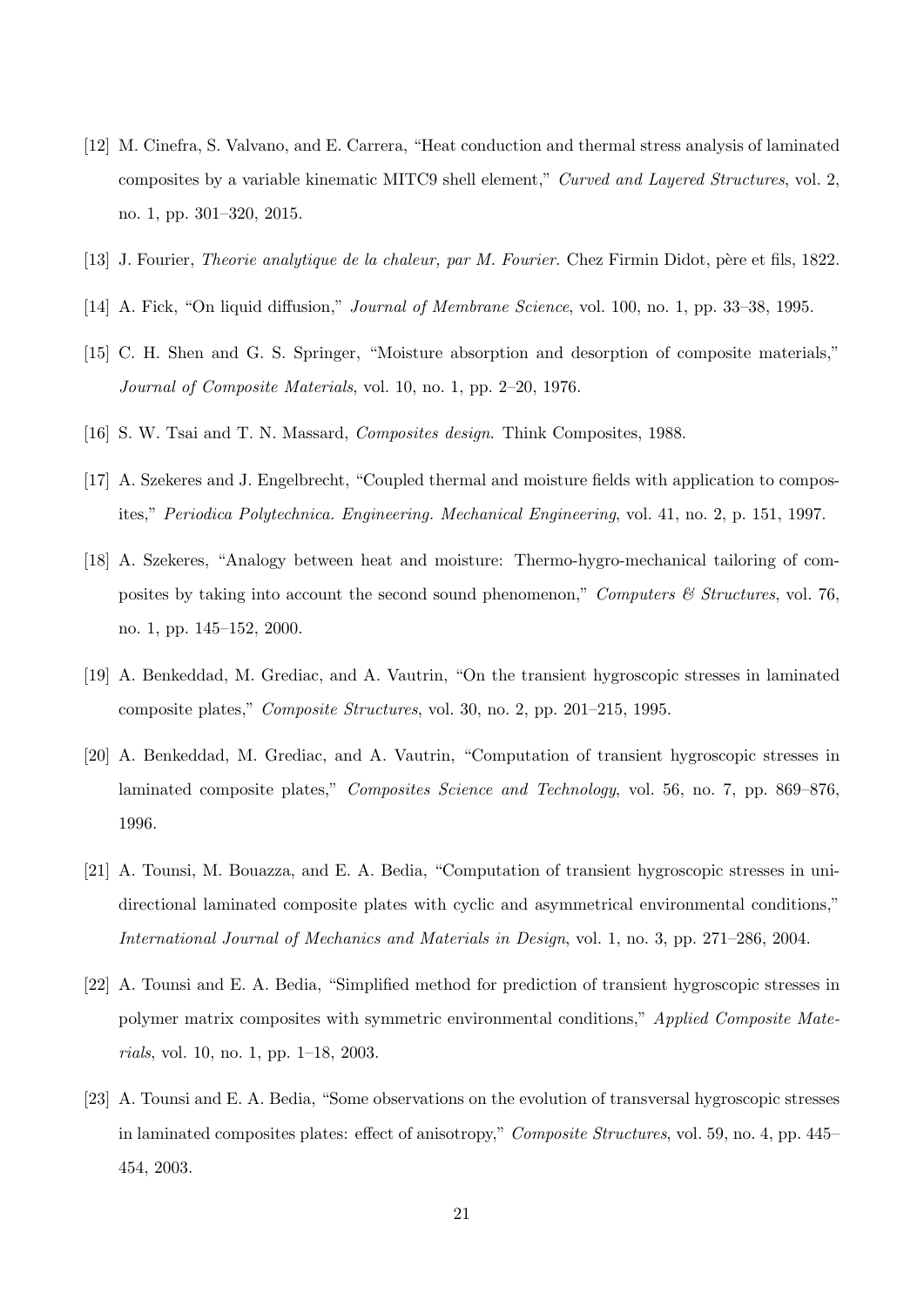- [24] A. Tounsi, E. A. Bedia, and A. Benachour, "A new computational method for prediction of transient hygroscopic stresses during moisture desorption in laminated composite plates with different degrees of anisotropy," Journal of Thermoplastic Composite Materials, vol. 18, no. 1, pp. 37–58, 2005.
- [25] E. A. Bedia, W. Han, and G. Verchery, "An asymptotic characterisation of the moisture diffusion in polymer matrix composites with cyclic environmental conditions," Composite Structures, vol. 49, no. 3, pp. 269–274, 2000.
- [26] B. Boukhoulda, E. A. Bedia, and K. Madani, "The effect of fiber orientation angle in composite materials on moisture absorption and material degradation after hygrothermal ageing," Composite Structures, vol. 74, no. 4, pp. 406–418, 2006.
- [27] F. Jacquemin and A. Vautrin, "A closed-form solution for the internal stresses in thick composite cylinders induced by cyclical environmental conditions," Composite Structures, vol. 58, no. 1, pp. 1–9, 2002.
- [28] B. Patel, M. Ganapathi, and D. Makhecha, "Hygrothermal effects on the structural behaviour of thick composite laminates using higher-order theory," Composite Structures, vol. 56, no. 1, pp. 25–34, 2002.
- [29] S. Lo, W. Zhen, Y. Cheung, and C. Wanji, "Hygrothermal effects on multilayered composite plates using a refined higher order theory," Composite Structures, vol. 92, no. 3, pp. 633–646, 2010.
- [30] S. Alsubari, J. M. Ali, and Y. Aminanda, "Hygrothermoelastic analysis of anisotropic cylindrical shells," Composite Structures, vol. 131, pp. 151–159, 2015.
- [31] E. Carrera, "Theories and finite elements for multilayered, anisotropic, composite plates and shells," Archives of Computational Methods in Engineering, vol. 9, no. 2, pp. 87–140, 2002.
- [32] E. Carrera, "Theories and finite elements for multilayered plates and shells: a unified compact formulation with numerical assessment and benchmarking," Archives of Computational Methods in Engineering, vol. 10, no. 3, pp. 215–296, 2003.
- [33] E. Carrera, M. Cinefra, and F. A. Fazzolari, "Some results on thermal stress of layered plates and shells by using Unified Formulation," Journal of Thermal Stresses, vol. 36, no. 6, pp. 589–625, 2013.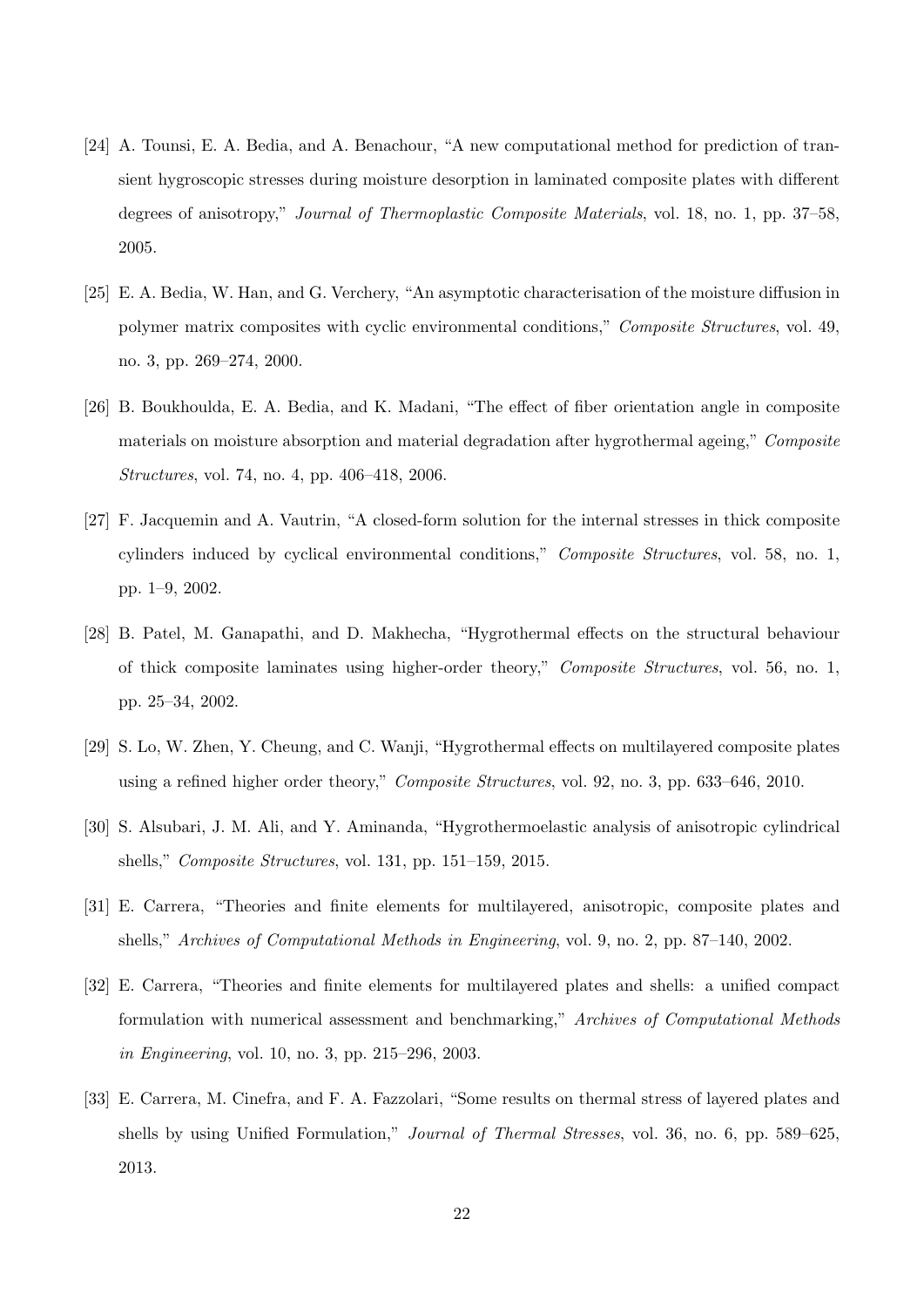- [34] M. Cinefra, E. Carrera, S. Brischetto, and S. Belouettar, "Thermo-mechanical analysis of functionally graded shells," Journal of Thermal Stresses, vol. 33, no. 10, pp. 942–963, 2010.
- [35] M. Cinefra, S. Valvano, and E. Carrera, "Thermal stress analysis of laminated structures by a variable kinematic MITC9 shell element," Journal of Thermal Stresses, vol. 39, no. 2, pp. 121– 141, 2016.
- [36] E. Carrera, F. Fazzolari, and M. Cinefra, Thermal Stress Analysis of Composite Beams, Plates and Shells. Elsevier, 2015.
- [37] K. J. Bathe, P. S. Lee, and J. F. Hiller, "Towards improving the MITC9 shell element," Computers & Structures, vol. 81, no. 8, pp. 477–489, 2003.
- [38] C. Chinosi and L. Della Croce, "Mixed-interpolated elements for thin shells," *Communications in* Numerical Methods in Engineering, vol. 14, no. 12, pp. 1155–1170, 1998.
- [39] H. C. Huang, "Membrane locking and assumed strain shell elements," Computers & Structures, vol. 27, no. 5, pp. 671–677, 1987.
- [40] P. Panasz and K. Wisniewski, "Nine-node shell elements with 6 dofs/node based on two-level approximations. part i: Theory and linear tests," Finite Elements in Analysis and Design, vol. 44, no. 12, pp. 784–796, 2008.
- [41] E. Carrera, M. Cinefra, G. Li, and G. Kulikov, "MITC9 shell finite elements with miscellaneous through-the-thickness functions for the analysis of laminated structures," Composite Structures, vol. 154, pp. 360–373, 2016.
- [42] A. W. Leissa, "Vibration of Shells," tech. rep., Jan. 1973.
- [43] R. M. Jones, Buckling of bars, plates, and shells. Bull Ridge Corporation, 2006.
- [44] J. Reddy, Mechanics of laminated composite plates and shells. Theory and Analysis. CRC Press,  $2^{nd}$  ed., 2004.
- [45] P. M. Naghdi, "The theory of plates and shells," Handbuch der Physik, vol. VI a/2, pp. 425–640, 1972.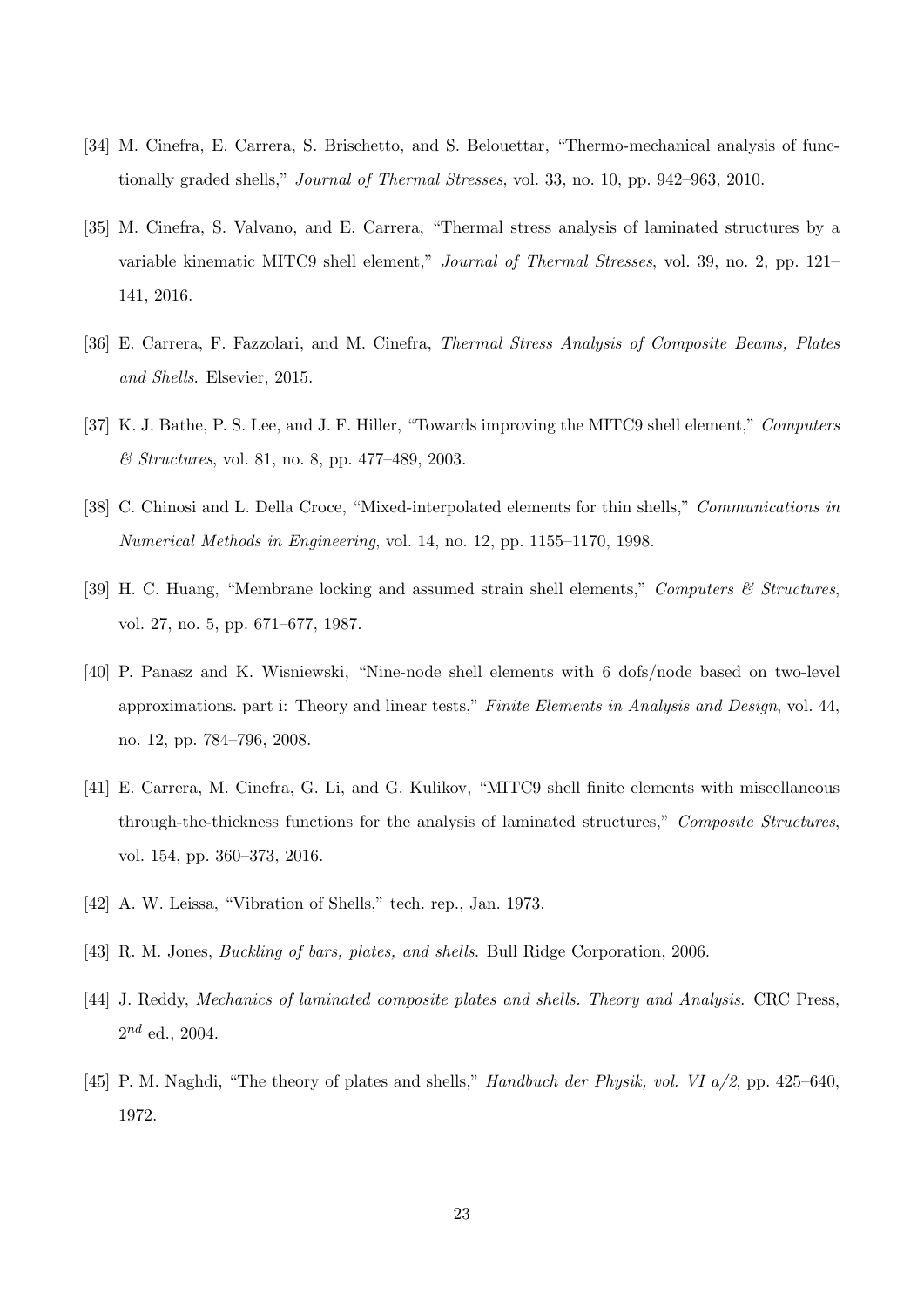- [46] W. Koiter, "On the foundations of the linear theory of thin elastic shell," *Proc Kon Nederl Akad* Wetensch, vol. 73, no. 3, pp. 169–195, 1970.
- [47] P. G. Ciarlet and L. Gratie, "Another approach to linear shell theory and a new proof of korn's inequality on a surface," Comptes Rendus Mathematique, vol. 340, no. 6, pp. 471–478, 2005.
- [48] H. Murakami, "Laminated composite plate theory with improved in-plane responses," Journal of Applied Mechanics, vol. 53, no. 3, pp. 661–666, 1986.
- [49] I. Babuska, B. A. Szabo, and I. N. Katz, "The p-version of the finite element method," SIAM Journal on Numerical Analysis, vol. 18, no. 3, pp. 515–545, 1981.
- [50] A. Pagani, A. de Miguel, M. Petrolo, and E. Carrera, "Analysis of laminated beams via Unified Formulation and Legendre polynomial expansions," Composite Structures, vol. 156, pp. 78 – 92, 2016.
- [51] L. Demasi, "Mixed plate theories based on the Generalized Unified Formulation.: Part ii: Layerwise theories," Composite Structures, vol. 87, no. 1, pp.  $12 - 22$ , 2009.
- [52] E. Carrera and G. Giunta, "Hierarchical evaluation of failure parameters in composite plates," AIAA Journal, vol. 47, no. 3, pp. 692–702, 2009.
- [53] G. Kulikov and S. Plotnikova, "Exact 3D stress analysis of laminated composite plates by sampling surfaces method," Composite Structures, vol. 94, no. 12, pp. 3654–3663, 2012.
- [54] G. Kulikov and S. Plotnikova, "Advanced formulation for laminated composite shells: 3D stress analysis and rigid-body motions," Composite Structures, vol. 95, pp. 236–246, 2013.
- [55] G. Kulikov and S. Plotnikova, "Hybrid-mixed ans finite elements for stress analysis of laminated composite structures: Sampling surfaces plate formulation," Computer Methods in Applied Mechanics and Engineering, vol. 303, pp. 374–399, 2016.
- [56] M. Cinefra and S. Valvano, "A variable kinematic doubly-curved MITC9 shell element for the analysis of laminated composites," Mechanics of Advanced Materials and Structures, vol. 23, no. 11, pp. 1312–1325, 2016.
- [57] M. Cinefra, E. Carrera, L. Della Croce, and C. Chinosi, "Refined shell elements for the analysis of functionally graded structures," Composite Structures, vol. 94, pp. 415–422, 2012.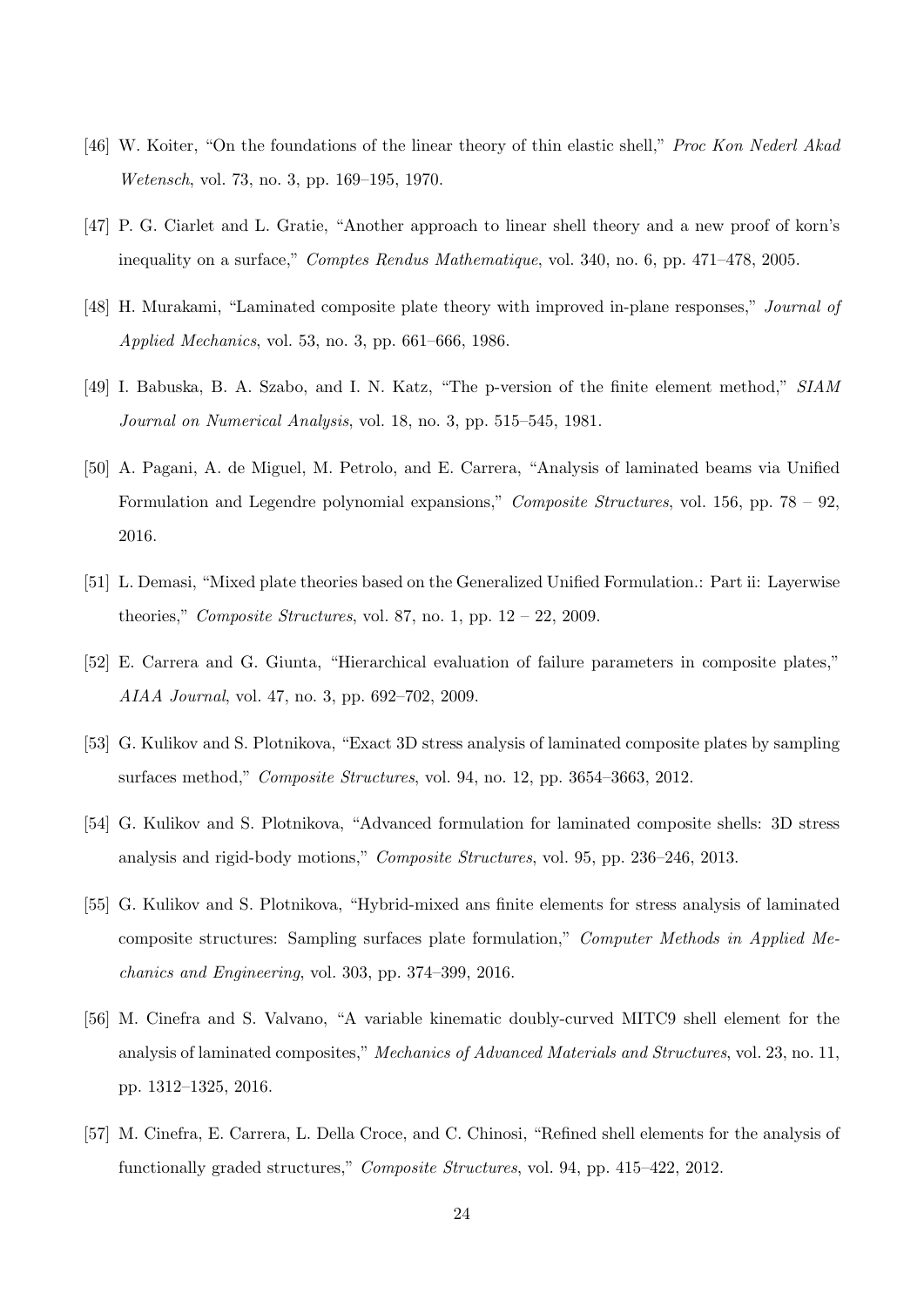- [58] M. Cinefra, C. Chinosi, and L. Della Croce, "Mitc9 shell elements based on refined theories for the analysis of isotropic cylindrical structures," Mechanics of Advanced Materials and Structures, vol. 20, pp. 91–100, 2013.
- [59] M. Cinefra and E. Carrera, "Shell finite elements with different through-the-thickness kinematics for the linear analysis of cylindrical multilayered structures," International Journal for Numerical Methods in Engineering, vol. 93, pp. 160–182, 2013.
- [60] M. Cinefra, "Free-vibration analysis of laminated shells via refined mitc9 elements," Mechanics of Advanced Materials and Structures, vol. 23, no. 9, pp. 937–947, 2016.
- [61] M. T. Hicks, "Design of a carbon fiber composite grid structure for the glast spacecraft using a novel manufacturing technique," tech. rep., SLAC, 2001.
- [62] E. Carrera, M. Cinefra, M. Petrolo, and A. Lamberti, "Best theory diagrams for multilayered plates considering multifield analysis," Journal of Intelligent Material Systems and Structures, vol. In Press.

|          |          |          |          | $z^0$ $z^1 \to z^N$ $(-1)^k \zeta_k$ $\sin\left(\frac{z\pi}{h}\right) \to \sin\left(\frac{n z\pi}{h}\right)$ $\cos\left(\frac{z\pi}{h}\right) \to \cos\left(\frac{n z\pi}{h}\right)$ | $e^{(z/h)} \rightarrow e^{(nz/h)}$ |
|----------|----------|----------|----------|--------------------------------------------------------------------------------------------------------------------------------------------------------------------------------------|------------------------------------|
| ETn      |          | $\times$ | $\times$ | $\times$                                                                                                                                                                             | $\times$                           |
| ETnZ     |          |          | $\times$ | $\times$                                                                                                                                                                             | $\times$                           |
| ESn      | $\times$ | $\times$ |          | $\times$                                                                                                                                                                             | $\times$                           |
| ESnZ     | $\times$ |          |          | $\times$                                                                                                                                                                             | $\times$                           |
| ECn      | $\times$ | $\times$ | $\times$ |                                                                                                                                                                                      | $\times$                           |
| ECnZ     | $\times$ |          | $\times$ |                                                                                                                                                                                      | $\times$                           |
| ESnCn    | $\times$ | $\times$ |          |                                                                                                                                                                                      | $\times$                           |
| ESnCnZ   | $\times$ |          |          |                                                                                                                                                                                      | $\times$                           |
| ETnSnCn  |          | $\times$ |          |                                                                                                                                                                                      | $\times$                           |
| ETnSnCnZ |          |          |          |                                                                                                                                                                                      | $\times$                           |
| EEXPn    | $\times$ | $\times$ | $\times$ | X                                                                                                                                                                                    |                                    |
| EEXPnZ   | $\times$ |          | $\times$ | $\times$                                                                                                                                                                             |                                    |
| ETnEXPn  |          | $\times$ | $\times$ | $\times$                                                                                                                                                                             |                                    |
| ETnEXPnZ |          |          | $\times$ | $\times$                                                                                                                                                                             |                                    |

Table 1: Expansion terms of the ESL models.

Table 2: Mechanical properties of T300/5208 composite lamina

|       |      | $E_1(\text{GPa})$ $E_2, E_3(\text{GPa})$ $G_{12}, G_{13}(\text{GPa})$ $G_{23}(\text{GPa})$ $\nu_{12}, \nu_{13}$ $\nu_{23}$ |      |             |  |
|-------|------|----------------------------------------------------------------------------------------------------------------------------|------|-------------|--|
| - 181 | 10.3 | 7.17                                                                                                                       | 2.39 | $0.28$ 0.43 |  |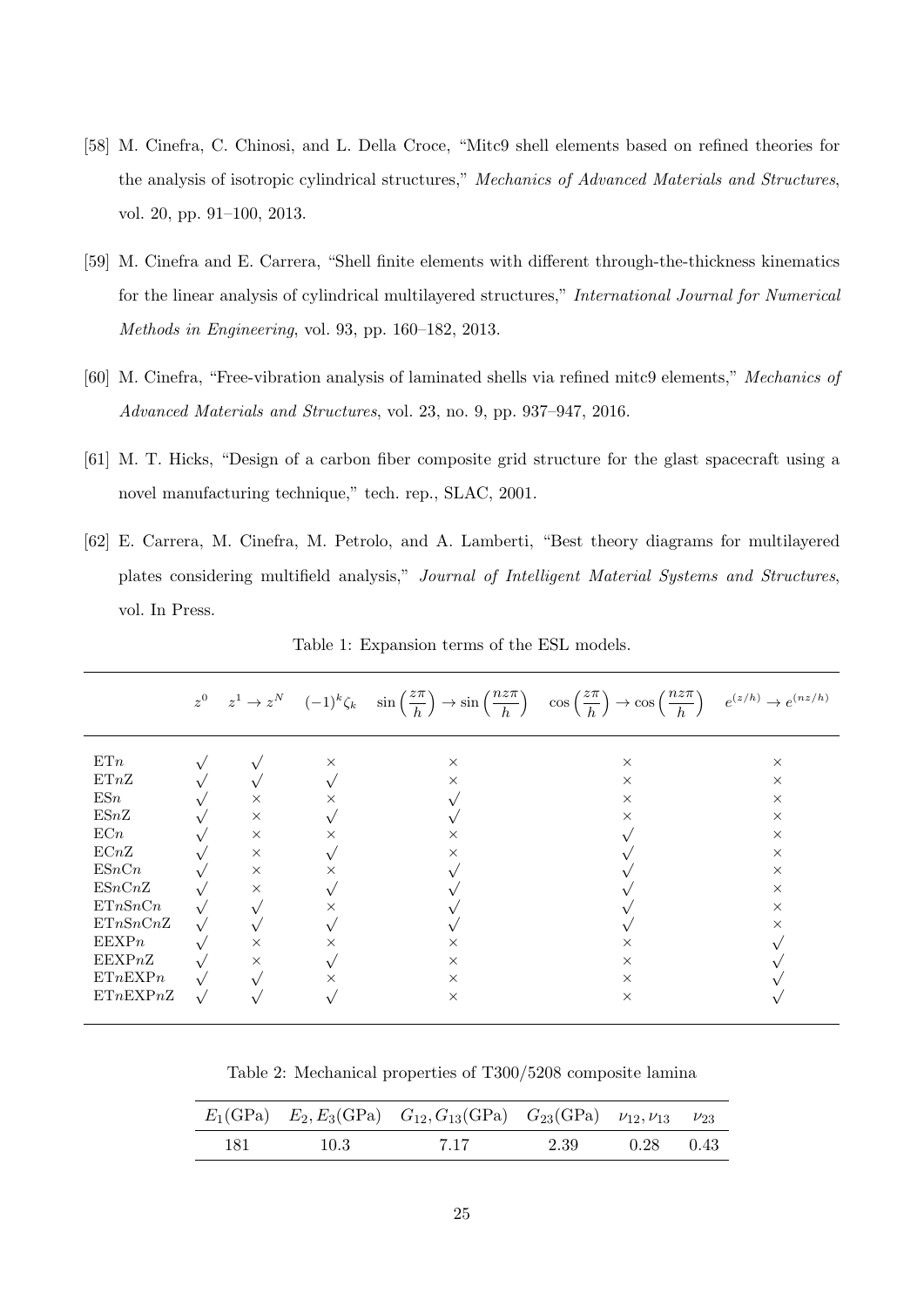| $\alpha_{11}$ | $\alpha_{22}, \alpha_{33}$ | $K_{11}$ | $K_{22}, K_{33}$ |
|---------------|----------------------------|----------|------------------|
| $(10^{-6}/K)$ | $(10^{-6}/K)$              | (W/mK)   | (W/mK)           |
| 0.02          | 22.5                       | 4.6      | 0.7              |

Table 3: Thermal properties of T300/5208 composite lamina [16]

Table 4: Convergence study, with LW kinematics SaS5, assumed linear temperature profiles are adopted. Displacement and stress evaluation for bending analysis for two-layer composite cylindrical shells with  $R_{\alpha}/h = 500$  subjected to thermal load.

| $R_{\alpha}/h$ | Mesh                                                    | $\S_{1}$<br>$10^{-3}$ mm         | $^\dagger \sigma_{\alpha\alpha}$<br>KPa      | ${}^{\ddagger} \sigma_{\alpha z}$<br>KPa |
|----------------|---------------------------------------------------------|----------------------------------|----------------------------------------------|------------------------------------------|
| 500            | $4\times4$<br>$6\times 6$<br>$8\times8$<br>$10\times10$ | 8.228<br>8.226<br>8.225<br>8.225 | $-11014$<br>$-11021$<br>$-11023$<br>$-11024$ | 15.10<br>15.12<br>15.11<br>15.10         |
|                | $\star$ LGD4 <sub>a</sub>                               | 8.2246                           | $-11025$                                     | 15.070                                   |

Variables are evaluated at:  $\frac{8}{3}(\frac{a}{2}, \frac{b}{2}, \frac{b}{2}); \frac{1}{3}(\frac{a}{2}, \frac{b}{2}, \frac{b}{2}); \frac{1}{3}(\frac{a}{2}, \frac{b}{2}, \frac{b}{4}).$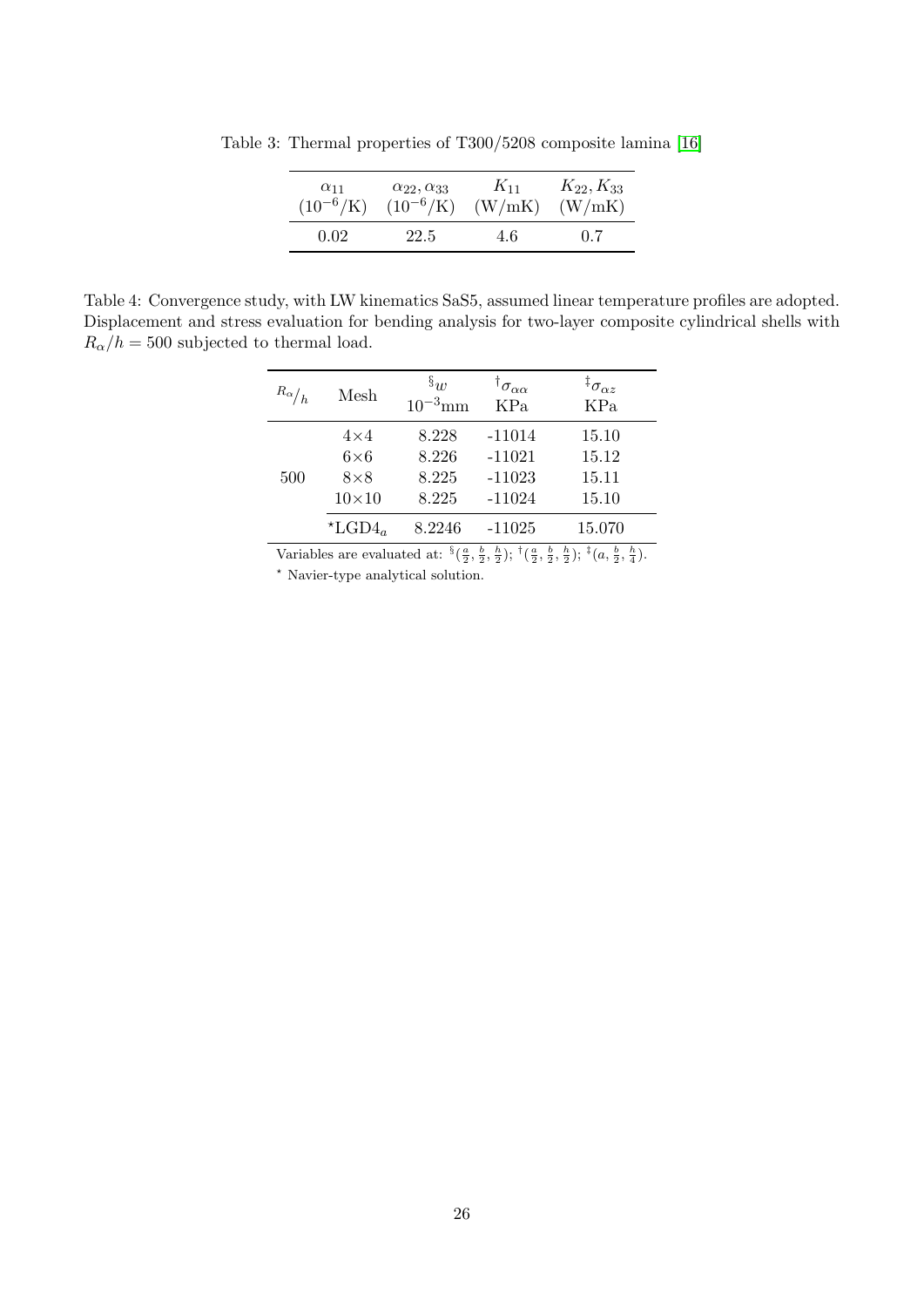|                |                         | Assumed profiles<br>Calculated profiles |                                 |                                  |              |                                 |                                |                |
|----------------|-------------------------|-----------------------------------------|---------------------------------|----------------------------------|--------------|---------------------------------|--------------------------------|----------------|
| $R_\alpha/_h$  | Model                   | $\S_w$                                  | $^\dagger\sigma_{\alpha\alpha}$ | ${}^{\ddagger}\sigma_{\alpha z}$ | $\S_w$       | $^\dagger\sigma_{\alpha\alpha}$ | ${}^\ddagger\sigma_{\alpha z}$ | $N_{exp}$      |
|                |                         | $10^{-3}$ mm                            | KPa                             | KPa                              | $10^{-3}$ mm | KPa                             | KPa                            |                |
|                | SaS4                    | 27.39                                   | $-4181.6$                       | 264.0                            | 16.39        | -7272                           | 536.7                          | $\overline{7}$ |
|                | SaS <sub>5</sub>        | 27.39                                   | $-4271.0$                       | 261.1                            | 16.39        | $-7074$                         | 538.3                          | 9              |
| $\overline{2}$ | SaS6                    | 27.39                                   | $-4286.3$                       | 265.9                            | 16.40        | $-7045$                         | 537.2                          | 11             |
|                | LGD1                    | 25.28                                   | $-6097$                         | 595.8                            | 14.78        | $-11474$                        | 579.4                          | 3              |
|                | LGD4                    | 27.39                                   | $-4271$                         | 261.1                            | 16.39        | $-7074$                         | 538.3                          | 9              |
|                | $*LGD4$                 | 27.393                                  | $-4287.8$                       | 260.56                           | 16.403       | $-7073.4$                       | 541.76                         | 9              |
|                | SaS4                    | 19.11                                   | -8847                           | 554.4                            | 18.57        | $-8957$                         | 544.6                          | $\overline{7}$ |
|                | SaS <sub>5</sub>        | 19.11                                   | -8849                           | 554.4                            | 18.57        | $-8952$                         | 544.6                          | 9              |
| 10             | LGD1                    | 20.51                                   | $-10607$                        | 587.2                            | 19.98        | $-11003$                        | 577.5                          | 3              |
|                | LGD4                    | 19.11                                   | -8849                           | 554.4                            | 18.57        | $-8952$                         | 544.6                          | 9              |
|                | $*LGD4$                 | 19.110                                  | $-8854.6$                       | 553.23                           | 18.570       | $-8957.6$                       | 543.49                         | 9              |
|                | SaS4                    | 8.225                                   | $-11024$                        | 15.10                            | 8.225        | $-11024$                        | 15.10                          | $\overline{7}$ |
|                | SaS <sub>5</sub>        | 8.225                                   | $-11024$                        | 15.10                            | 8.225        | $-11024$                        | 15.10                          | 9              |
| 500            | LGD1                    | 8.325                                   | $-13271$                        | 15.53                            | 8.325        | $-13271$                        | 15.53                          | 3              |
|                | LGD4                    | 8.225                                   | $-11024$                        | 15.10                            | 8.225        | $-11024$                        | 15.10                          | 9              |
|                | $\mathrm{^{\star}LGD4}$ | 8.2246                                  | $-11025$                        | 15.070                           | 8.2244       | $-11025$                        | 15.069                         | 9              |

Table 5: Displacement and stress evaluation for bending analysis for two-layer composite cylindrical shells with various  $R_{\alpha}/h$  value subjected to thermal load, obtained with LW models. Linear and calculated profiles are used.

Variables are evaluated at:  $\frac{8}{3}(\frac{a}{2}, \frac{b}{2}, \frac{b}{2}); \pm(\frac{a}{2}, \frac{b}{2}, \frac{b}{2}); \pm(a, \frac{b}{2}, \frac{b}{4}).$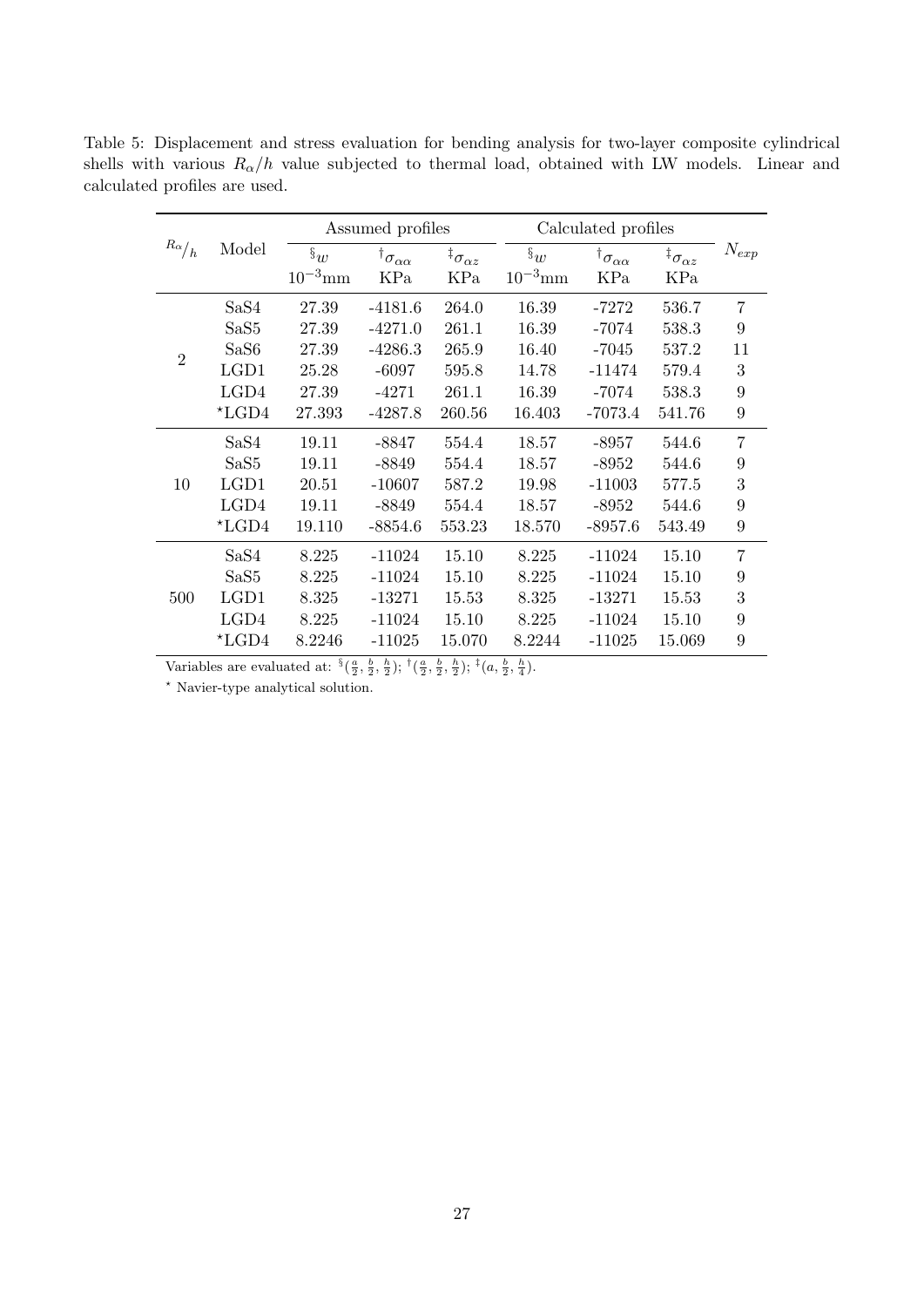Table 6: Displacement and stress evaluation of two-layer composite cylindrical shells with various  $R_{\alpha}/h$ subjected to thermal load, obtained with ESL models EExpnZ and ESnCnZ. Calculated temperature profiles are used.

| $R\alpha\big/ h$ | Model                     | $\mathcal{S}_{w}$<br>$10^{-3}$ mm | $^\dagger\sigma_{\alpha\alpha}$<br>KPa | ${}^{\ddagger}\sigma_{\alpha z}$<br>KPa | $N_{exp}$ |
|------------------|---------------------------|-----------------------------------|----------------------------------------|-----------------------------------------|-----------|
|                  | $FSDT_c$                  | 5.239                             | $-14985$                               | 162.8                                   | $2*$      |
|                  | $EExp5Z_c$                | 16.38                             | $-6999$                                | 586.4                                   | 7         |
|                  | $EExp7Z_c$                | 16.39                             | $-7064$                                | 531.8                                   | 9         |
| $\overline{2}$   | $EExp9Z_c$                | 16.39                             | $-7043$                                | 506.6                                   | 11        |
|                  | $ES3C3Z_c$                | 16.37                             | $-7485$                                | 525.1                                   | 8         |
|                  | $ES4C4Z_c$                | 16.39                             | $-7167$                                | 503.3                                   | 10        |
|                  | $ES5C5Z_c$                | 16.40                             | $-7059$                                | 507.6                                   | 12        |
|                  | $\star$ LGD4 <sub>c</sub> | 16.403                            | $-7073.4$                              | 541.76                                  | 9         |
|                  | $FSDT_c$                  | 22.79                             | $-14890$                               | 350.9                                   | $2*$      |
|                  | $EExp5Z_c$                | 18.55                             | $-8967$                                | 604.0                                   | 7         |
|                  | $EExp7Z_c$                | 18.56                             | $-8963$                                | 545.4                                   | 9         |
| 10               | $EExp9Z_c$                | 18.57                             | $-8906$                                | 460.2                                   | 11        |
|                  | $ES3C3Z_c$                | 18.53                             | $-9324$                                | 523.7                                   | 8         |
|                  | $ES4C4Z_c$                | 18.56                             | $-9044$                                | 524.5                                   | 10        |
|                  | $ES5C5Z_c$                | 18.57                             | $-8964$                                | 531.9                                   | 12        |
|                  | $\star$ LGD4 <sub>c</sub> | 18.570                            | $-8957.6$                              | 543.49                                  | 9         |
|                  | $FSDT_c$                  | 14.47                             | $-16891$                               | 10.67                                   | $2^*$     |
|                  | $EExp5Z_c$                | 8.224                             | $-11080$                               | 17.02                                   | 7         |
|                  | $EExp7Z_c$                | 8.225                             | $-11028$                               | 15.13                                   | 9         |
| 500              | $EExp9Z_c$                | 8.224                             | $-10878$                               | 17.77                                   | 11        |
|                  | $ES3C3Z_c$                | 8.184                             | $-11415$                               | 1.951                                   | 8         |
|                  | $ES4C4Z_c$                | 8.223                             | $-11110$                               | 13.18                                   | 10        |
|                  | $ES5C5Z_c$                | 8.224                             | $-11042$                               | 15.68                                   | 12        |
|                  | $^{\star}{\rm LGD4}_c$    | 8.2244                            | $-11025$                               | 15.069                                  | 9         |

Variables are evaluated at:  $\frac{8}{3}(\frac{a}{2}, \frac{b}{2}, \frac{b}{2}); \pm(\frac{a}{2}, \frac{b}{2}, \frac{b}{2}); \pm(a, \frac{b}{2}, \frac{b}{4}).$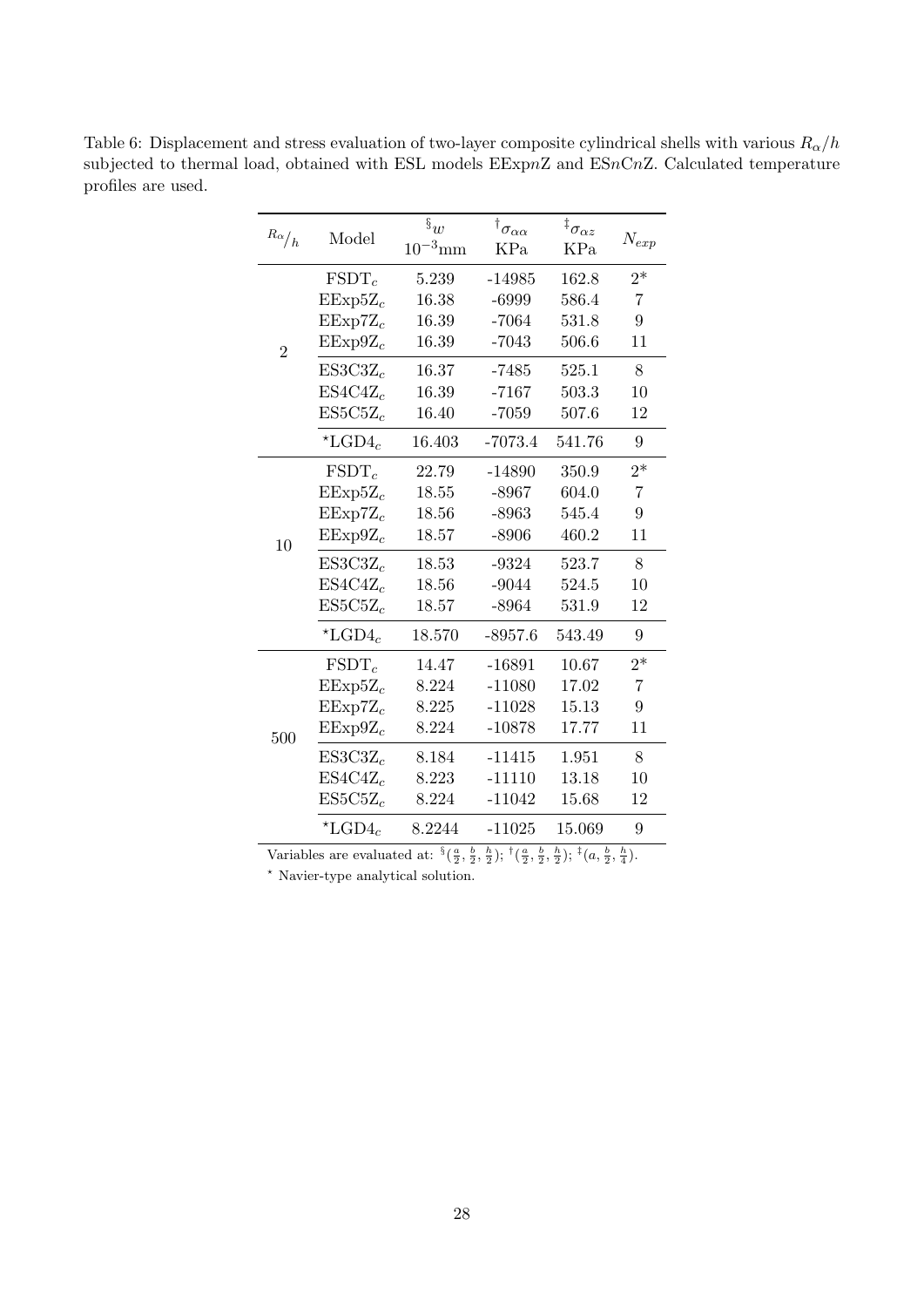| $R\alpha\big/ h$ | Model                     | $\mathbf{\S}_{w}$<br>$10^{-3}$ mm | $^\dagger\sigma_{\alpha\alpha}$<br>KPa | ${}^\ddagger\sigma_{\alpha z}$<br>KPa | $N_{exp}$      |
|------------------|---------------------------|-----------------------------------|----------------------------------------|---------------------------------------|----------------|
|                  | $\text{FSDT}_c$           | 5.239                             | $-14985$                               | 162.8                                 | $2*$           |
| $\overline{2}$   | $ET7Z_c$                  | 16.39                             | $-7072$                                | 527.5                                 | 9              |
|                  | $ET9Z_c$                  | 16.39                             | $-7026$                                | 511.4                                 | 11             |
|                  | $ET11Z_c$                 | 16.40                             | $-7081$                                | 513.1                                 | 13             |
|                  | $ET1S3C3Z_c$              | 16.39                             | $-7124$                                | 522.9                                 | 9              |
|                  | $ET1S4C4Z_c$              | 16.39                             | $-7040$                                | 509.1                                 | 11             |
|                  | $ET1S5C5Z_c$              | 16.40                             | $-7057$                                | 516.2                                 | 13             |
|                  | $\star$ LGD4 <sub>c</sub> | 16.403                            | $-7073.4$                              | 541.76                                | 9              |
|                  | $FSDT_c$                  | 22.79                             | $-14890$                               | 350.9                                 | $2*$           |
|                  | $ET5Z_c$                  | 18.56                             | $-8936$                                | 567.2                                 | 7              |
|                  | $ET7Z_c$                  | 18.56                             | $-8963$                                | 543.2                                 | 9              |
| 10               | $ET9Z_c$                  | 18.57                             | $-8944$                                | 532.3                                 | 11             |
|                  | $ET1S2C2Z_c$              | 18.57                             | $-9064$                                | 561.4                                 | $\overline{7}$ |
|                  | $ET1S3C3Z_c$              | 18.57                             | $-8983$                                | 538.9                                 | 9              |
|                  | $ET1S4C4Z_c$              | 18.57                             | $-8949$                                | 531.5                                 | 11             |
|                  | $\star$ LGD4 <sub>c</sub> | 18.570                            | $-8957.6$                              | 543.49                                | 9              |
|                  | $FSDT_c$                  | 14.47                             | $-16891$                               | 10.67                                 | $2*$           |
|                  | $ET3Z_c$                  | 8.225                             | $-11024$                               | 15.66                                 | $\overline{5}$ |
|                  | $ET5Z_c$                  | 8.225                             | $-11024$                               | 15.66                                 | 7              |
| 500              | $ET7Z_c$                  | 8.225                             | $-11024$                               | 15.13                                 | 9              |
|                  | $ET1S1C1Z_c$              | 8.229                             | $-11772$                               | 15.51                                 | 5              |
|                  | $ET1S2C2Z_c$              | 8.225                             | $-11154$                               | 15.43                                 | 7              |
|                  | $ET1S3C3Z_c$              | 8.225                             | $-11047$                               | 15.06                                 | 9              |
|                  | $\star$ LGD4 <sub>c</sub> | 8.2244                            | $-11025$                               | 15.069                                | 9              |

Table 7: Displacement and stress evaluation of two-layer composite cylindrical shells with various  $R_{\alpha}/h$ subjected to thermal load, obtained with ESL models  $ETnZ$  and  $ET1SnCnZ$ . Calculated temperature profiles are applied.

Variables are evaluated at:  $\frac{8}{3}(\frac{a}{2}, \frac{b}{2}, \frac{b}{2}); \frac{1}{3}(\frac{a}{2}, \frac{b}{2}, \frac{b}{2}); \frac{1}{3}(\frac{a}{2}, \frac{b}{2}, \frac{b}{4}).$ 

Table 8: Hygroscopic properties of T300/5208 composite lamina [16]

| $\beta_{11}$       | $\beta_{22}, \beta_{33}$ | $D_{11}$                                | $D_{22}, D_{33}$ |
|--------------------|--------------------------|-----------------------------------------|------------------|
| $(wt.\%H_2O)^{-1}$ | $(wt.\%H_2O)^{-1}$       | $\rm (mm^2/s)$                          | $\rm (mm^2/s)$   |
|                    | 0.006                    | $2.87\times10^{-8}$ $1.63\times10^{-8}$ |                  |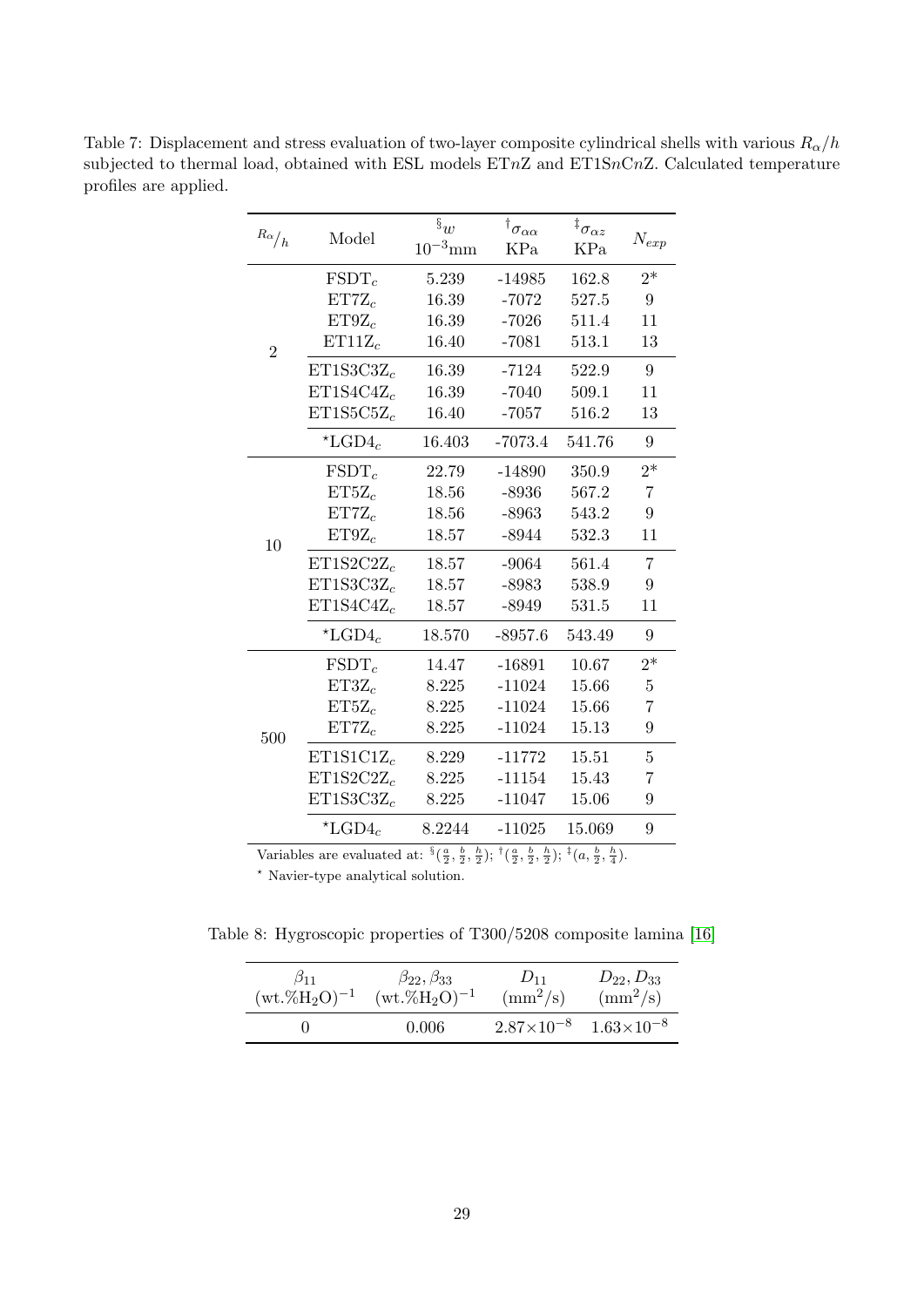Table 9: Displacements and stresses of the composite cylindrical shells with various  $R_{\alpha}/h$  under hygroscopic load, obtained with LW models. Linear and calculated moisture concentration profiles are used.

|                 |                  | Assumed profiles  |                                  |                                  | Calculated profiles |                                 |                                  |                |  |
|-----------------|------------------|-------------------|----------------------------------|----------------------------------|---------------------|---------------------------------|----------------------------------|----------------|--|
| $R_{\alpha}/_h$ | Model            | $\mathcal{S}_{w}$ | $^\dagger \sigma_{\alpha\alpha}$ | ${}^{\ddagger}\sigma_{\alpha z}$ | $\mathcal{S}_w$     | $^\dagger\sigma_{\alpha\alpha}$ | ${}^{\ddagger}\sigma_{\alpha z}$ | $N_{exp}$      |  |
|                 |                  | $10^{-3}$ mm      | MPa                              | MPa                              | $10^{-3}$ mm        | MPa                             | MPa                              |                |  |
|                 | SaS4             | 146.0             | $-22.30$                         | 1.417                            | 113.9               | $-30.74$                        | 2.418                            | 7              |  |
|                 | SaS <sub>5</sub> | 146.0             | $-22.78$                         | 1.402                            | 113.9               | $-30.76$                        | 2.411                            | 9              |  |
| $\overline{2}$  | LGD1             | 134.8             | $-32.51$                         | 3.189                            | 104.1               | $-47.83$                        | 3.254                            | 3              |  |
|                 | LGD4             | 146.0             | $-22.78$                         | 1.402                            | 113.9               | $-30.76$                        | 2.411                            | 9              |  |
|                 | $*_{\rm LGD4}$   | 146.01            | $-22.869$                        | 1.3991                           | 113.21              | $-31.009$                       | 2.4303                           | 9              |  |
|                 | SaS4             | 101.5             | $-47.22$                         | 2.961                            | 100.5               | $-47.43$                        | 2.942                            | $\overline{7}$ |  |
|                 | SaS <sub>5</sub> | 101.5             | $-47.23$                         | 2.961                            | 100.5               | $-47.43$                        | 2.942                            | 9              |  |
| 10              | LGD1             | 109.0             | $-56.60$                         | 3.136                            | 108.0               | $-57.39$                        | 3.117                            | 3              |  |
|                 | LGD4             | 101.5             | $-47.23$                         | 2.961                            | 100.5               | $-47.43$                        | 2.942                            | 9              |  |
|                 | $*LGD4$          | 101.53            | $-47.258$                        | 2.9547                           | 100.46              | $-47.461$                       | 2.9355                           | 9              |  |
|                 | SaS4             | 43.36             | $-58.80$                         | 0.08053                          | 43.36               | $-58.80$                        | 0.08053                          | $\overline{7}$ |  |
|                 | SaS <sub>5</sub> | 43.36             | $-58.80$                         | 0.08053                          | 43.36               | $-58.80$                        | 0.08053                          | 9              |  |
| 500             | LGD1             | 43.90             | $-70.79$                         | 0.08282                          | 43.90               | $-70.79$                        | 0.08282                          | 3              |  |
|                 | LGD4             | 43.36             | $-58.80$                         | 0.08053                          | 43.36               | $-58.80$                        | 0.08053                          | 9              |  |
|                 | $*_{\rm LGD4}$   | 43.359            | $-58.808$                        | 0.080387                         | 43.359              | $-58.808$                       | 0.080387                         | 9              |  |

Variables are evaluated at:  $\frac{8}{3}(\frac{a}{2}, \frac{b}{2}, \frac{b}{2}); \frac{1}{3}(\frac{a}{2}, \frac{b}{2}, \frac{b}{2}); \frac{1}{3}(a, \frac{b}{2}, \frac{b}{4}).$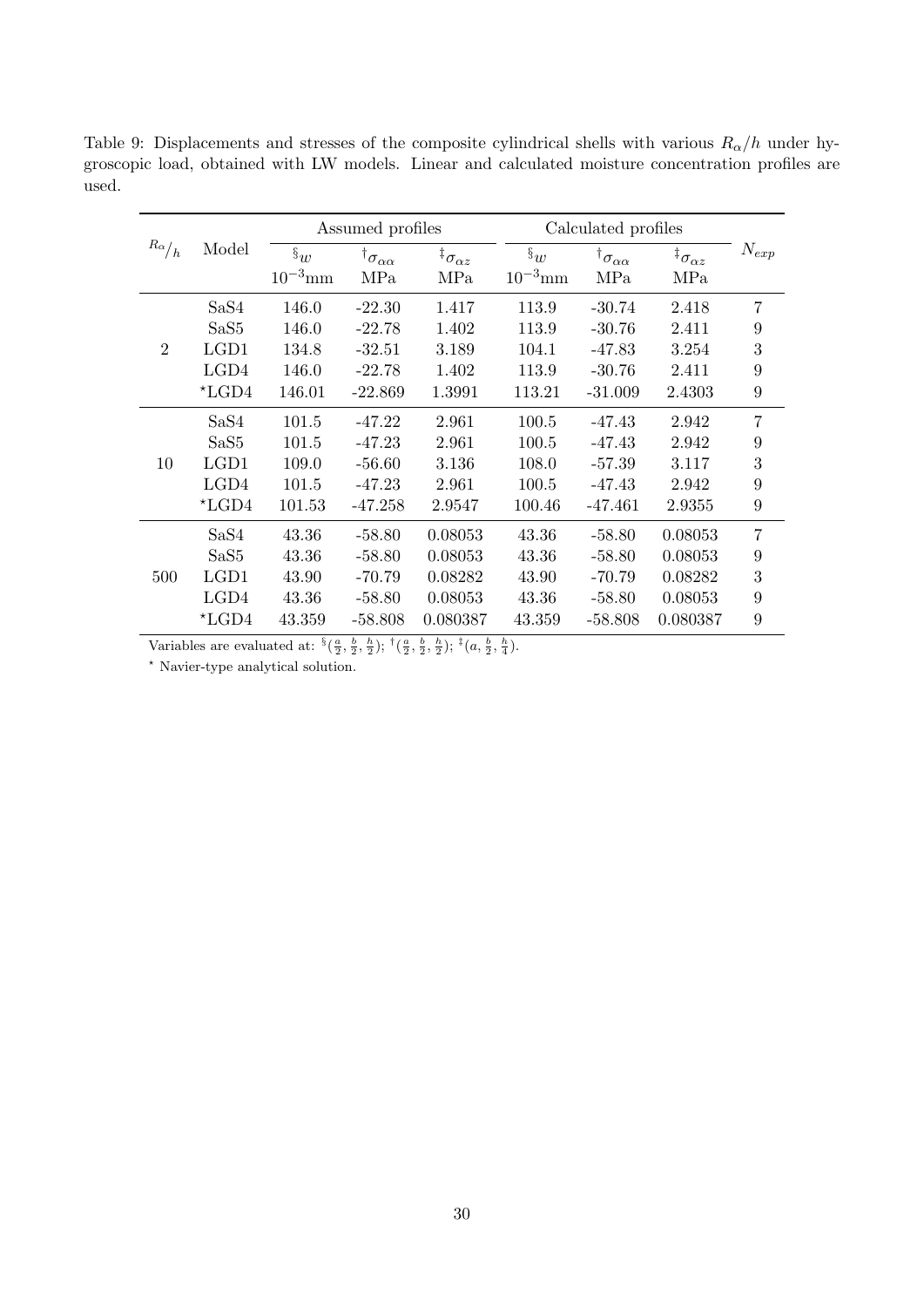| $R\alpha\big/ h$ | Model                     | $\mathbf{\S}_{w}$<br>$10^{-3}$ mm | $^\dagger\sigma_{\alpha\alpha}$<br>MPa | ${}^{\ddagger} \sigma_{\alpha z}$<br>MPa | $N_{exp}$      |
|------------------|---------------------------|-----------------------------------|----------------------------------------|------------------------------------------|----------------|
|                  | $FSDT_c$                  | 34.14                             | $-75.38$                               | 1.215                                    | $2*$           |
|                  | $ET7Z_c$                  | 113.9                             | $-31.03$                               | 2.347                                    | 9              |
|                  | $ET9Z_c$                  | 113.9                             | $-30.67$                               | 2.198                                    | 11             |
| $\overline{2}$   | $ET11Z_c$                 | 113.9                             | $-30.96$                               | 2.214                                    | 13             |
|                  | $ET1S3C3Z_c$              | 113.9                             | $-31.12$                               | 2.273                                    | 9              |
|                  | $ET1S4C4Z_c$              | 113.9                             | $-30.72$                               | 2.183                                    | 11             |
|                  | $ET1S5C5Z_c$              | 113.9                             | $-30.94$                               | 2.251                                    | 13             |
|                  | $\star$ LGD4 <sub>c</sub> | 113.21                            | $-31.009$                              | 2.4303                                   | 9              |
|                  | $FSDT_c$                  | 123.1                             | $-79.09$                               | 1.921                                    | $2*$           |
|                  | $ET5Z_c$                  | 100.4                             | $-47.34$                               | 3.068                                    | $\overline{7}$ |
|                  | $ET7Z_c$                  | 100.4                             | $-47.49$                               | 2.934                                    | 9              |
| 10               | $ET9Z_c$                  | 100.5                             | $-47.39$                               | 2.874                                    | 11             |
|                  | $ET1S2C2Z_c$              | 100.4                             | $-47.99$                               | 3.036                                    | 7              |
|                  | $ET1S3C3Z_c$              | 100.4                             | $-47.59$                               | 2.910                                    | 9              |
|                  | $ET1S4C4Z_c$              | 100.5                             | $-47.42$                               | 2.869                                    | 11             |
|                  | $\star$ LGD4 <sub>c</sub> | 100.46                            | $-47.461$                              | 2.9355                                   | 9              |
|                  | $FSDT_c$                  | 76.64                             | $-90.10$                               | 0.05690                                  | $2*$           |
|                  | $ET3Z_c$                  | 43.36                             | $-58.80$                               | 0.08356                                  | 5              |
|                  | $ET5Z_c$                  | 43.36                             | $-58.80$                               | 0.08286                                  | $\overline{7}$ |
| 500              | $ET7Z_c$                  | 43.36                             | $-58.80$                               | 0.08071                                  | 9              |
|                  | $ET1S1C1Z_c$              | 43.38                             | $-62.79$                               | 0.08274                                  | 5              |
|                  | $ET1S2C2Z_c$              | 43.36                             | $-59.50$                               | 0.08233                                  | 7              |
|                  | $ET1S3C3Z_c$              | 43.36                             | $-58.93$                               | 0.08036                                  | 9              |
|                  | $\mathrm{^{\star}LGD4}_c$ | 43.359                            | $-58.808$                              | 0.080387                                 | 9              |

Table 10: Displacement and stress evaluation for the composite cylindrical shells with various  $R_{\alpha}/h$ subjected to hygroscopic load, obtained with ESL models  $ETnZ$  and  $ET1SnCnZ$ . Calculated moisture profiles are used.

Variables are evaluated at:  $\frac{8}{3}(\frac{a}{2}, \frac{b}{2}, \frac{b}{2}); \frac{1}{3}(\frac{a}{2}, \frac{b}{2}, \frac{b}{2}); \frac{1}{3}(\frac{a}{2}, \frac{b}{2}, \frac{b}{4}).$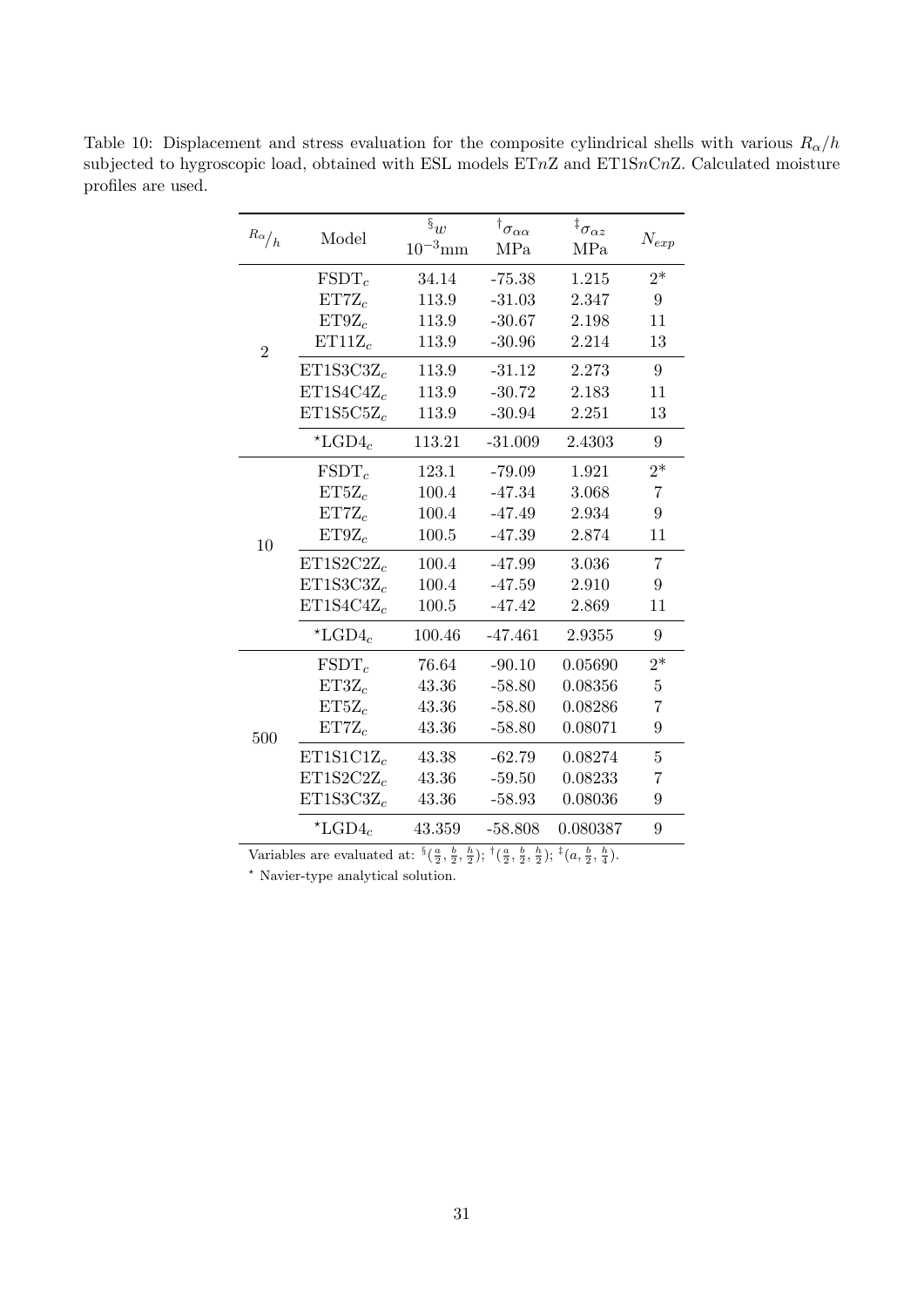

Figure 1: Multilayered doubly curved shell: notation and geometry.



Figure 2: Temperature profiles  $\theta_A(z)$  for composite cylindrical shells of various thickness ratios  $(R_\alpha/h)$ subjected to thermal load.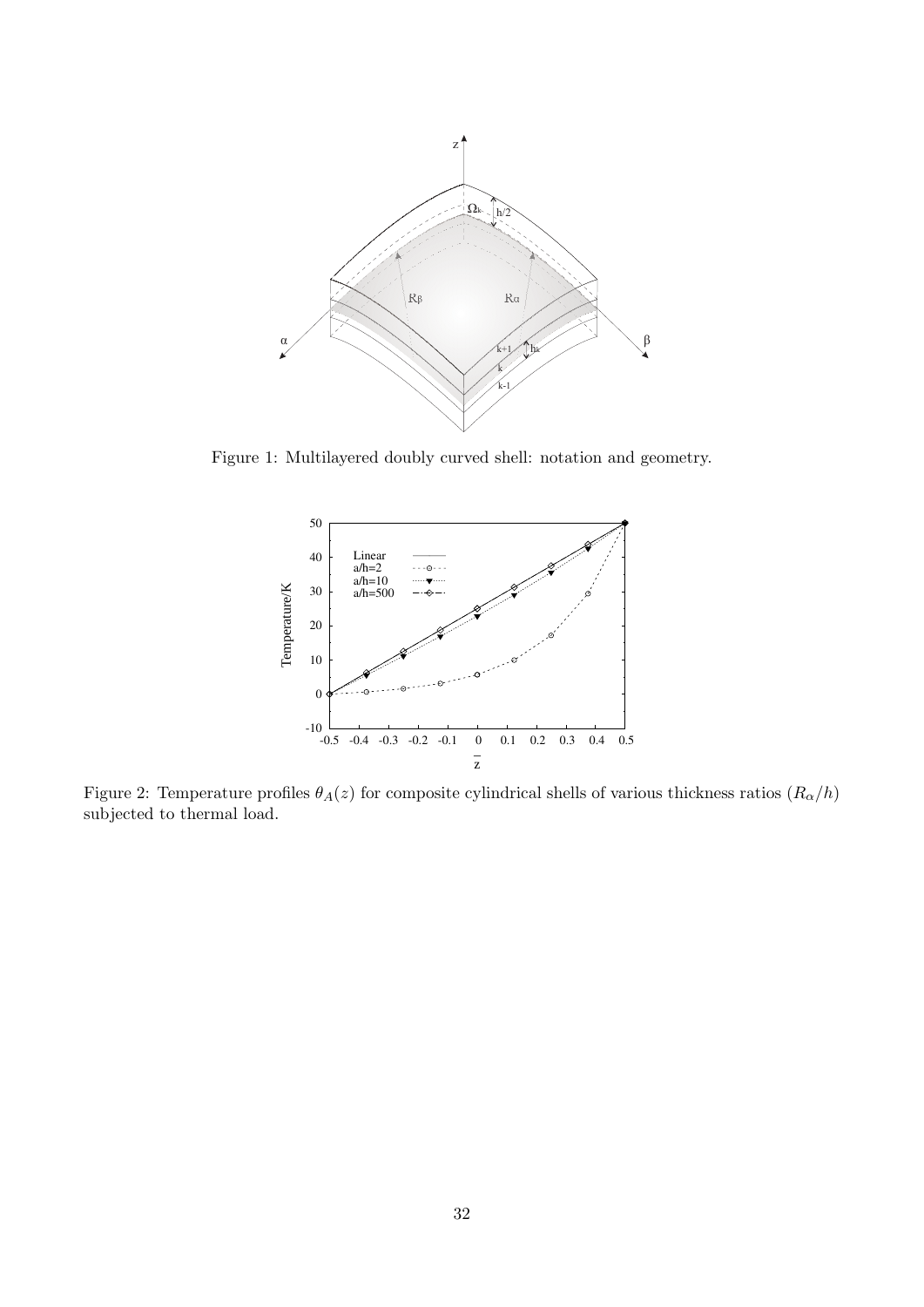

Figure 3: Transverse shear stress  $\sigma_{\alpha z}$  through the thickness of the composite shells with various  $R_{\alpha}/h$ ratios, obtained by ESL models adopting EExpnZ, with calculated temperature profiles.



Figure 4: Transverse shear stress  $\sigma_{\alpha z}$  through the thickness of the composite shells with various  $R_{\alpha}/h$ ratios subjected to thermal load, obtained by ESL models adopting ESnCnZ, calculated temperature profiles are used.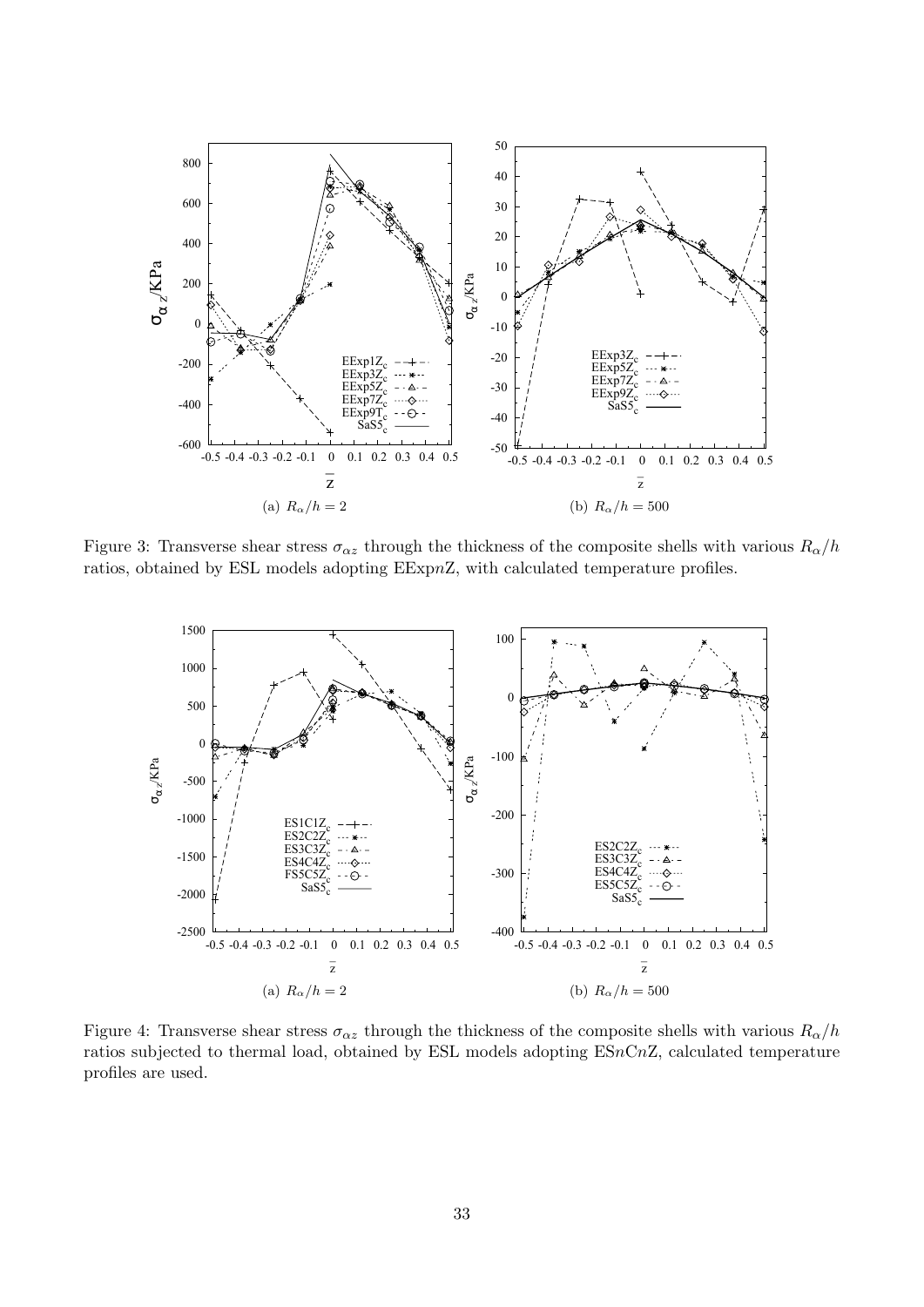

Figure 5: Transverse shear stress  $\sigma_{\alpha z}$  through the thickness of the composite shells with various  $R_{\alpha}/h$ ratios subjected to thermal load, obtained by ESL models adopting ETnZ, calculated temperature profiles are used.



Figure 6: Transverse shear stress  $\sigma_{\alpha z}$  through the thickness of the composite shells with various  $R_{\alpha}/h$ ratios subjected to thermal load, obtained by ESL models adopting ET1SnCnZ, calculated temperature profiles are used.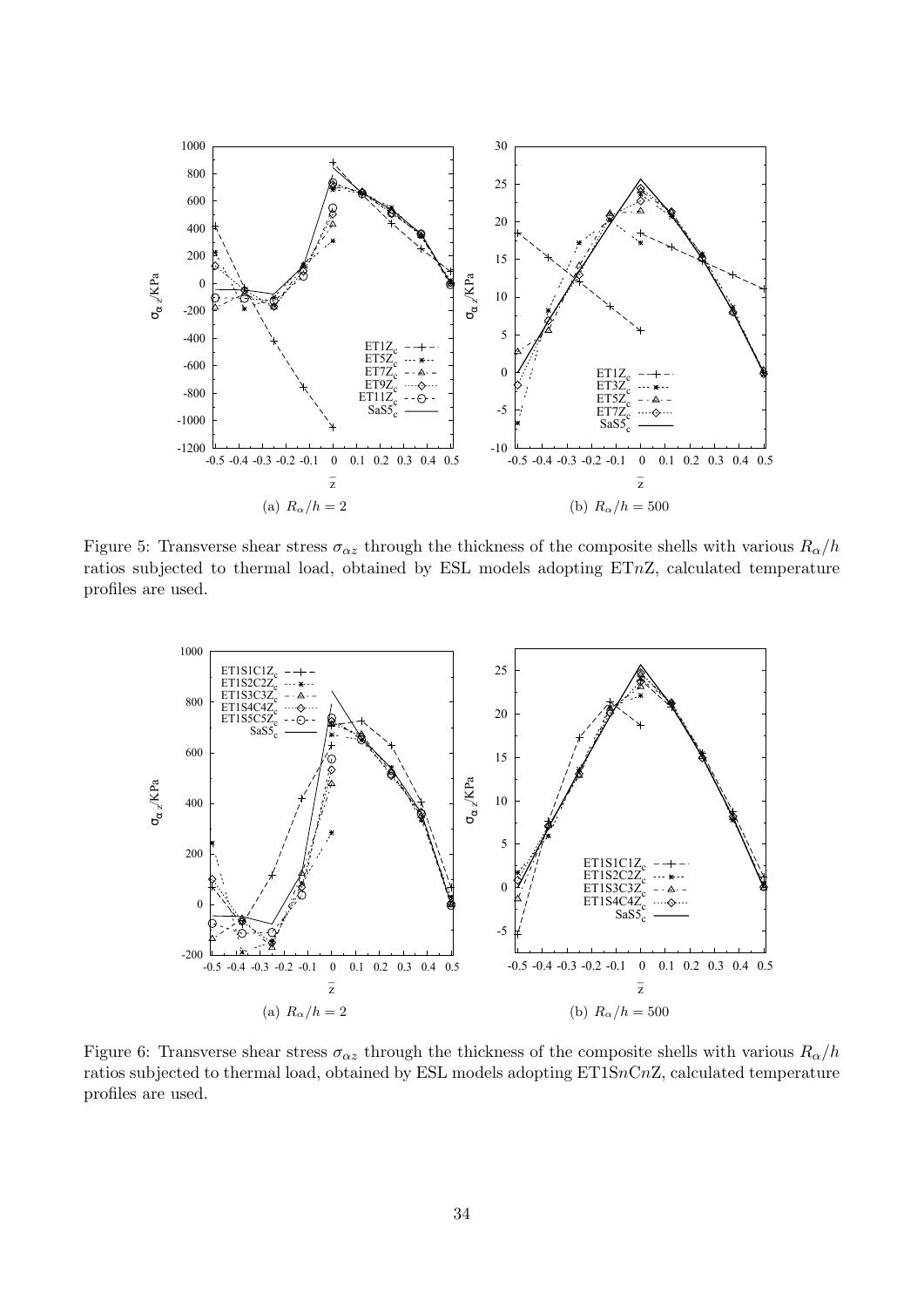

Figure 7: Moisture concentration profiles of composite shells with various  $R_{\alpha}/h$  under hygroscopic load.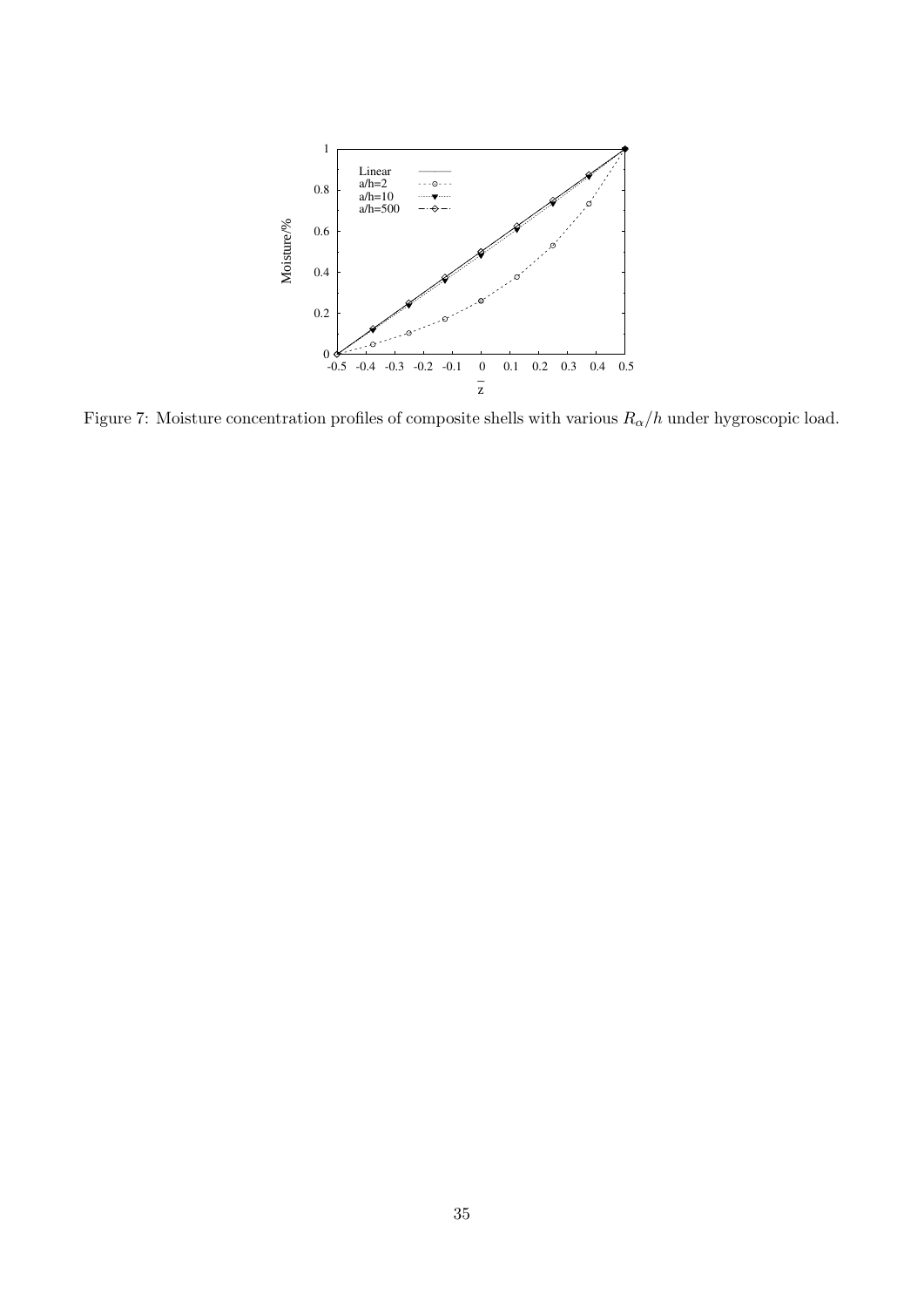

Figure 8: Transverse displacement  $w$  and stresses through the thickness of the composite cylindrical shells with various  $R_{\alpha}/h$  ratios under hygroscopic load, SaS5 solutions with both linear and calculated profiles.